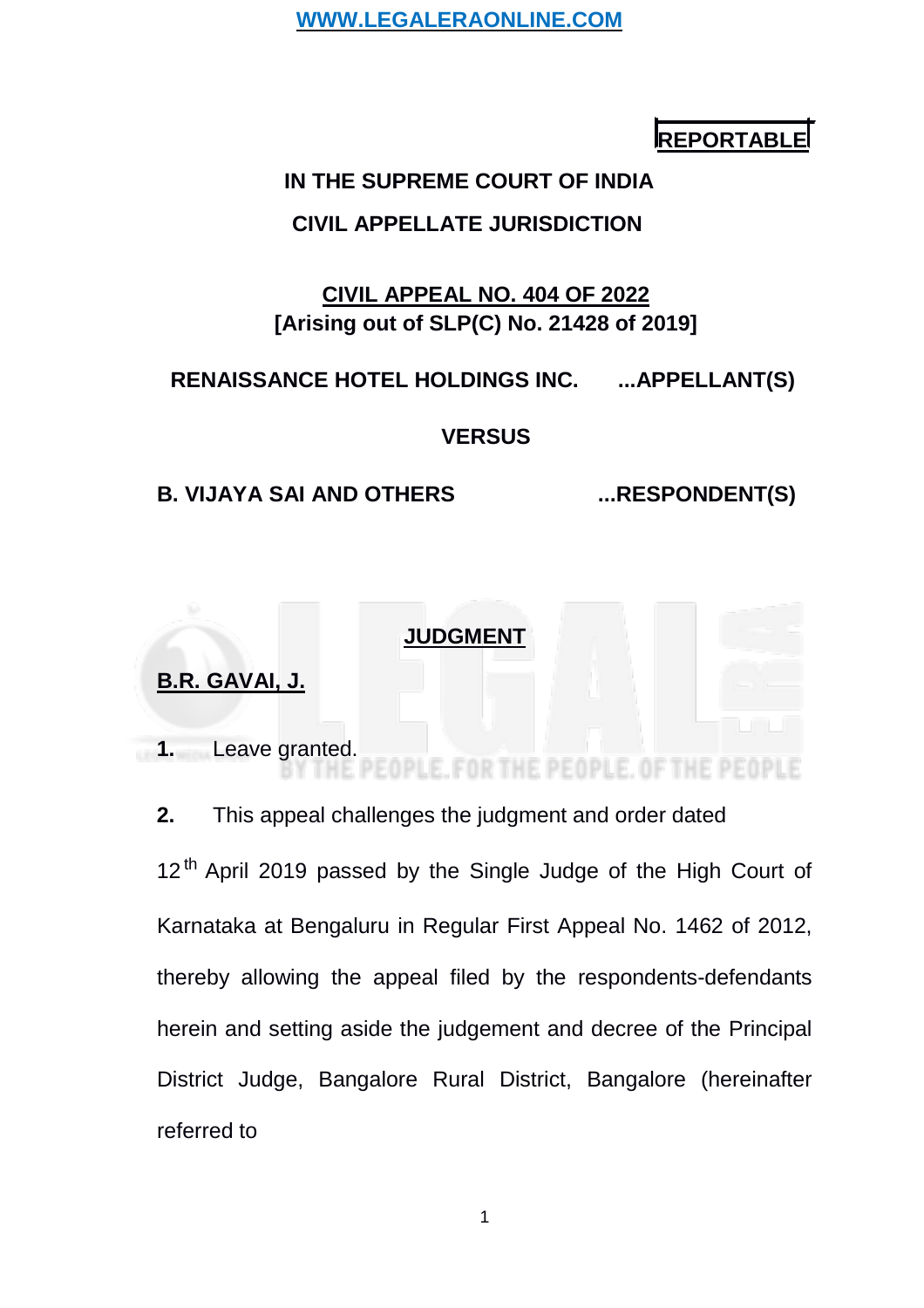as the "trial court"), dated 21<sup>st</sup> June 2012 passed in O.S. No. 3 of 2009, in favour of the appellant-plaintiff herein.

**3.** The facts in brief giving rise to the filing of the present appeal are as under:

The appellant-plaintiff filed a suit being O.S. No. 3 of 2009 before the trial court claiming a decree of permanent injunction to restrain the respondents-defendants from using the trade mark "SAI RENAISSANCE" or any other trade mark identical with the appellant-plaintiff's trade mark "RENAISSANCE", and from opening, operating, managing, franchising, licensing, dealing directly or indirectly in hotels, restaurant or hospitality services of any manner under the trade mark "RENAISSANCE", and to deliver all the goods, label or any other printed material bearing the impugned mark "SAI RENAISSANCE" or "RENAISSANCE" and for damages amounting to Rs.3,50,000/- for having used its trade mark.

**4.** It is the case of the appellant-plaintiff that it is a company incorporated under the laws of the State of Delaware, United States of America. It is the further case of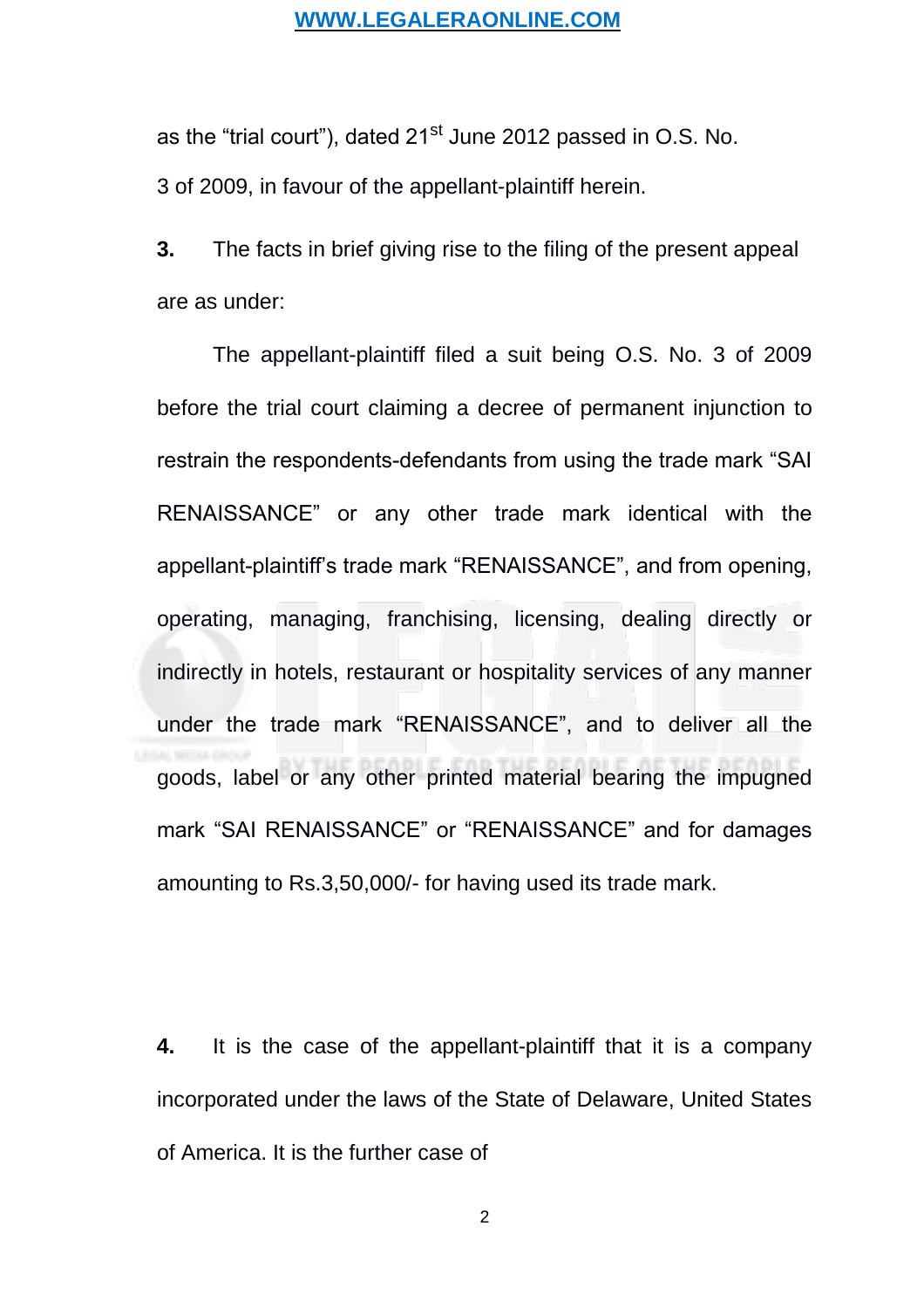the appellant-plaintiff that it is the holder and proprietor of the trade mark and service mark "RENAISSANCE" in relation to hotel, restaurant, catering, bar, cocktail lounge, fitness club, spa services, etc. It is the further case of the appellant- plaintiff that the trade mark "RENAISSANCE" has also been used in relation to a wide variety of goods commonly found in the appellant-plaintiff's hotels such as bath robes, slippers, shirts, hats, matchboxes, writing paper, candies, etc. These products are imprinted with the appellant-plaintiff's trade mark "RENAISSANCE". It is the case of the appellant-plaintiff that the trade mark "RENAISSANCE" has been used by it for its hospitality business throughout the world since the year 1981. That it is one of the world's largest and leading chains of hotels. That it is using the trade mark "RENAISSANCE" in India since 1990. It is the case of the appellant-plaintiff that it also runs a hotel and convention centre in Mumbai and in Goa. That it also owns a registration for the domain name [www.renaissancehotels.com](http://www.renaissancehotels.com/) and spends about US\$ 14 million annually for worldwide advertisements and promotional activities.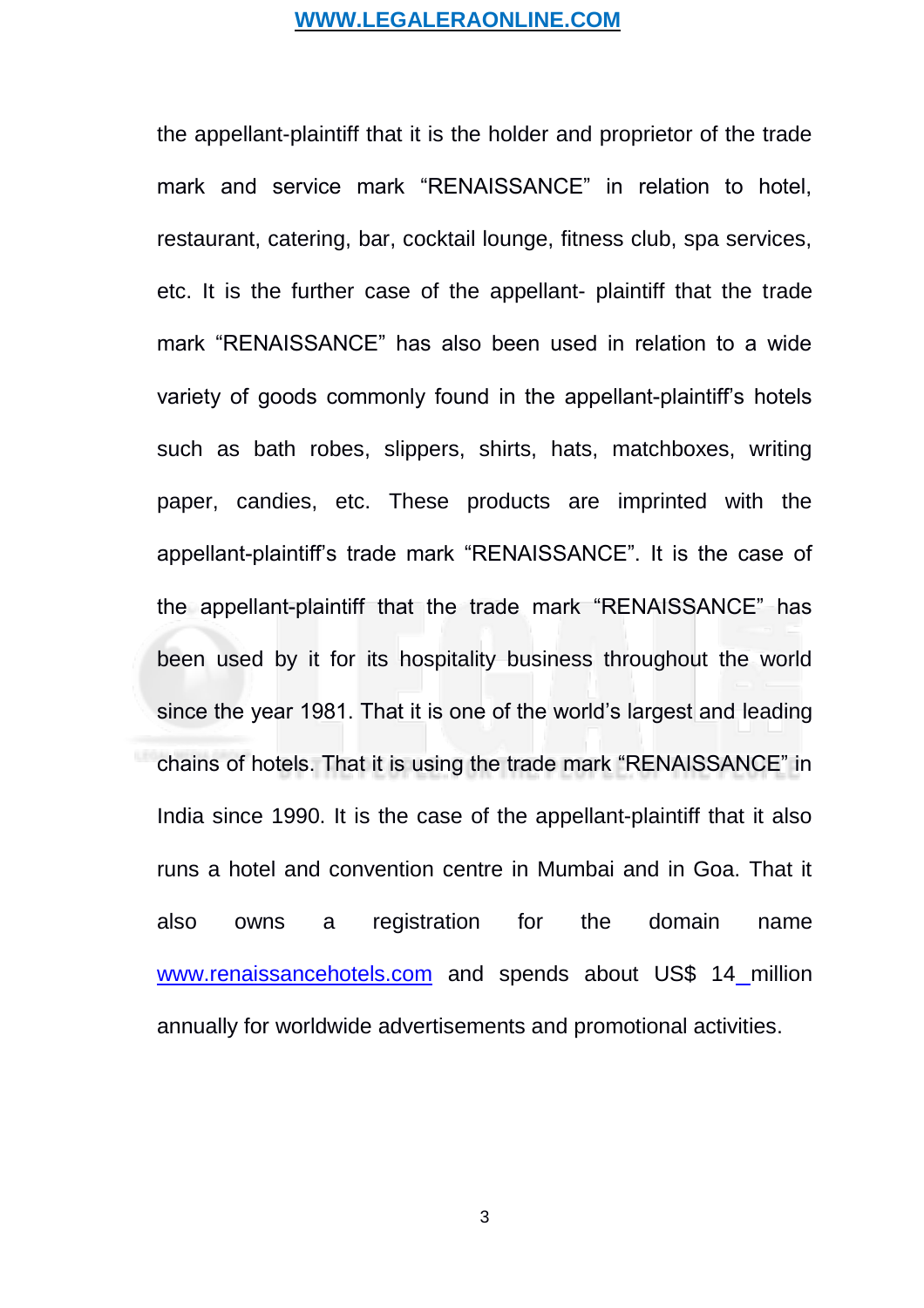**5.** It is the further case of the appellant-plaintiff that it has the registration for the trade mark and service mark "RENAISSANCE" in India, under Registration No. 610567 in Class 16 for "printed matter, periodicals, books, stationery, manuals, magazines, instructional and teaching materials and office requisites" and Registration No. 1241271 in Class

42 for "hotel, restaurant, catering, bar and cocktail lounge services, provisions of facilities for meetings, conferences and exhibitions, reservation services for hotel accommodations", respectively.

6. According to the appellant-plaintiff, it came across a website at [www.sairenaissance.com](http://www.sairenaissance.com/) through which it discovered that the respondents-defendants were operating one hotel in Bangalore and another one in Puttaparthi under the impugned name "SAI RENAISSANCE", which wholly incorporates the appellant-plaintiff's well-known trade mark and service mark "RENAISSANCE". The appellant-plaintiff immediately instructed that an investigation be carried out and sought legal advice with regard to the violation of its intellectual property. Upon investigation, it was revealed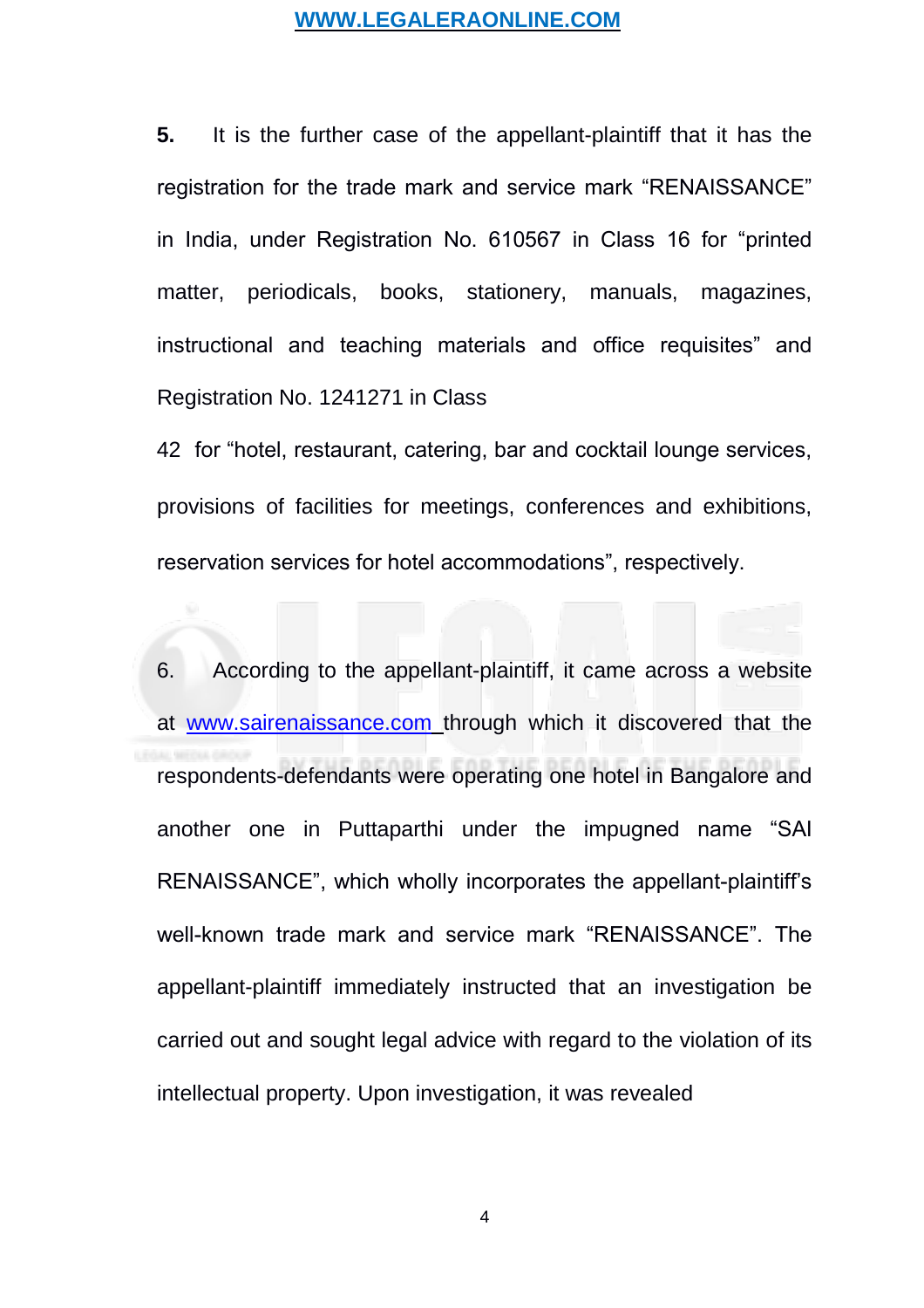that the respondents-defendants were running one hotel at Kadugodi, near Whitefield Railway Station, Bangalore and another one at By-Pass Road, Puttaparthi. It was further revealed that the respondents-defendants were copying appellant-plaintiff's trade mark "RENAISSANCE", its stylized representation, signage and business cards and leaflets. It is the case of the appellant-plaintiff that this was done in such a manner so as to suggest an affiliation, association, nexus or connection with the business of the appellant-plaintiff. The appellant-plaintiff, therefore, claimed infringement of its registered trade mark "RENAISSANCE" in Class 16 and Class

42. The appellant-plaintiff further contended that a similar suit instituted by it at Kochi being C.S. No. 5 of 2005 before the District Court at Ernakulam was decreed in its favour vide judgment dated 31st January 2008.

**7.** The respondents-defendants resisted the claim of the appellant-plaintiff by filing their written statement. It was contended that the suit was liable to be dismissed on account of delay, laches and acquiescence. It was further contended that "RENAISSANCE" is a generic word and no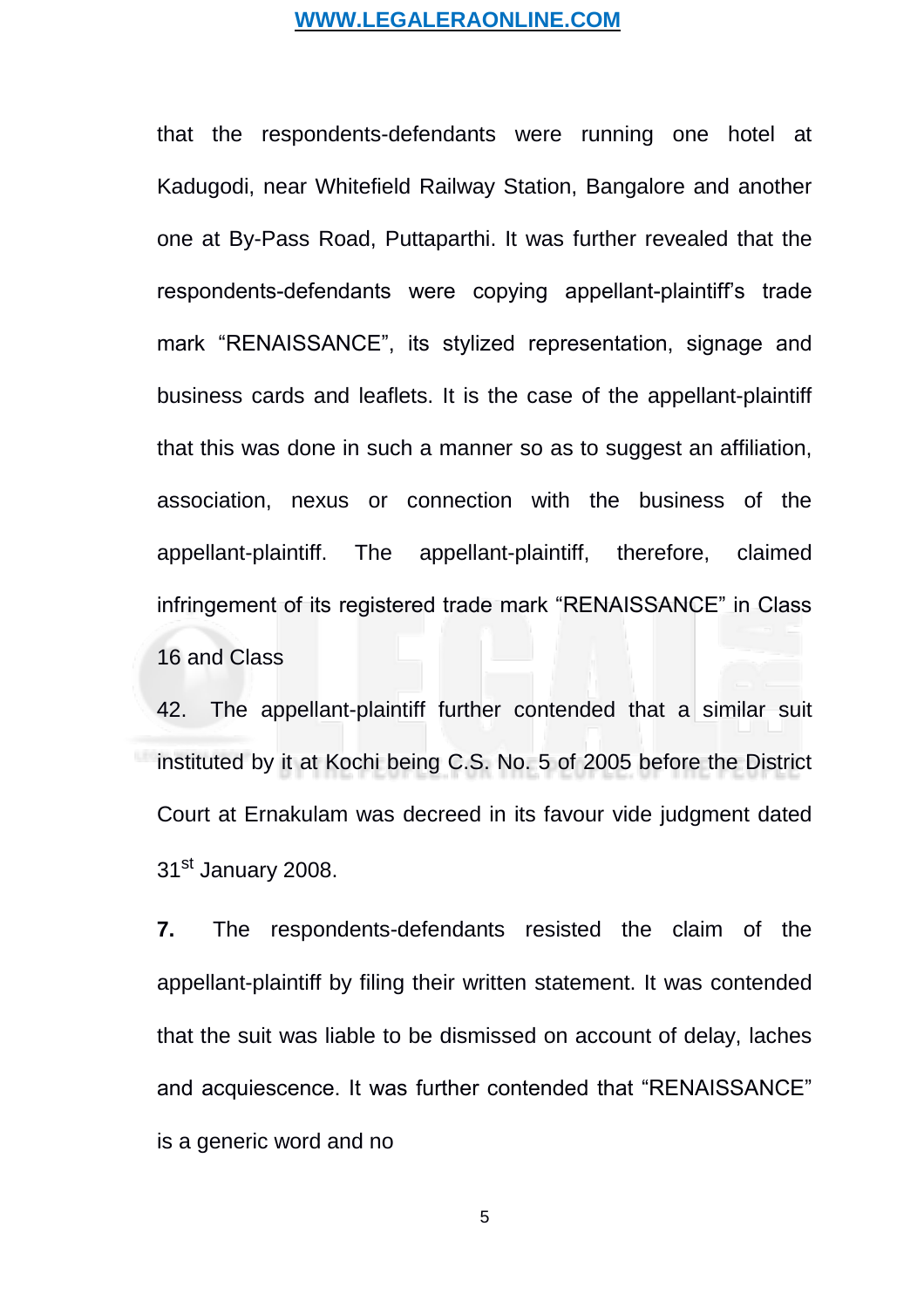such exclusive rights can be claimed over it in India as it is neither a well-known mark, nor it has any reputation built up by the appellant-plaintiff. It is the case of the respondents-defendants that they are ardent devotees of Sri Shirdi Sai Baba and Sri Puttaparthi Sai Baba. It is the belief of all the devotees of Sri Sai Baba including the first respondent-defendant that Sri Puttaparthi Sai Baba is the reincarnation of Sri Shirdi Sai Baba and therefore, the first respondent-defendant used the dictionary word "RENAISSANCE" after the name of Sri Shirdi Sai Baba and adopted the name "SAI RENAISSANCE". It is the case of the first respondent-defendant that he has been running the hotel for the last 15 years. According to the first respondent- defendant, the hotel at Kadugodi near Whitefield was established in the year 2001 near the Ashram of Sri Sai Baba. It is the case of the first respondent-defendant that the hotel was established so as to provide facilities to the devotees of Sri Sai Baba. The respondents-defendants further submitted that even the first respondent-defendant was not aware that the appellant-plaintiff had established any such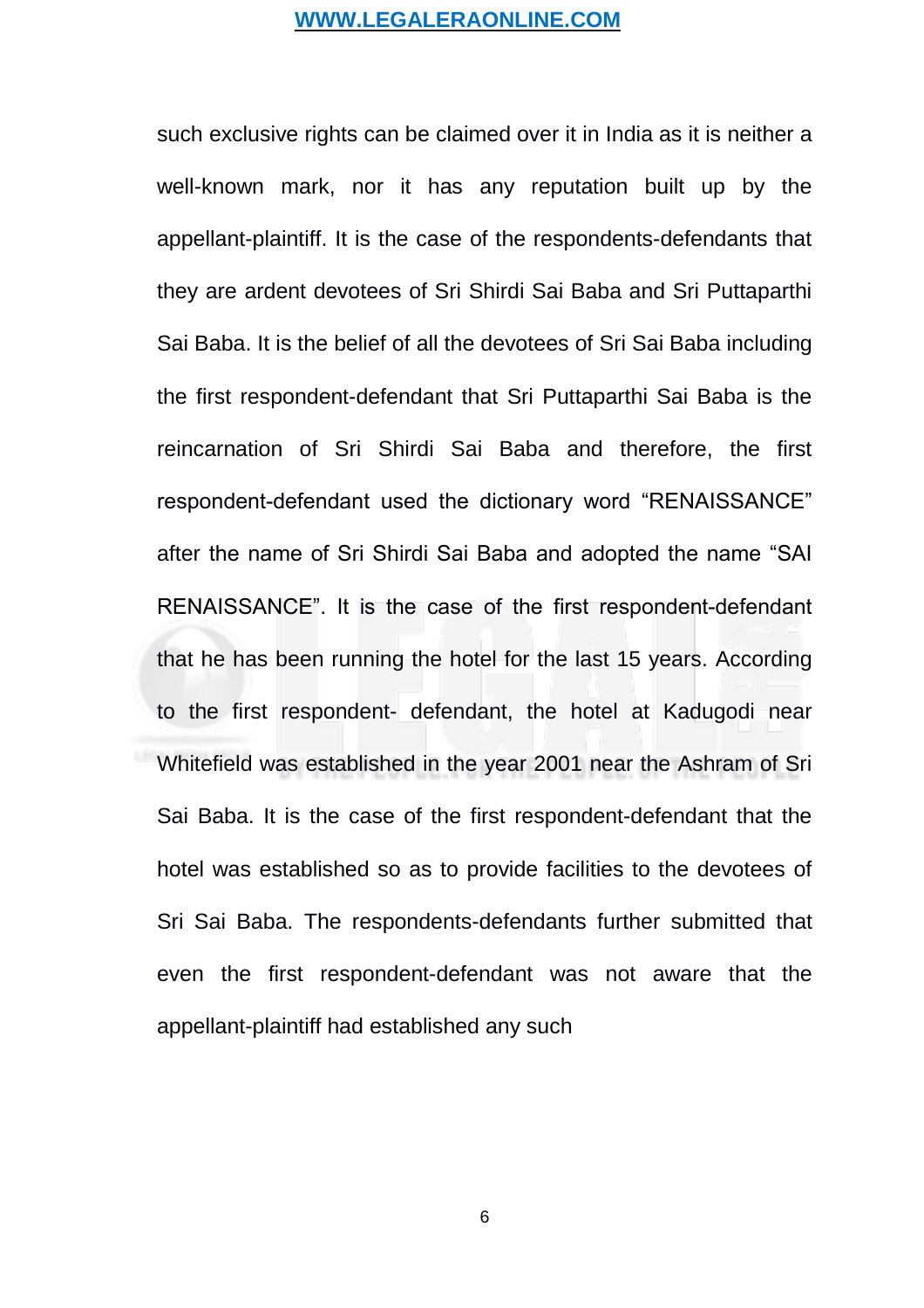hotel by incorporating the word "RENAISSANCE" in its name till he received suit summons in the said case.

**8.** It is contended by the respondents-defendants that the word "RENAISSANCE" is commonly found in the dictionary and is used by a large number of people and therefore, the trade mark "RENAISSANCE" has not become distinctive with the appellant-plaintiff as claimed by it. It is submitted by the respondents-defendants that "RENAISSANCE" is neither a coined word nor an inventive mark. It is further the case of the respondents-defendants that the appellant-plaintiff's mark "RENAISSANCE" registered under Class 42 is subject to rectification proceedings, and as such, the appellant- plaintiff cannot claim that they are the registered proprietors of the said trade mark "RENAISSANCE".

**9.** It is the further case of the respondents-defendants that the class of customers to which they were catering was totally different from the class of customers to which the appellant-plaintiff was catering. It is their case that the services provided by them and the appellant-plaintiff were also totally different. It was contended that the respondents-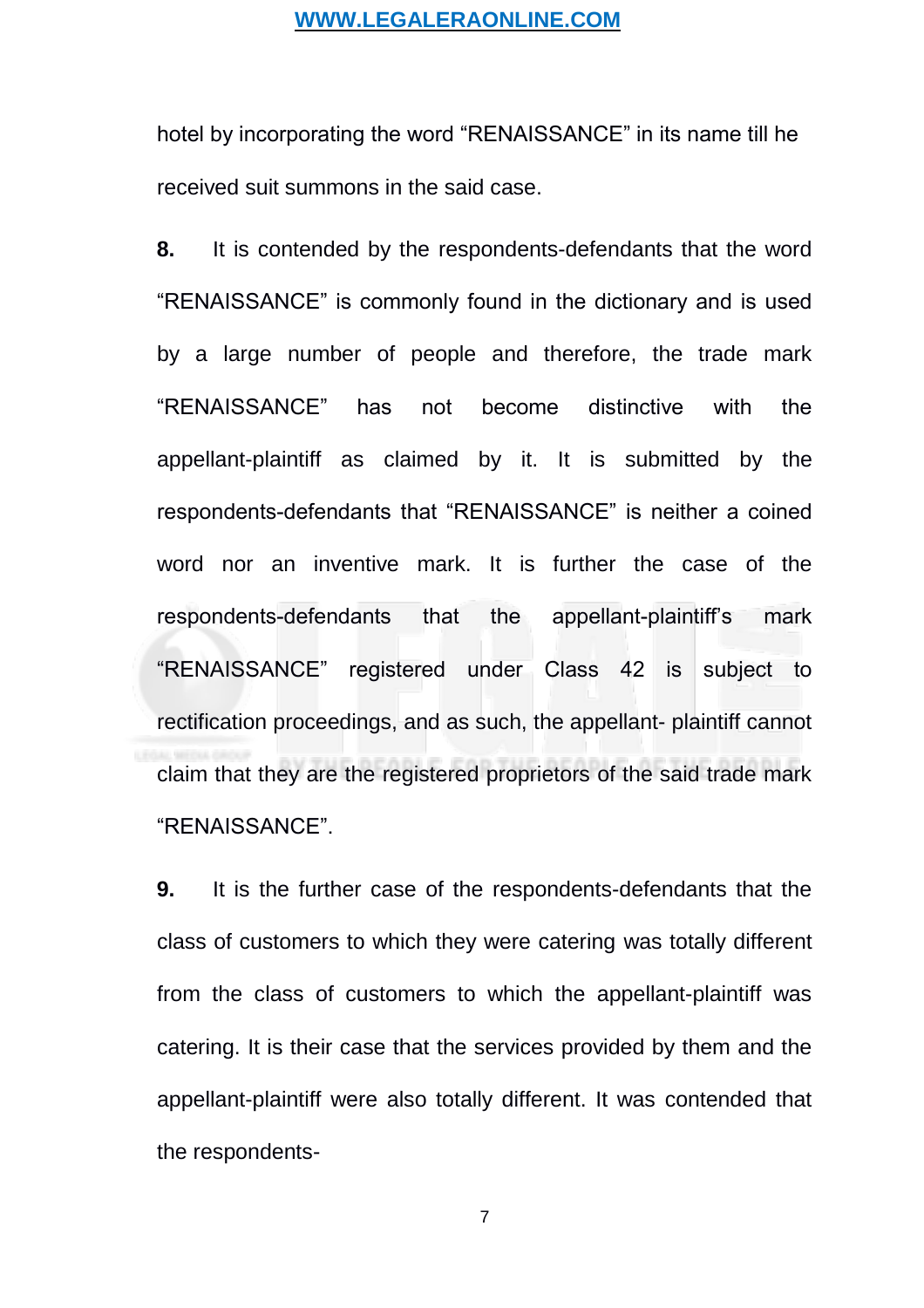defendants did not provide non-vegetarian food and alcoholic

drinks to its customers. It was therefore contended that

there was no possibility of confusion being created in the

minds of the customers that the hotel of the respondents-

defendants belonged to or was affiliated to the appellant-

plaintiff.

- **10.** The trial court framed the following issues:
	- "1. Whether the Plaintiff is the registered proprietor of the trade mark/service mark "RENAISSANCE" under the Trade Mark Act 1999?



- 2. Whether the plaintiff is the proprietor of trade mark/service mark "Renaissance" on account of prior adoption and use in relation to hotels and hospitality business?
- 3. Whether the plaintiff proves that the defendant is infringing the trade mark of the plaintiff?
	- 4. Whether the plaintiff proves that the action of defendant is one of passing off?
	- 5. Whether the plaintiff is entitled to an order for delivery of goods, labels or any other printed materials?
	- 6. Whether plaintiff is entitled for rendition of accounts and damages?
	- 7. To what reliefs and decree the parties are entitled for?

Additional Issues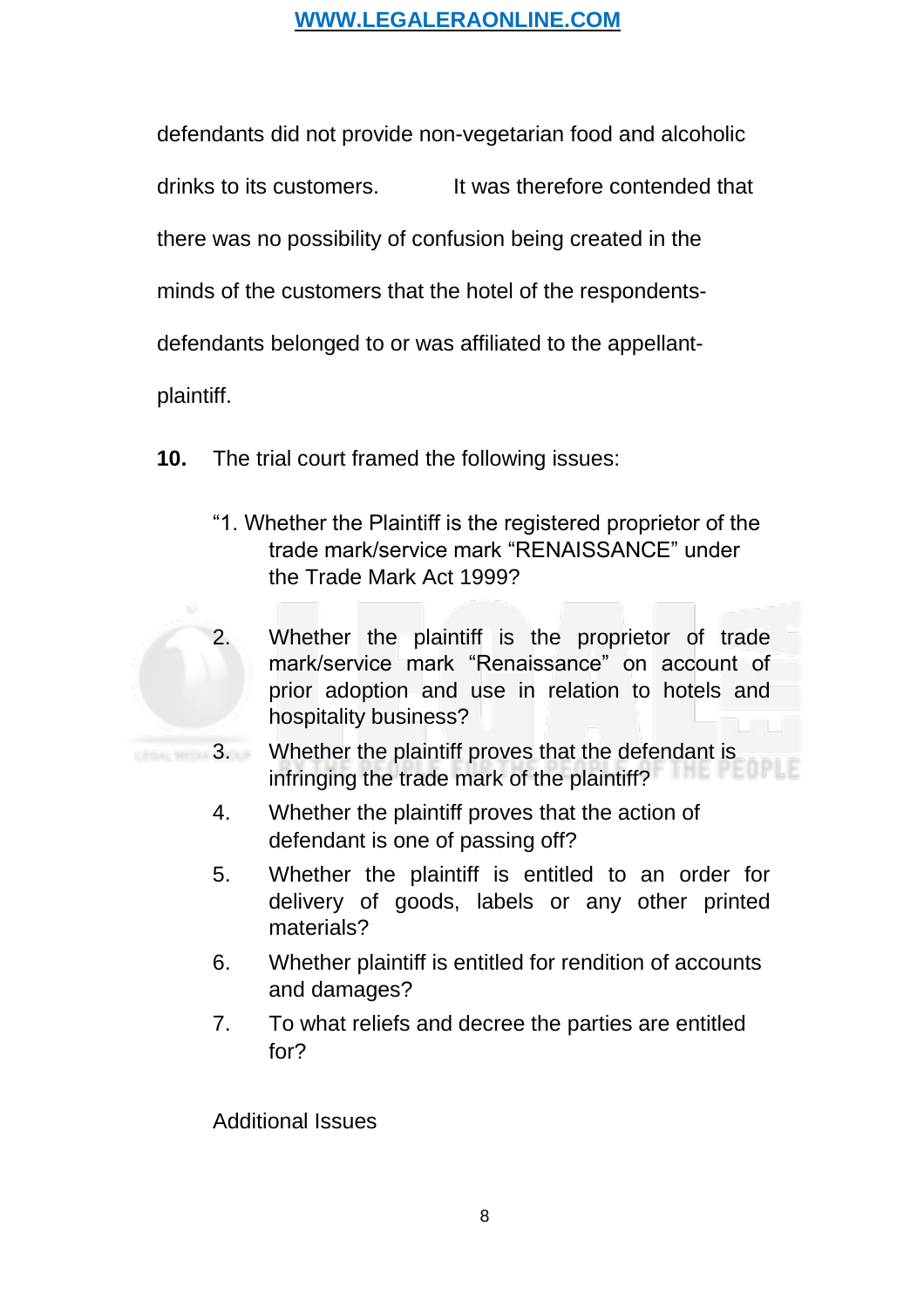- 1. Whether the suit is not maintainable for want of signing and verification of the plaint by person having locus standi?
- 2. Whether the defendants prove that they have been honestly and continuously using the trade mark Hotel SAIRenaissance?"
- **11.** The trial court answered the aforesaid issues as under: "12.

My answer to the above issues are as under:

| <b>Issue No.1:</b> |              | Affirmative        |
|--------------------|--------------|--------------------|
| <b>Issue No.2:</b> |              | Affirmative        |
| <b>Issue No.3:</b> |              | Affirmative        |
| <b>Issue No.4:</b> |              | Negative           |
| <b>Issue No.5:</b> |              | <b>Negative</b>    |
| <b>Issue No.6:</b> |              | negative           |
| Additional         | <b>Issue</b> | Affirmative        |
| No.1:              |              |                    |
| Additional         | <b>Issue</b> | does not arise for |
| No.2:              |              | consideration"     |

**12.** The trial court after considering the evidence on record and contentions raised on behalf of the parties, partly decreed the suit by restraining the respondents-defendants from using the trade mark "SAI RENAISSANCE" or any other trade mark which incorporates the appellant-plaintiff's trade mark "RENAISSANCE" or is deceptively similar thereto in relation to or upon printed matter, periodicals, books, instructional and teaching materials, stationery, manuals,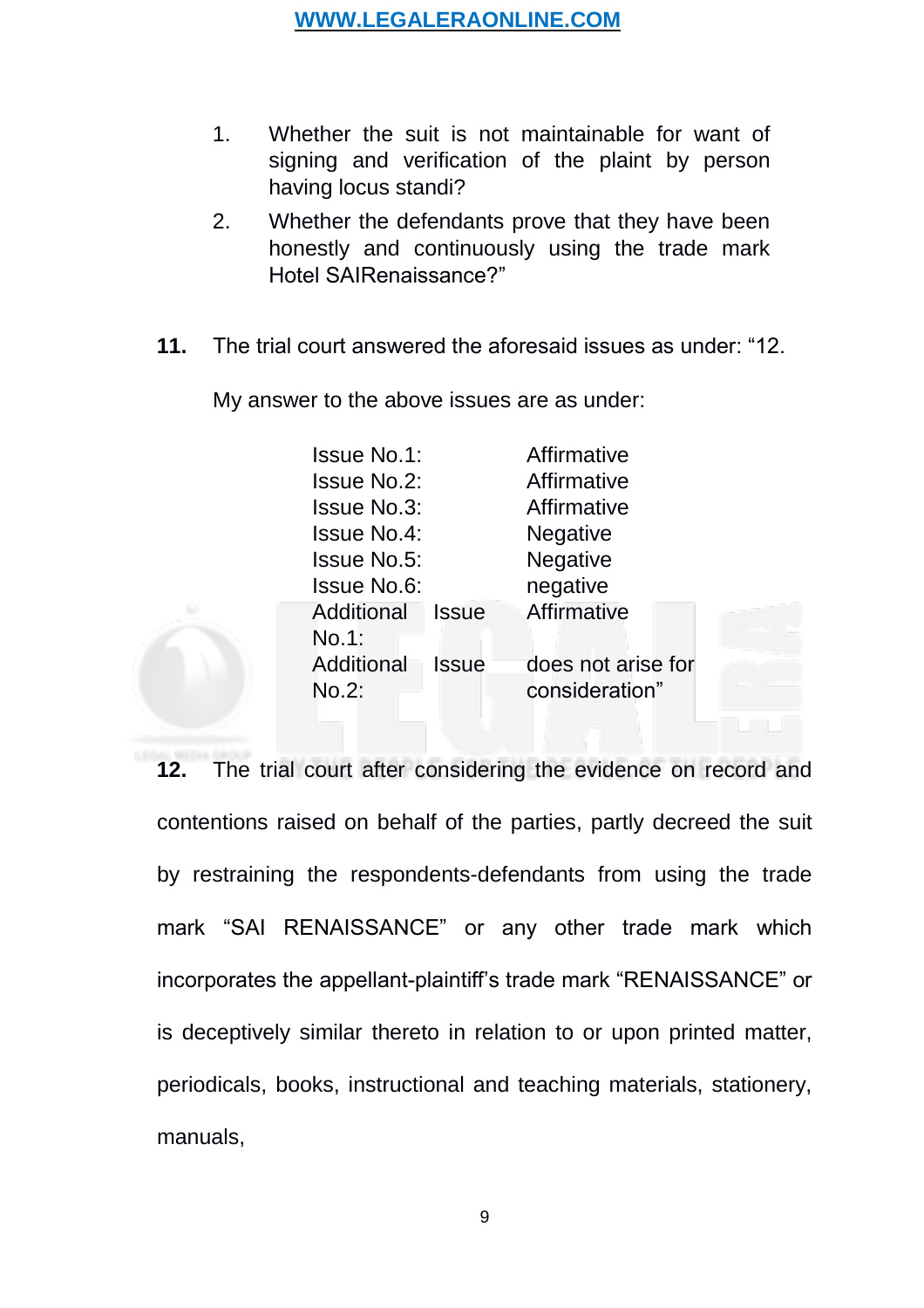magazines and office requisites amounting to infringement of the appellant-plaintiff's registered trade mark No. 610567 in Class 16 and for hotel, restaurant, catering, bar and cocktail lounge services, provision of facilities for meetings, conferences and exhibitions, reservation services for hotel accommodations amounting to infringement of the appellant- plaintiff's registered trade mark No. 1241271 in Class 42. The trial court further restrained the respondents-defendants from opening, operating, managing, franchising, licensing, dealing directly or indirectly in hotels, restaurant, or hospitality services of any manner under the trade mark or service mark "RENAISSANCE" or any deceptively similar mark "RENAISSANCE" or any deceptively similar mark including on the internet as a domain name [www.sairenaissance.](http://www.sairenaissance/)com or in any manner so as to pass off their services as those of or concocted with the appellant- plaintiff. The trial court, however, rejected the claim of the appellant-plaintiff for damages. Being aggrieved thereby, the respondents-defendants appealed before the High Court.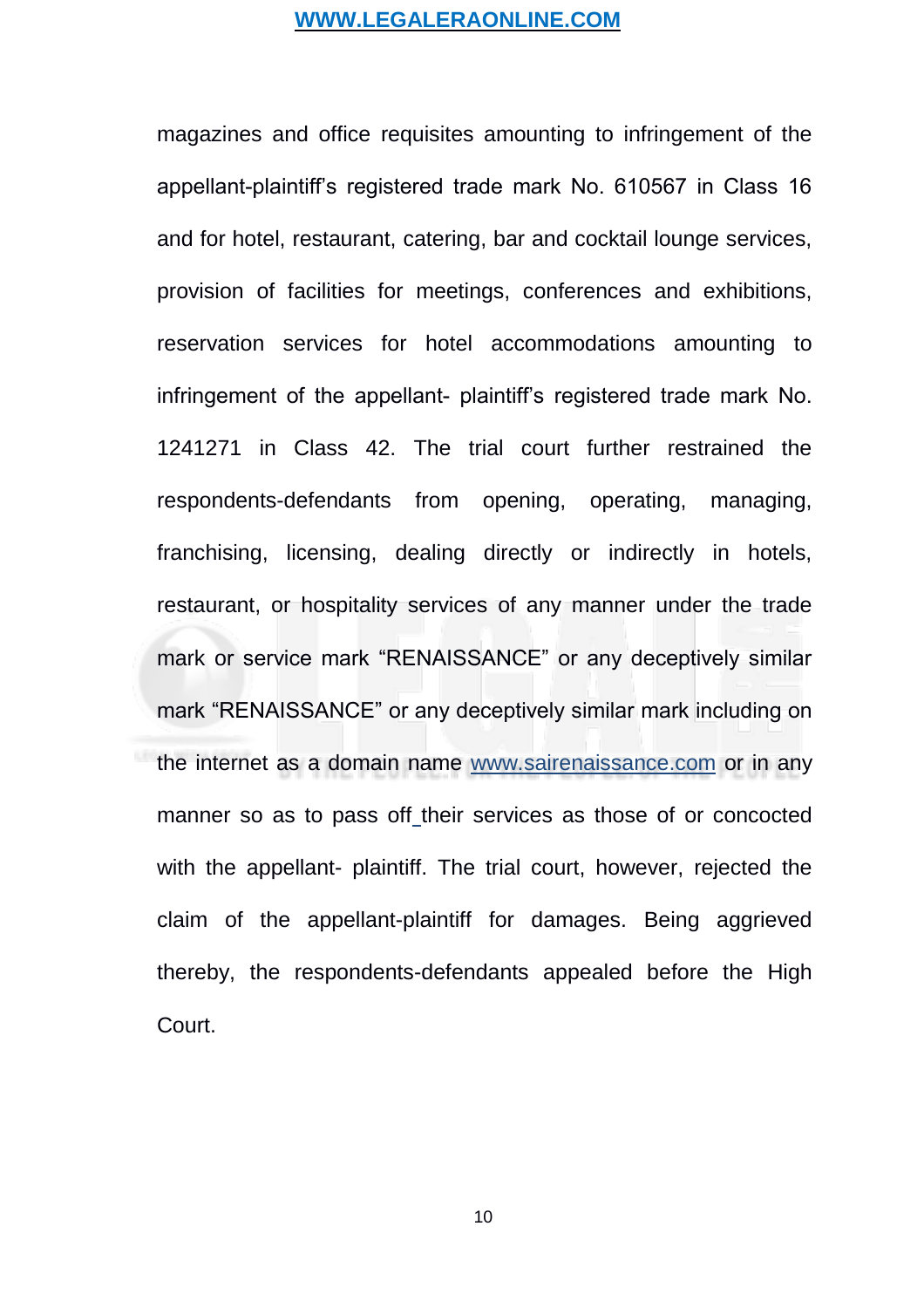<span id="page-10-0"></span>**13.** The High Court observed that the evidence produced by the appellant-plaintiff did not disclose that a trans-border reputation was earned by it to uphold its plea in that regard. The High Court further observed that the appellant-plaintiff is a 5 Star hotel but the respondents-defendants' hotel is not of that standard. The High Court further observed that no evidence was produced by the appellant-plaintiff to show that the respondents-defendants were taking unfair advantage of its trade mark or that the use of the word "SAI RENAISSANCE" was detrimental to the distinctive character or reputation of the appellant-plaintiff's trade mark.

**14.** Insofar as the judgment of the Kerala High Court in the case of *M/s The RENAISSANCE, Cochin v. M/s* E. OF THE PEOPLE.

*RENAISSANCE Hotels Inc. Marriotr[1](#page-10-0)* in which injunction was granted in favour of the plaintiff against the Hotel (RENAISSANCE, COCHIN) is concerned, the High Court observed that the said judgment was not applicable to the facts of the present case. It was observed that in the said case, one of the customers had claimed that he was misled to

<sup>1</sup> **RFA No. 235 of 2008 dated 28th April, 2009**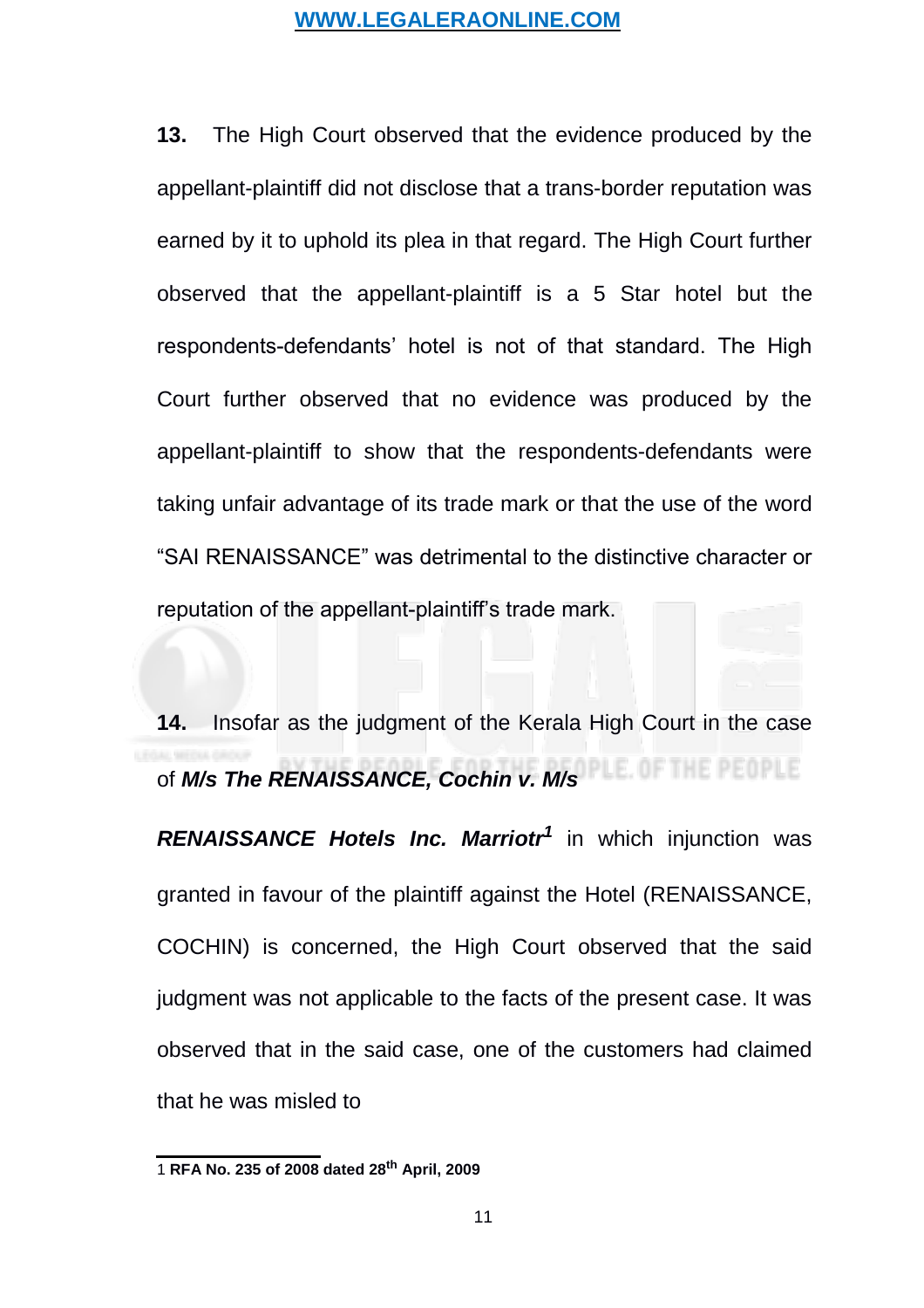believe that "The RENAISSANCE, COCHIN" was a part of the plaintiff's hotel chain and therefore, he resided there. The High Court observed that in the present case, none of the customers had made such a claim. It further observed that the witness of the appellant-plaintiff had admitted that the respondents-defendants serve only vegetarian food without liquor and that he had no idea that the respondents- defendants had established two hotels exclusively for serving the devotees of Satya Sai Baba at Puttaparthi and Bengaluru, respectively. The High Court further observed that the evidence on record shows that the respondentsdefendants have not taken unfair advantage, or that its existence was detrimental to the distinctive character or reputation of the appellant-plaintiff's trade mark. The High Court, therefore, observed that there was no infringement of trade mark, and as such, allowed the appeal filed by the respondents-defendants herein by setting aside the judgement and decree dated 21<sup>st</sup> June 2012 passed by the trial court and dismissed the suit. Being aggrieved thereby, the appellant-plaintiff has approached this Court.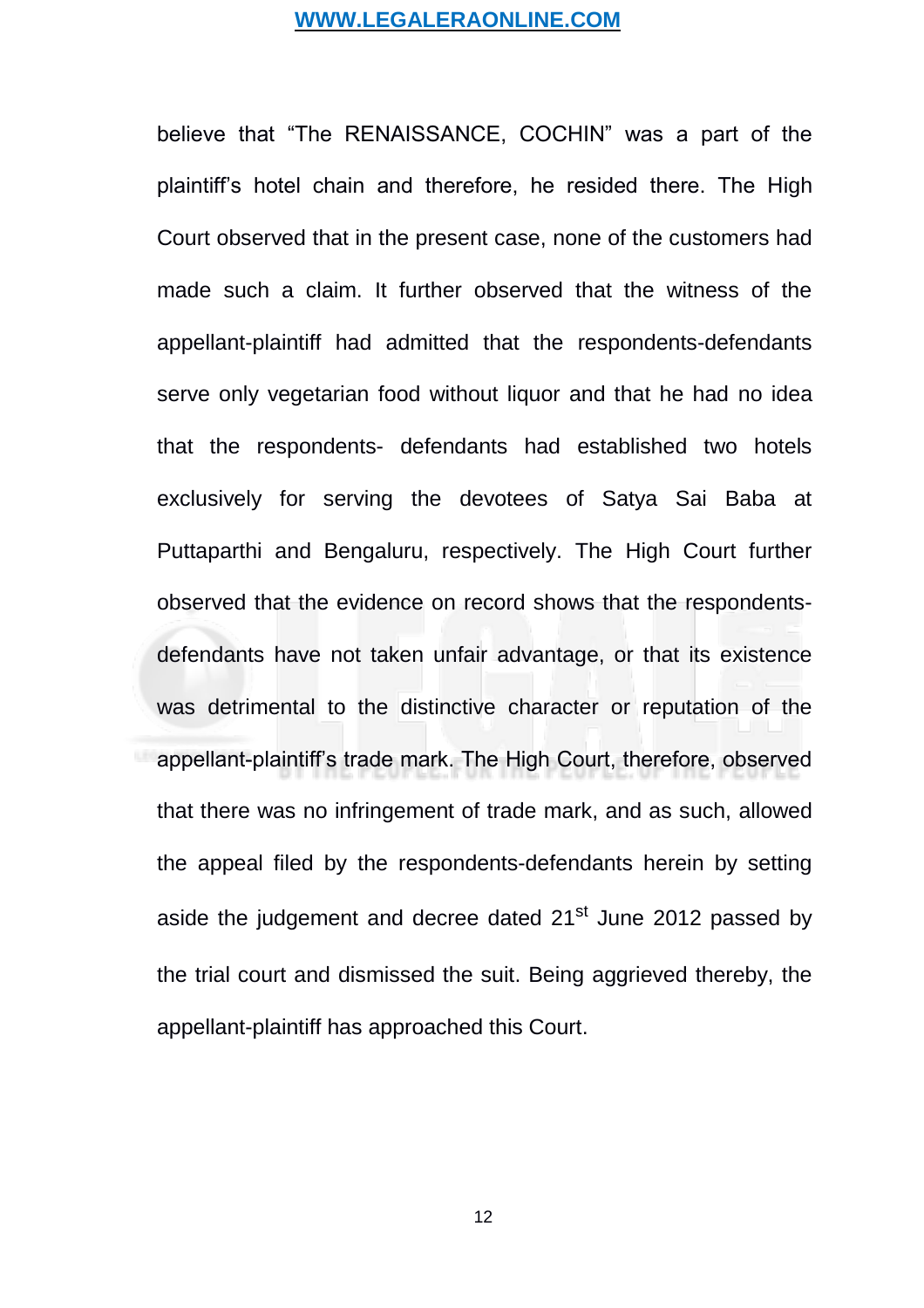**15.** We have heard Shri K.V. Viswanathan, learned Senior Counsel appearing on behalf of the appellant-plaintiff and Shri B.C. Sitarama Rao, learned counsel appearing on behalf of the respondents-defendants.

**16.** Shri Viswanathan submitted that the test under Sections 29(1), 29(2) and 29(3) of the Trade Marks Act, 1999 (hereinafter referred to as the "said Act") would be applicable in the present case, where the class of goods or services is identical or similar. He submitted that, however, the High Court has grossly erred in applying the test as provided under Section 29(4) of the said Act. The learned Senior Counsel submitted that the High Court has further erred in only referring to the condition stipulated in clause (c) of Section 29(4) of the said Act. He submitted that Section 29(4) of the said Act would be applicable only if all the three conditions specified therein are satisfied. The learned Senior Counsel further submitted that the High Court has also failed to take into consideration that since the respondents- defendants were using the appellant-plaintiff's registered trade mark "RENAISSANCE" as a part of their trade name for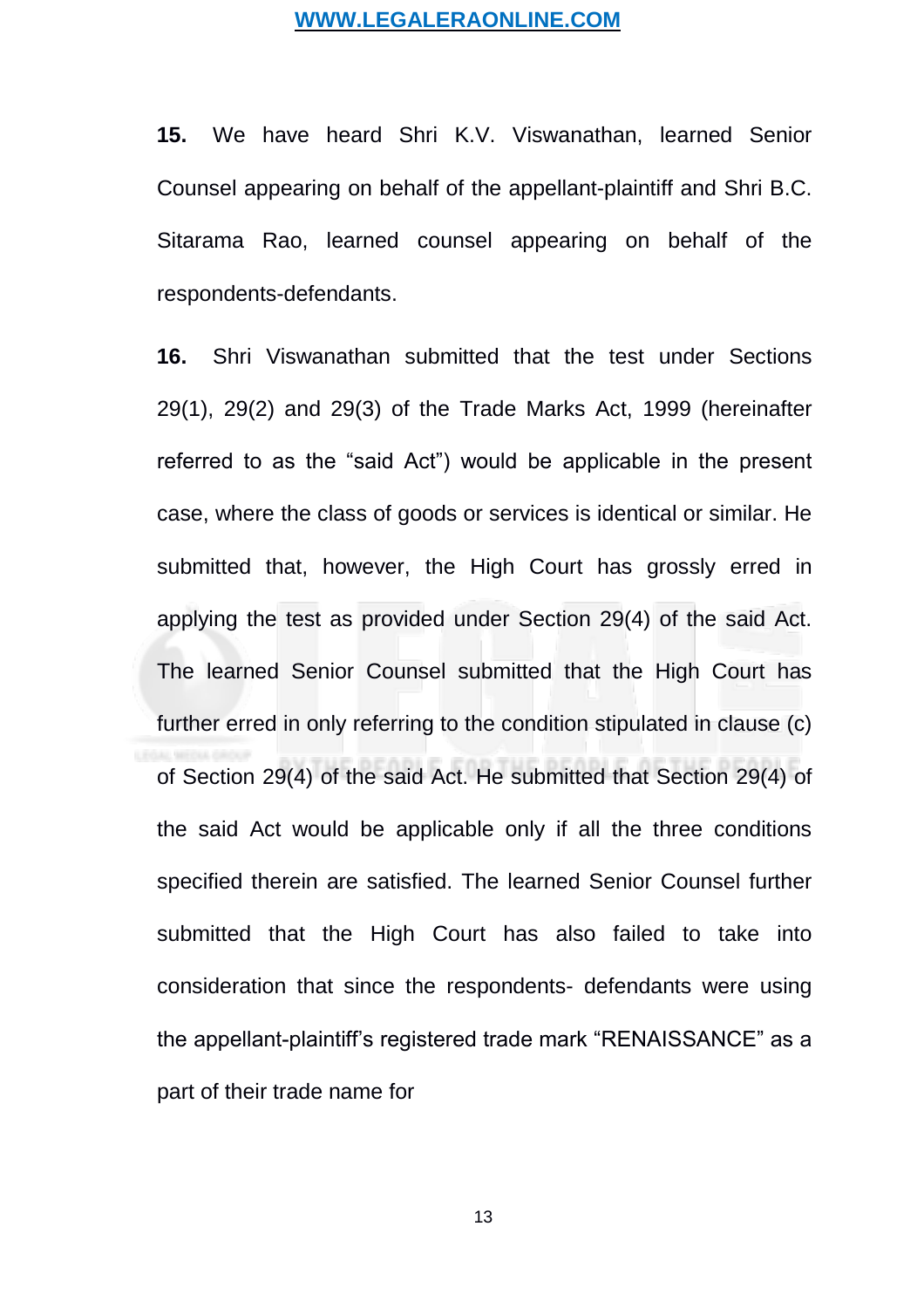the hotels and as a part of the name of their business concern, it squarely falls under sub-section (5) of Section 29 of the said Act and therefore, the respondents-defendants were liable for infringement of registered trade mark.

**17.** Shri Viswanathan further submitted that merely because the respondents-defendants were using the prefix "SAI" before the registered trade mark of the appellant- plaintiff, it would not save them from an action for infringement of the registered trade mark. He further submitted that the High Court, even after observing that the appellant-plaintiff was a prior user and registered proprietor in respect of the mark "RENAISSANCE" and having held that the respondents-defendants had adopted and had been using the registered trade mark of the appellant-plaintiff "RENAISSANCE" along with the prefix "SAI" and that both of them are in the hotels and hospitality business, has totally erred in holding that there was no infringement of the appellant-plaintiff's trade mark. The learned Senior Counsel in support of this proposition, relies on the judgment of this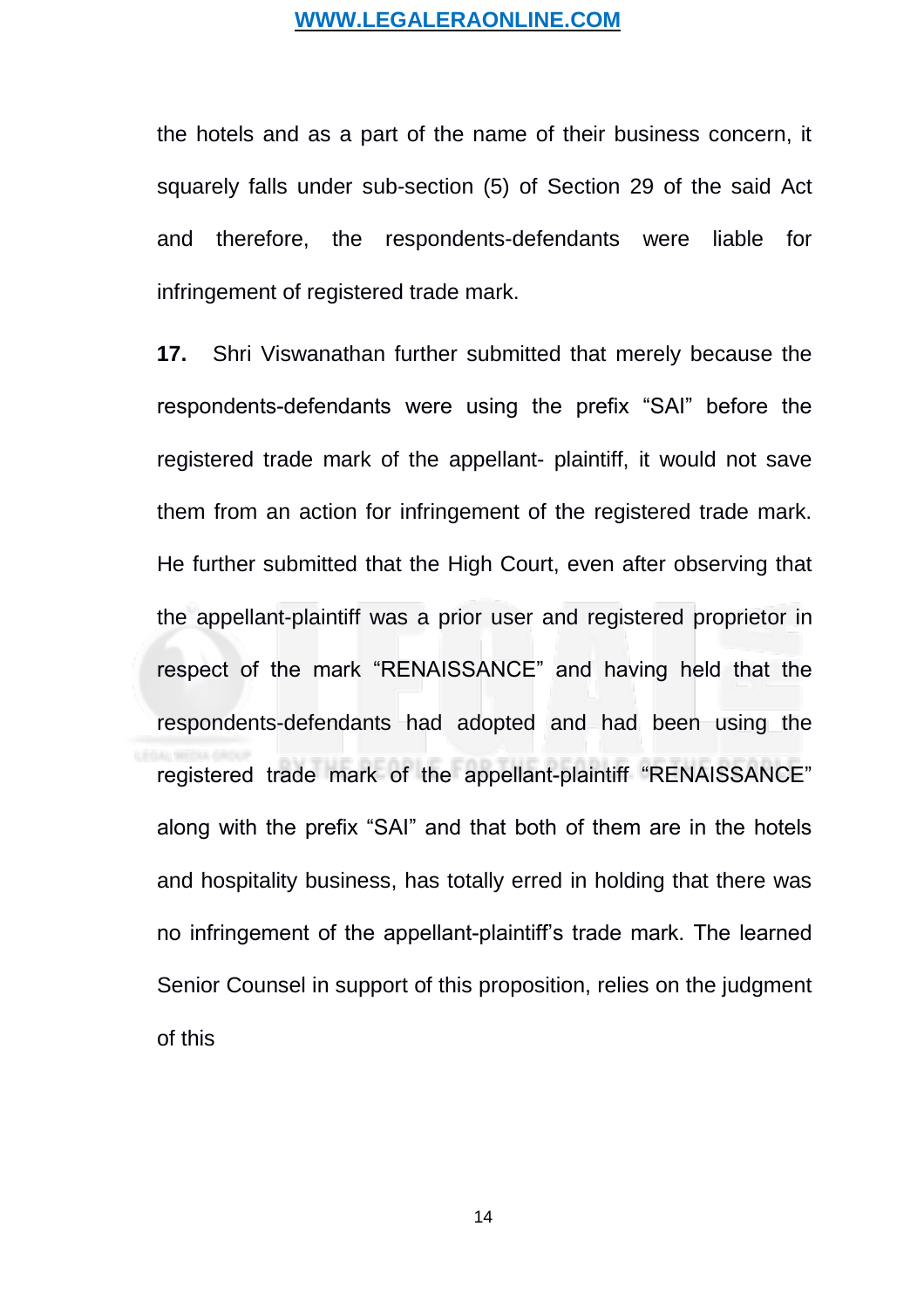### <span id="page-14-0"></span>Court in the case of *Laxmikant V. Patel v. Chetanbhai*

# *Shah and Another[2](#page-14-0)* .

*18.* Shri Viswanathan further submitted that the test of deception or confusion has been wrongly applied by the High Court inasmuch as, in an action for infringement, where the respondents-defendants' trade mark is identical with the appellant-plaintiff's trade mark, such a test would not be applicable. In support of this proposition, he relies on the judgment of this Court in the case of *Ruston & Hornsby Limited v. Zamindara Engineering Co.[3](#page-14-0)* .

**19.** Shri Viswanathan submitted that in an action for infringement, where the similarity between the plaintiff's and the defendant's mark is close either visually, phonetically or otherwise, and once it is found by the Court that there is an imitation, no further evidence is required to establish that the plaintiff's rights are violated. Reliance in this respect is placed on the judgment of this Court in the case of *Kaviraj*

<sup>2</sup> **(2002) 3 SCC 65**

<sup>3</sup> **(1969) 2 SCC 727**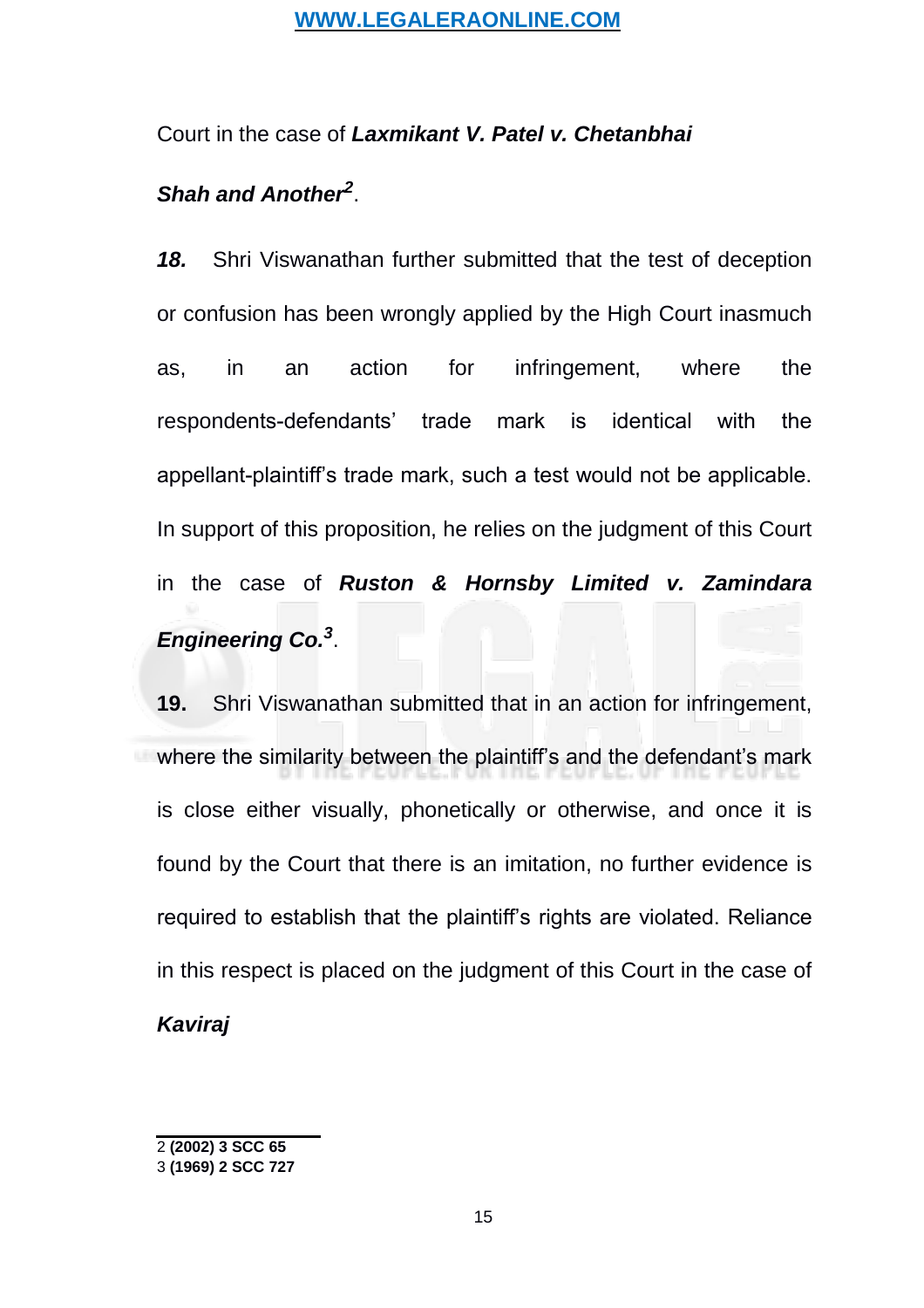# <span id="page-15-0"></span>*Pandit Durga Dutt Sharma v. Navaratna Pharmaceutical Laboratories[4](#page-15-0)* .

**20.** The learned Senior Counsel further submitted that the High Court, while reversing the judgement and decree passed by the trial court, has not applied the law correctly, as laid down by this Court in the case of *Midas Hygiene Industries*

# *(P) Limited and Another v. Sudhir Bhatia and Others[5](#page-15-0)* .

**21.** Shri Sitarama Rao, learned counsel appearing on behalf of the respondents-defendants, submitted that the very suit filed by the appellant-plaintiff itself was not maintainable inasmuch as the appellant-plaintiff was not a legal person. It is further submitted that "RENAISSANCE" is a generic English word and the appellant-plaintiff cannot claim monopoly of the same. He submitted that the respondent No. 1 was named "Vijaya Sai" by his parents as they believed that he was born as a result of the prayers made to Sri Sai Baba. It is further submitted that "RENAISSANCE" means

"re-birth" and that the name "SAI RENAISSANCE" was

<sup>4</sup> **[1965] 1 SCR 737**

<sup>5</sup> **(2004) 3 SCC 90**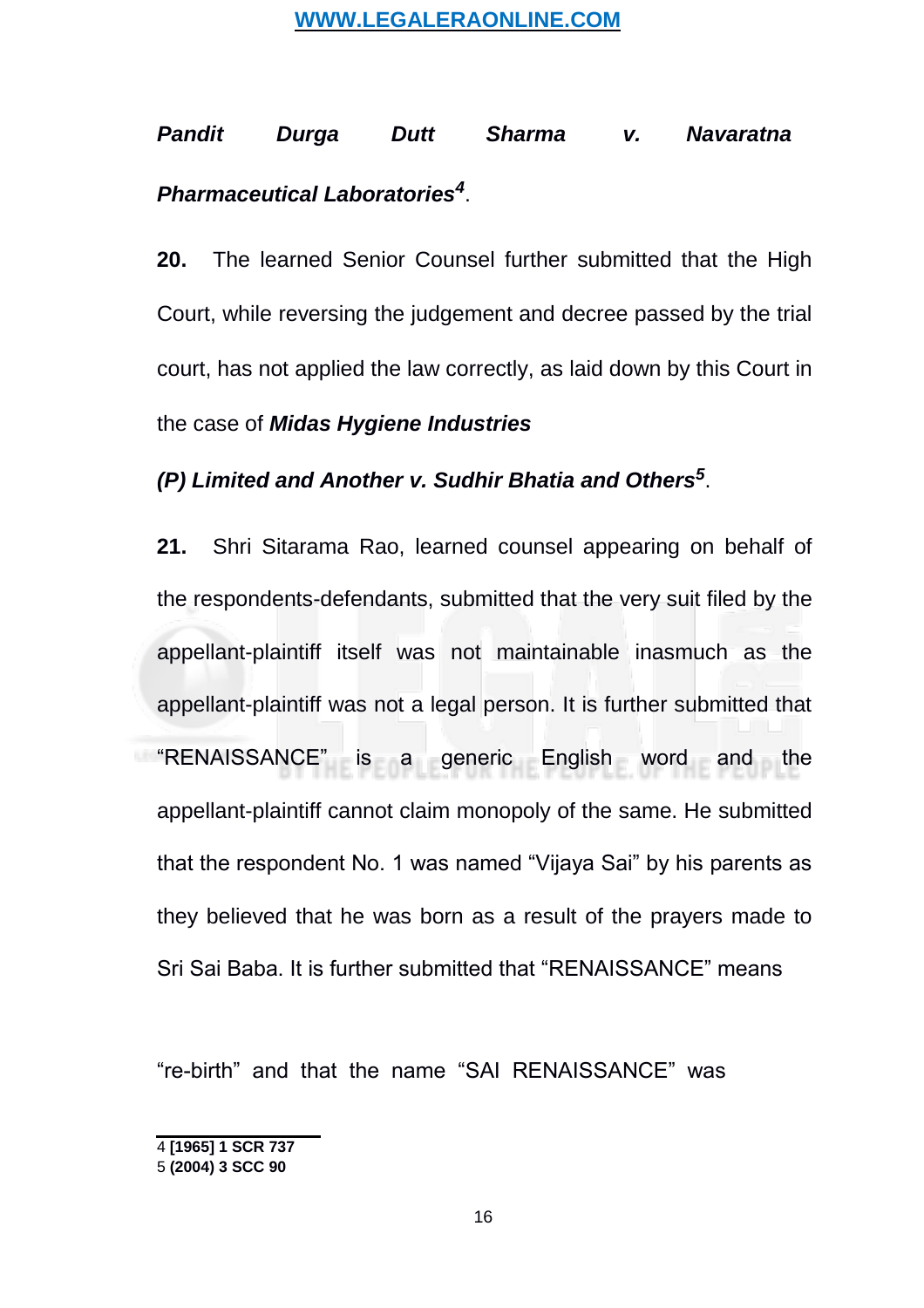adopted for his hotel to signify the birth of Sri Puttaparthi Sai Baba as a reincarnation of Sri Shirdi Sai Baba and that the use of mark "SAI RENAISSANCE" amounts to honest concurrent use under Section 12 of the said Act. He further submitted that the appellant-plaintiff acquiesced to the respondents-defendants' use of the mark inasmuch as the suit came to be filed after a long time gap.

**22.** Shri Sitarama Rao submitted that the High Court has rightly held that the respondents-defendants' use was honest and that the reasoning given by them for adopting the word "SAI RENAISSANCE" was justifiable. He further submitted that the High Court has rightly held that the class of customers to which the appellant-plaintiff and the respondents-defendants were catering was totally different, and as such, had rightly allowed the appeal and dismissed the suit.

**23.** The learned counsel appearing on behalf of the respondents-defendants relies on the judgments of this Court in the cases of *Khoday Distilleries Limited (Now known as Khoday India Limited) v. Scotch Whisky Association*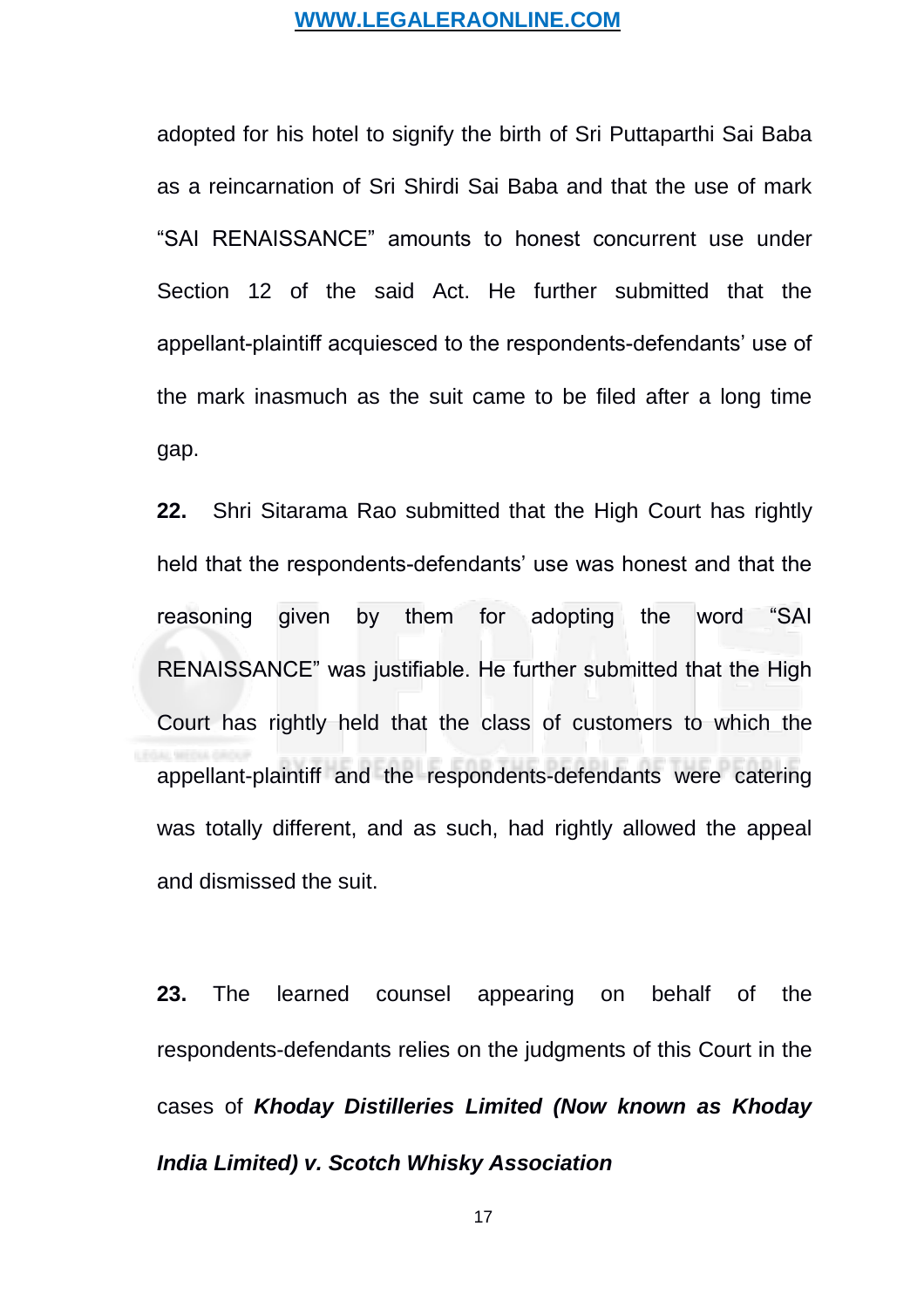<span id="page-17-0"></span>*and Others[6](#page-17-0)* , *Nandhini Deluxe v. Karnataka Cooperative*

*Milk Producers Federation Limited[7](#page-17-0)* , *Corn Products* **Refining Co. v. Shangrila Food Products Limited<sup>8</sup> [a](#page-17-0)nd** 

*Neon Laboratories Limited v. Medical Technologies Limited and Others[9](#page-17-0)* .

**24.** Shri Viswanathan, in rejoinder, has placed certain documents on record to show that the respondents- defendants have already discontinued the use of the term "RENAISSANCE" from the name of their hotel, signage, etc., and as such, accepted that their use of the term "RENAISSANCE" amounted to infringement of the appellant- plaintiff's trade mark.

#### HE PEOPLE, FOR THE PEOPLE, OF THE PEOPLE

**25.** For appreciation of the rival controversy, it will be appropriate to briefly refer to the legislative scheme with regard to the trade mark laws.

**26.** On the day when India attained independence, the law with regard to registration and effective protection of trade

<sup>6</sup> **(2008) 10 SCC 723**

<sup>7</sup> **(2018) 9 SCC 183**

<sup>8</sup> **[1960] 1 SCR 968**

<sup>9</sup> **(2016) 2 SCC 672**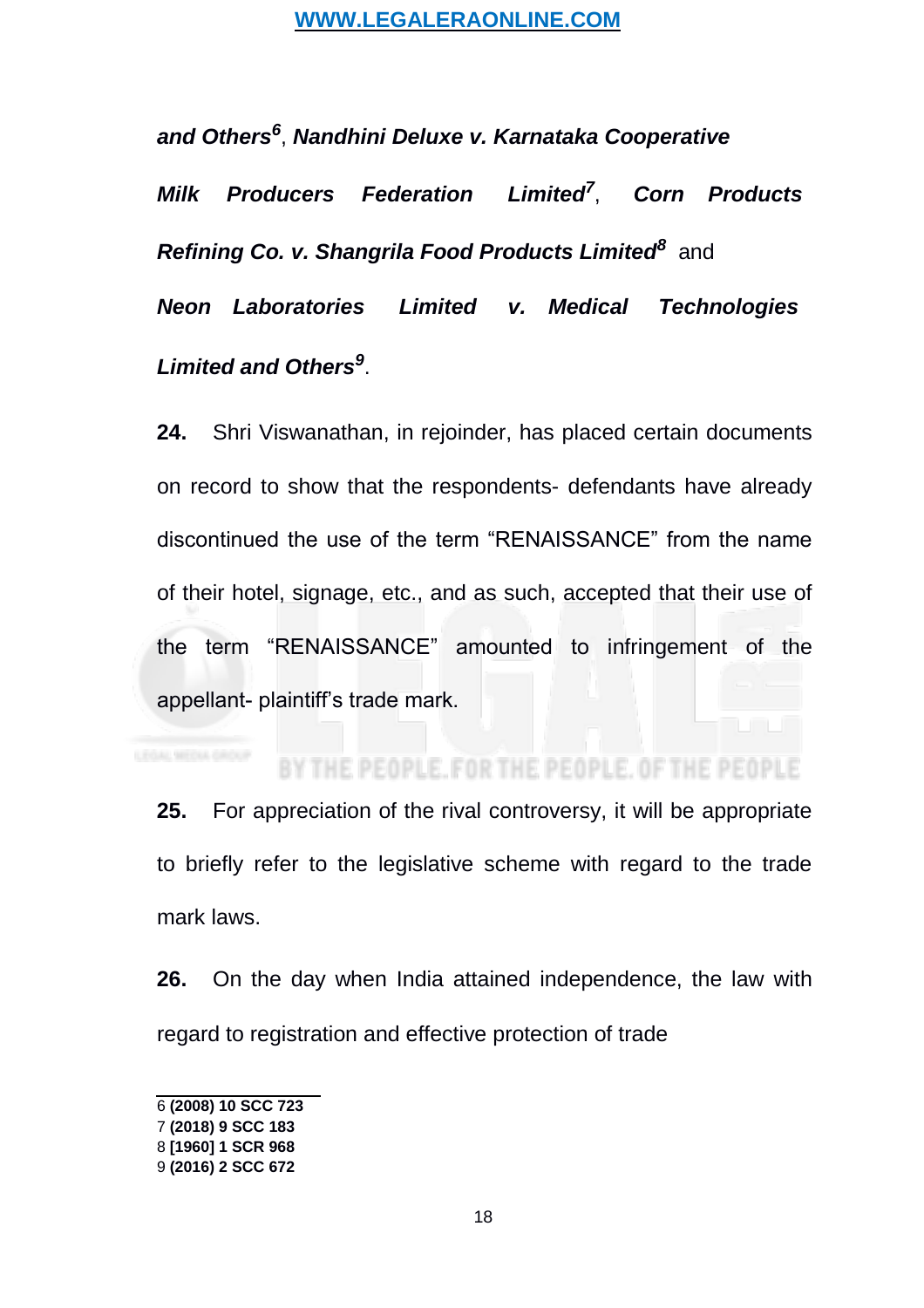marks was governed by The Trade Marks Act, 1940 (hereinafter referred to as the "1940 Act"). Section 21 of the 1940 Act provided for the right conferred by registration and the exclusive right to use of the trade mark to the registered proprietor of the trade mark and infringement thereof. Section 21 of the 1940 Act reads thus:

"**[21. Right conferred by registration](https://www.scconline.com/Members/BrowseResult.aspx#BS29)**.— (1) Subject to the provisions of Sections 22, 25 and 26, the registration of a person in the register as proprietor of a trade mark in respect of any goods shall give to that person the exclusive right to the use of the trade mark in relation to those goods and, without prejudice to the generality of the foregoing provision, that right shall be deemed to be infringed by any person who, not being the proprietor of the trade mark or a registered user thereof using by way of the permitted use, uses a mark identical with it or so nearly resembling it as to be likely to deceive or cause confusion, in the course of trade, in relation to any goods in respect of which it is registered, and in such manner as to render the use of the mark likely to be taken either—

(*a*) as being used as a trade mark; or

(*b*) to import a reference to some person having the right either as a proprietor or as registered user to use the trade mark or to goods with which such a person as aforesaid is connected in the course of trade."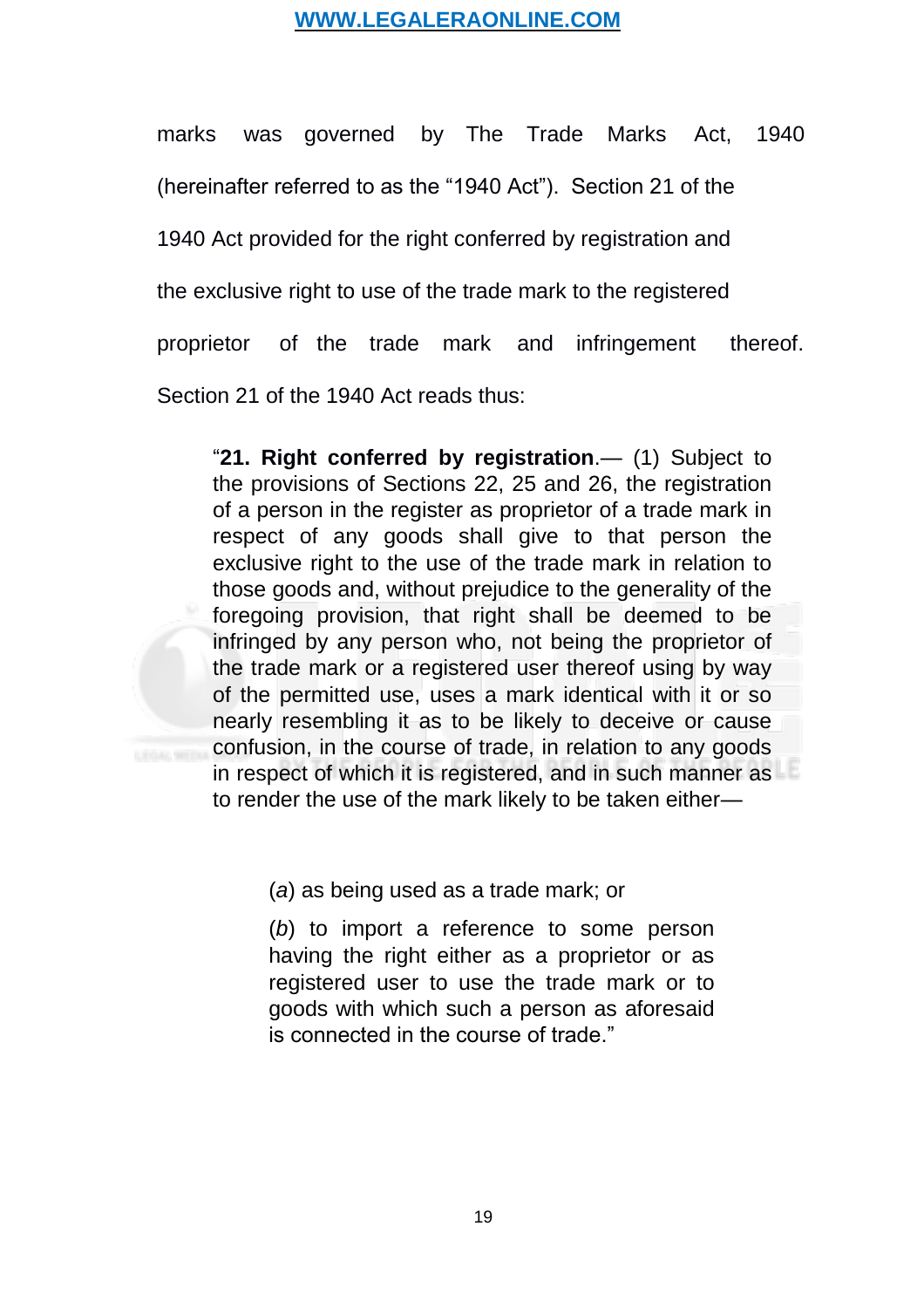**27.** The legislature noticed that the 1940 Act was enacted prior to attaining independence, and after attaining independence, the development in the field of commerce and industry was quite rapid, and it was found that the law relating to trade marks was not adequate enough to meet the growing demands. Accordingly, The Trade and Merchandise Marks Act, 1958 (hereinafter referred to as the "1958 Act") was enacted. Section 29 of the 1958 Act dealt with the infringement of trade marks, which reads thus:

"**[29. Infringement of trade marks](https://www.scconline.com/Members/BrowseResult.aspx#BS37)**.—(1) A registered trade mark is infringed by a person who, not being the registered proprietor of the trade mark or a registered user thereof using by way of permitted use, uses in the course of a trade mark which is identical with, or deceptively similar to, the trade mark, in relation to any goods in respect of which the trade mark is registered and in such manner as to render the use of the mark likely to be taken as being used as a trade mark.

(2) In an action for infringement of a trade mark registered in Part B of the register an injunction or other relief shall not be granted to the plaintiff if the defendant establishes to the satisfaction of the court that the use of the mark of which the plaintiff complains is not likely to deceive or cause confusion or to be taken as indicating a connection in the course of trade between the goods in respect of which the trade mark is registered and some person having the right, either as registered proprietor or as registered user, to use the trade mark."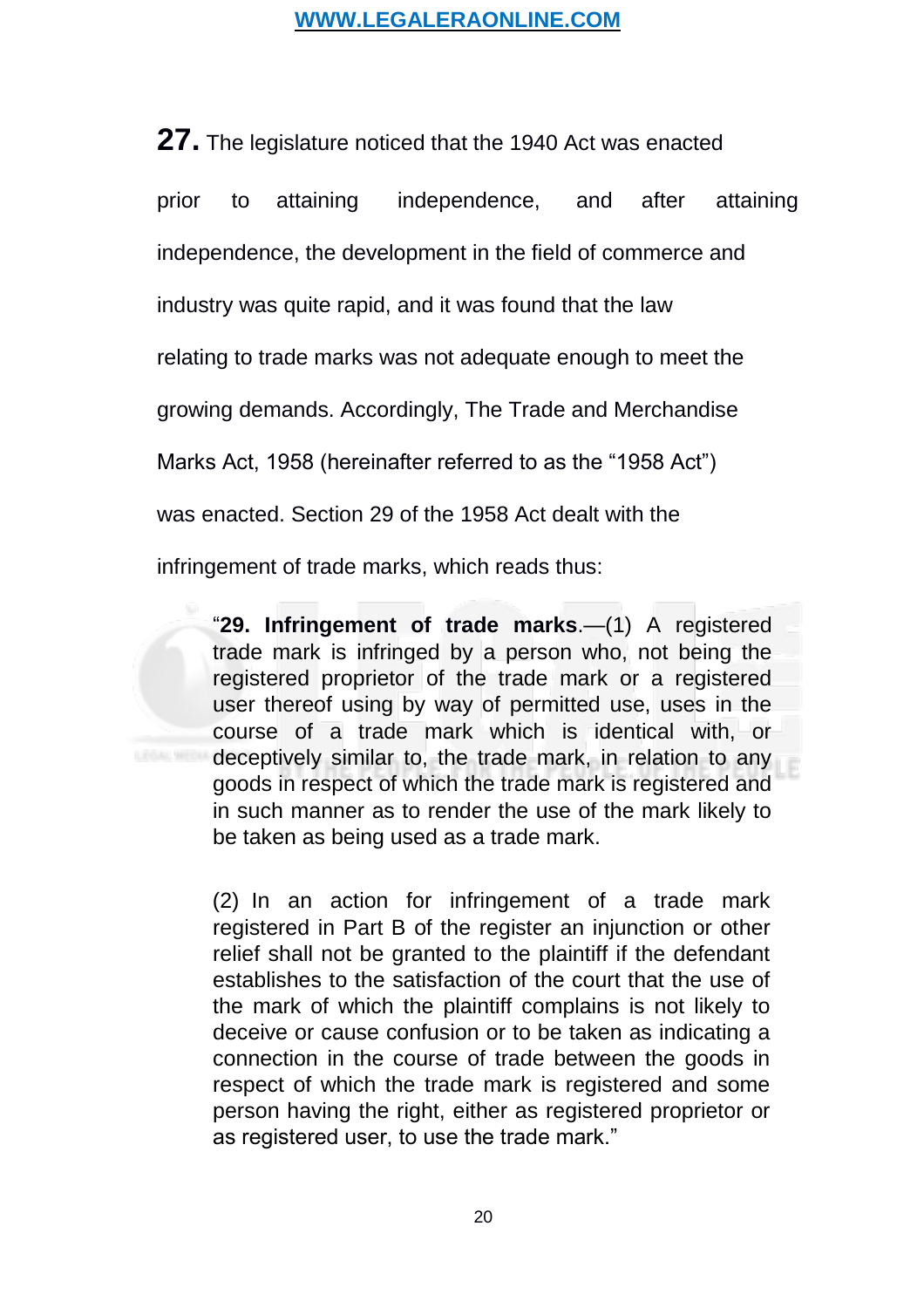**28.** Thereafter, in view of the developments in trading and commercial practices, increasing globalization of trade and industry, the need to encourage investment flows and transfer of technology, and the need for simplification and harmonization of trade mark management systems, it was found necessary by the Parliament to repeal the 1958 Act and enact a new Act, i.e., the said Act. It will be relevant to refer to the Statement of Objects and Reasons of the said Act:

"The Trade and Merchandise Marks Act, 1958 has served its purpose over the last four decades. It was felt that a comprehensive review of the existing law be made in view of developments in trading and commercial practices, increasing globalization of trade and industry, the need to encourage investment flows and transfer of technology, need for simplification and harmonization of trade mark management systems and to give effect to important judicial decisions. To achieve these purposes, the present Bill proposes to incorporate, inter alia the following, namely:-

(j) prohibiting use of someone else's trade marks as part of corporate names, or name of business concern;

..<br>. . . . . .

……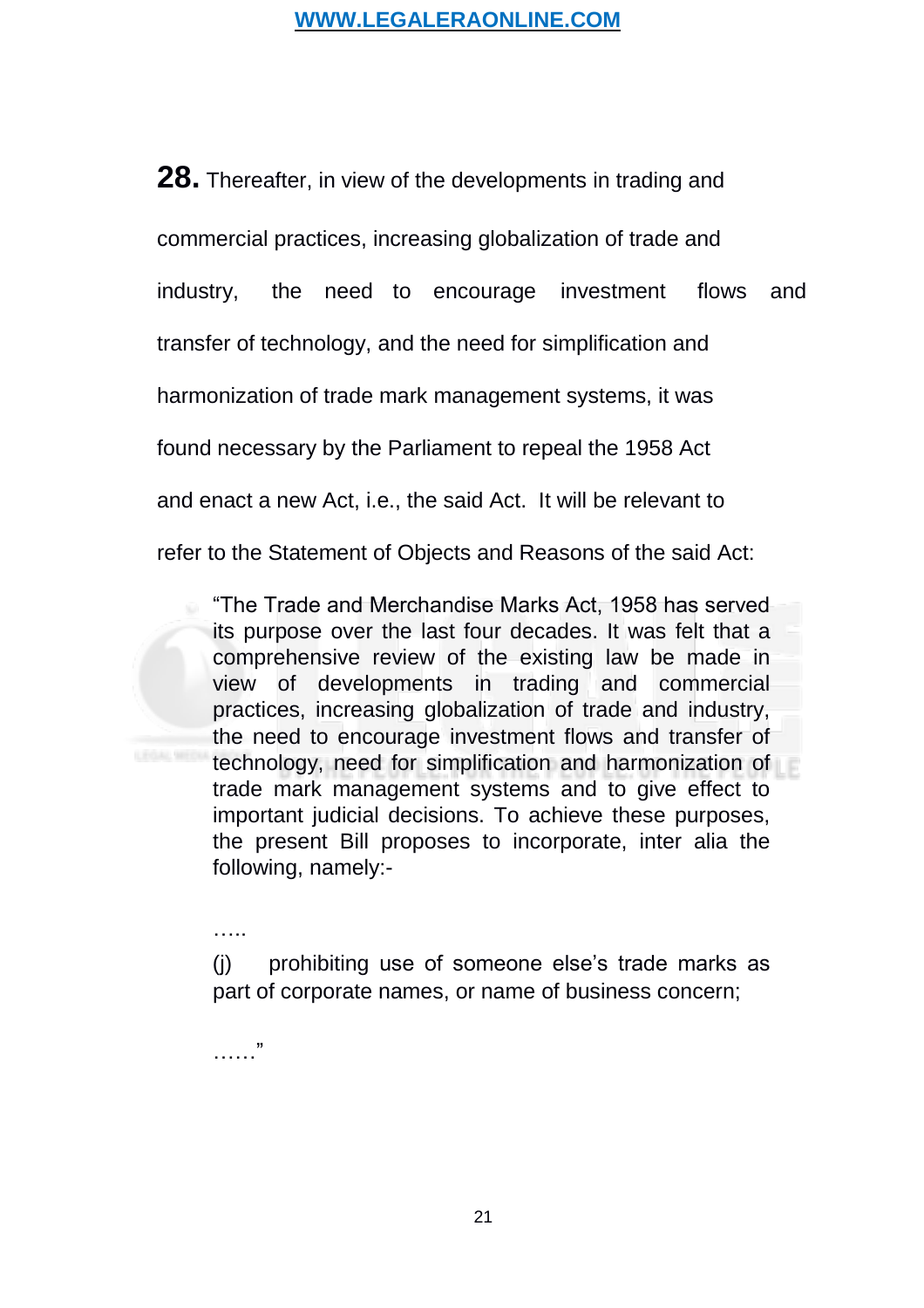**29.** The Trade Marks Bill of 1999 was passed by both the

Houses of Parliament and the assent of the President was

received on 30<sup>th</sup> December 1999. It came into force on  $15<sup>th</sup>$ 

September 2003. It will be relevant to refer to Sections 28

and 29 of the said Act:

"**[28. Rights conferred by registration](https://www.scconline.com/Members/BrowseResult.aspx#BS36)**.—(1) Subject to the other provisions of this Act, the registration of a trade mark shall, if valid, give to the registered proprietor of the trade mark the exclusive right to the use of the trade mark in relation to the goods or services in respect of which the trade mark is registered and to obtain relief in respect of infringement of the trade mark in the manner provided by this Act.

(2) The exclusive right to the use of a trade mark given under sub-section (1) shall be subject to any conditions and limitations to which the registration is subject.

(3) Where two or more persons are registered proprietors of trade marks, which are identical with or nearly resemble each other, the exclusive right to the use of any of those trade marks shall not (except so far as their respective rights are subject to any conditions or limitations entered on the register) be deemed to have been acquired by any one of those persons as against any other of those persons merely by registration of the trade marks but each of those persons has otherwise the same rights as against other persons (not being registered users using by way of permitted use) as he would have if he were the sole registered proprietor.

**29. [Infringement of registered trade marks](https://www.scconline.com/Members/BrowseResult.aspx#BS37)**.—(1) A registered trade mark is infringed by a person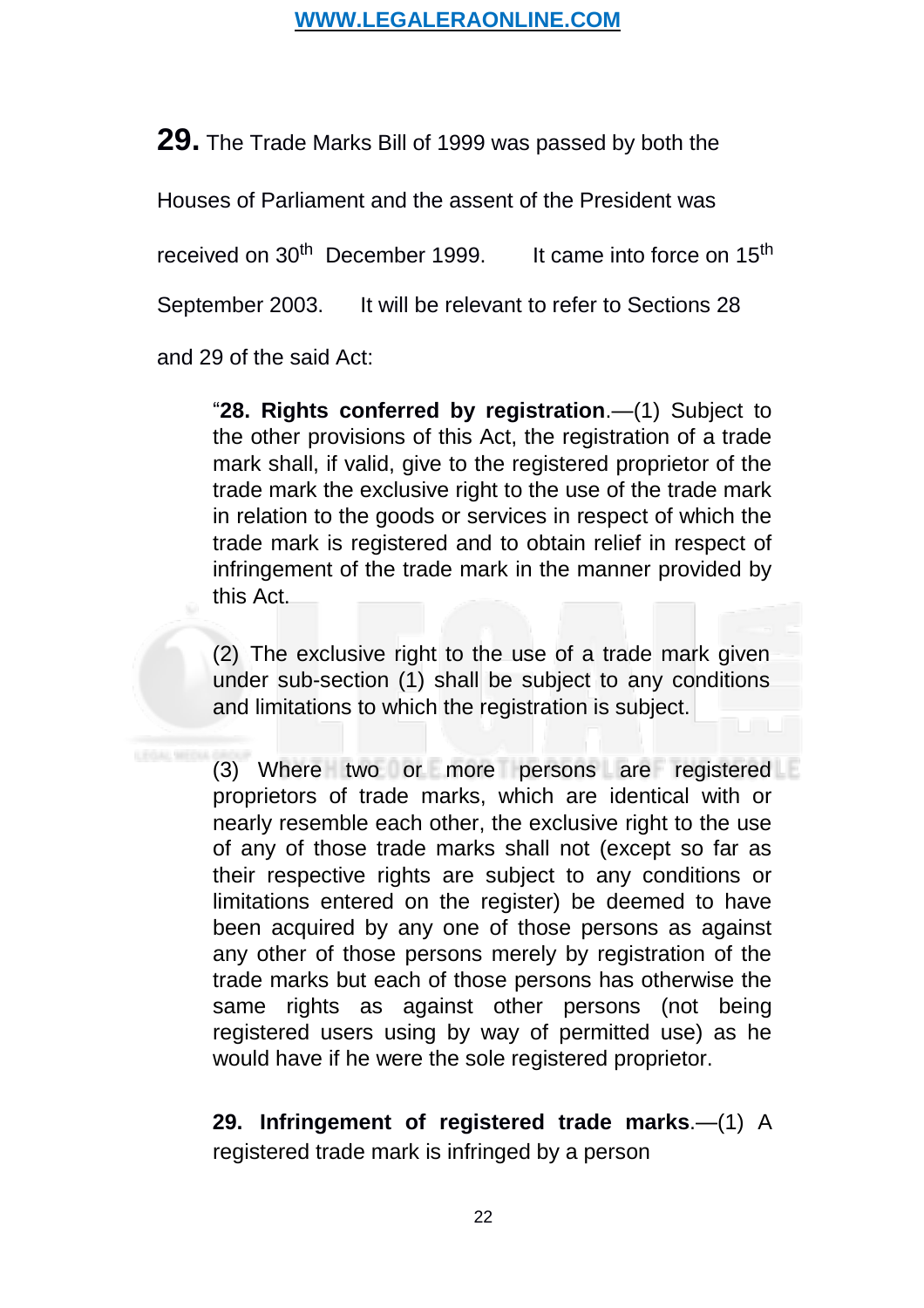who, not being a registered proprietor or a person using by way of permitted use, uses in the course of trade, a mark which is identical with, or deceptively similar to, the trade mark in relation to goods or services in respect of which the trade mark is registered and in such manner as to render the use of the mark likely to be taken as being used as a trade mark.

(2) A registered trade mark is infringed by a person who, not being a registered proprietor or a person using by way of permitted use, uses in the course of trade, a mark which because of—

- (*a*) its identity with the registered trade mark and the similarity of the goods or services covered by such registered trade mark; or
- (*b*) its similarity to the registered trade mark and the identity or similarity of the goods or services covered by such registered trade mark; or
- (*c*) its identity with the registered trade mark and the identity of the goods or services covered by such registered trade mark, OF THE PEOPLE

is likely to cause confusion on the part of the public, or which is likely to have an association with the registered trade mark.

(3) In any case falling under clause (*c*) of sub- section (2), the court shall presume that it is likely to cause confusion on the part of the public.

(4) A registered trade mark is infringed by a person who, not being a registered proprietor or a person using by way of permitted use, uses in the course of trade, a mark which—

(*a*)is identical with or similar to the registered trade mark; and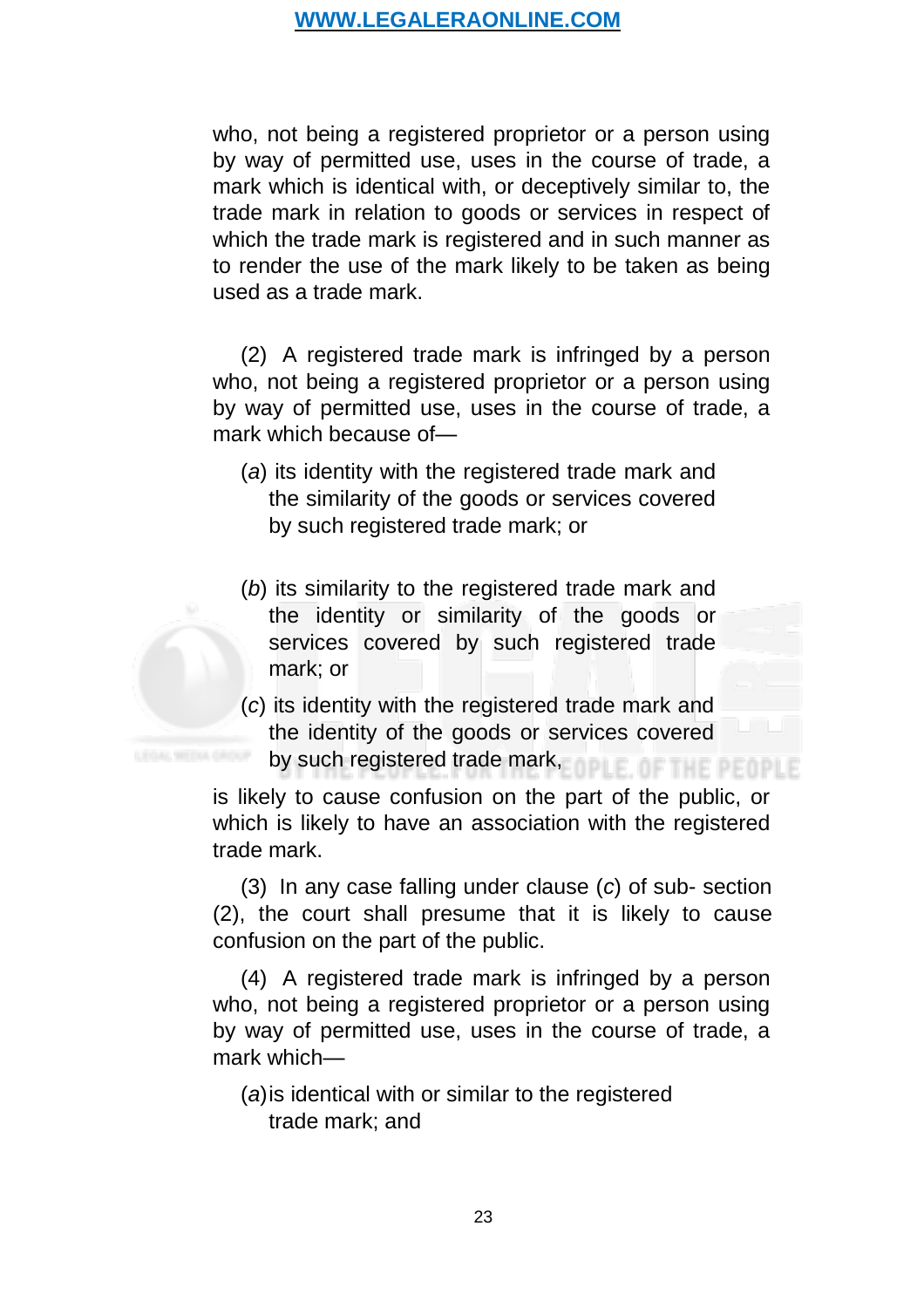- (*b*) is used in relation to goods or services which are not similar to those for which the trade mark is registered; and
- (*c*)the registered trade mark has a reputation in India and the use of the mark without due cause takes unfair advantage of or is detrimental to, the distinctive character or repute of the registered trade mark.

(5) A registered trade mark is infringed by a person if he uses such registered trade mark, as his trade name or part of his trade name, or name of his business concern or part of the name, of his business concern dealing in goods or services in respect of which the trade mark is registered.

(6) For the purposes of this section, a person uses a registered mark, if, in particular, he—

- (*a*) affixes it to goods or the packaging thereof;
- (*b*) offers or exposes goods for sale, puts them on the market, or stocks them for those purposes under the registered trade mark, or offers or supplies services under the registered trade mark;

(*c*)imports or exports goods under the mark; or

(*d*)uses the registered trade mark on business papers or in advertising.

(7) A registered trade mark is infringed by a person who applies such registered trade mark to a material intended to be used for labelling or packaging goods, as a business paper, or for advertising goods or services, provided such person, when he applied the mark, knew or had reason to believe that the application of the mark was not duly authorised by the proprietor or a licensee.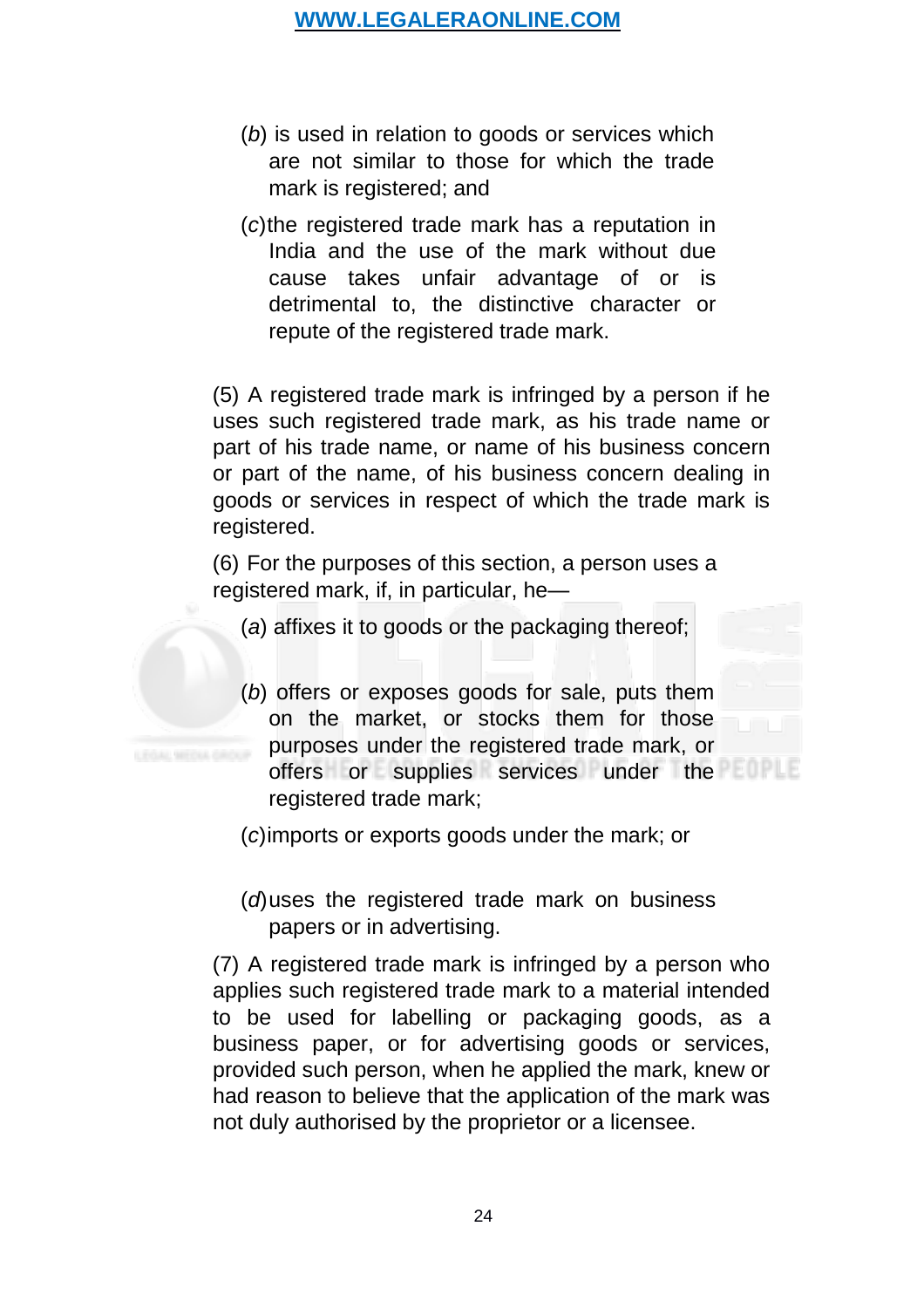(8) A registered trade mark is infringed by any advertising of that trade mark if such advertising—

- (*a*) takes unfair advantage of and is contrary to honest practices in industrial or commercial matters; or
- (*b*) is detrimental to its distinctive character; or
- (*c*) is against the reputation of the trade mark.

(9) Where the distinctive elements of a registered trade mark consist of or include words, the trade mark may be infringed by the spoken use of those words as well as by their visual representation and reference in this section to the use of a mark shall be construed accordingly."

**30.** Sub-section (1) of Section 28 of the said Act provides that subject to the other provisions of the said Act, the registration of a trade mark shall, if valid, give to the THE PEOPLE. FOR THE PEOPLE. OF THE PE registered proprietor of the trade mark the exclusive right to the use of the trade mark in relation to the goods or services in respect of which the trade mark is registered and to obtain relief in respect of infringement of the trade mark in the manner provided by the said Act. Sub-section (2) of Section 28 of the said Act provides that the exclusive right to the use of a trade mark given under sub-section (1) of Section 28 of the said Act shall be subject to any conditions and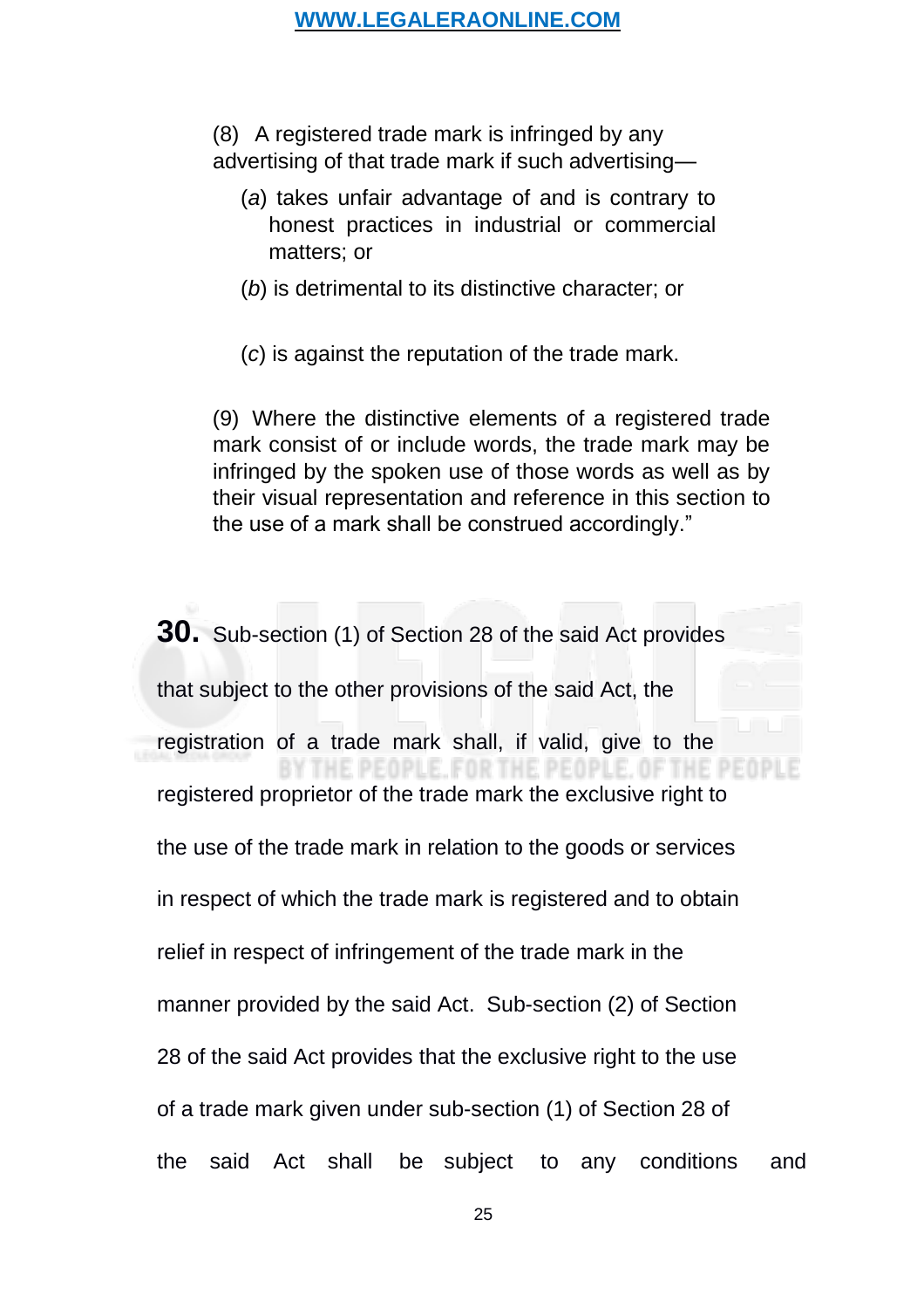limitations to which the registration is subject. The provisions of sub-section (3) of Section 28 of the said Act would not be relevant for the purpose of the present case.

**31.** Sub-section (1) of Section 29 of the said Act provides that a registered trade mark is infringed by a person who, not being a registered proprietor or a person using by way of permitted use, uses in the course of trade, a mark which is identical with, or deceptively similar to, the trade mark in relation to goods or services in respect of which the trade mark is registered and in such manner as to render the use of the mark likely to be taken as being used as a trade mark. Sub-section (2) of Section 29 of the said Act provides that a registered trade mark is infringed by a person who, not being a registered proprietor or a person using by way of permitted use, uses in the course of trade, a mark which because of its identity with the registered trade mark and the similarity of the goods or services covered by such registered trade mark; or its similarity to the registered trade mark and the identity or similarity of the goods or services covered by such registered trade mark; or its identity with the registered trade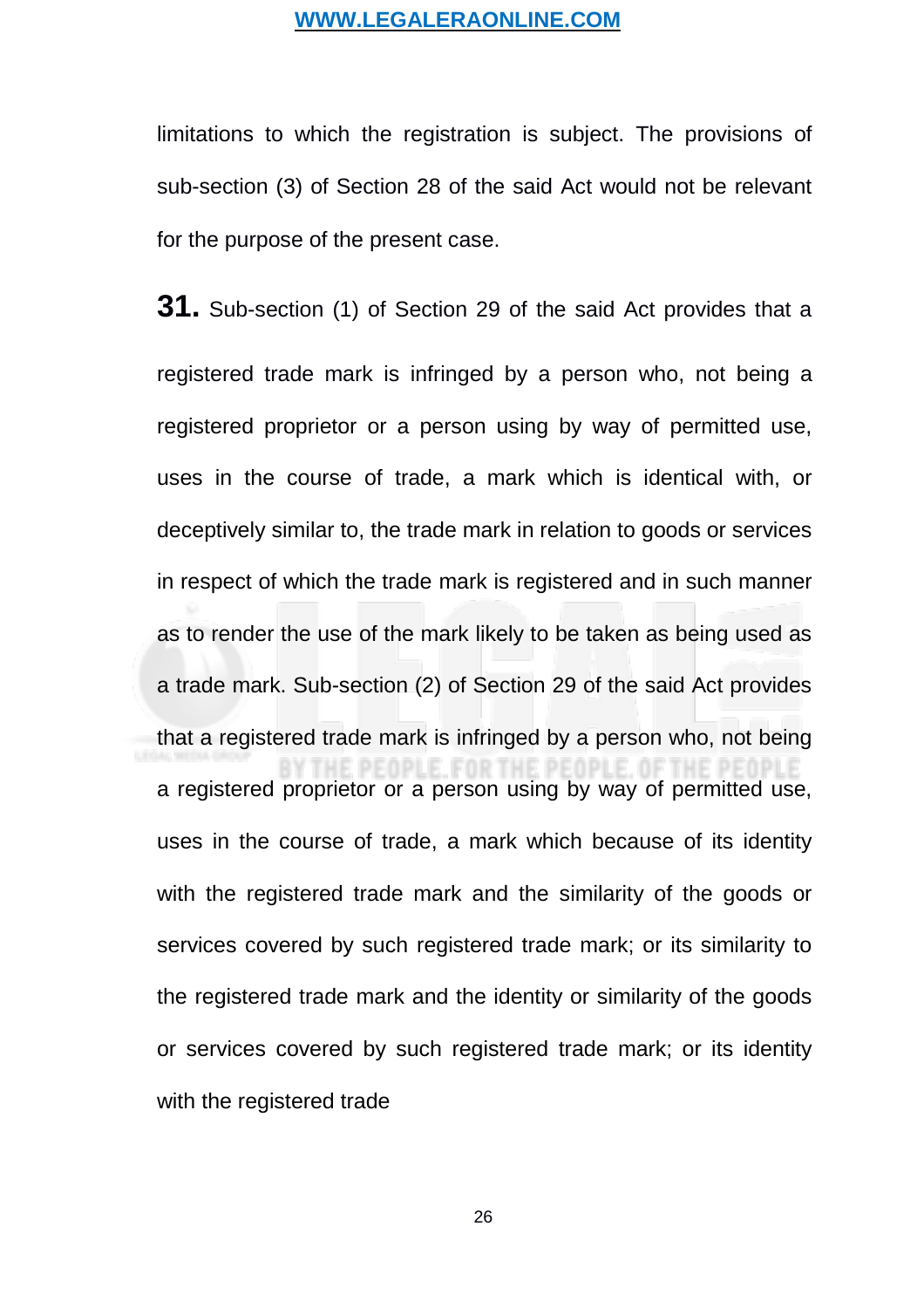mark and the identity of the goods or services covered by such registered trade mark, is likely to cause confusion on the part of the public, or which is likely to have an association with the registered trade mark. Sub-section (3) of Section 29 of the said Act is of vital importance. It provides that in any case falling under clause (c) of sub-section (2) of Section 29 of the said Act, the court shall presume that it is likely to cause confusion on the part of the public.

**32.** A perusal of sub-section (2) of Section 29 of the said Act would reveal that a registered trade mark would be infringed by a person, who not being a registered proprietor or a person using by way of permitted use, uses in the course of trade, a mark which because of the three eventualities mentioned in clauses (a), (b) and (c), is likely to cause confusion on the part of the public, or which is likely to have an association with the registered trade mark. The first eventuality covered by clause (a) being its identity with the registered trade mark and the similarity of the goods or services covered by such registered trade mark. The second one covered by clause (b) being its similarity to the registered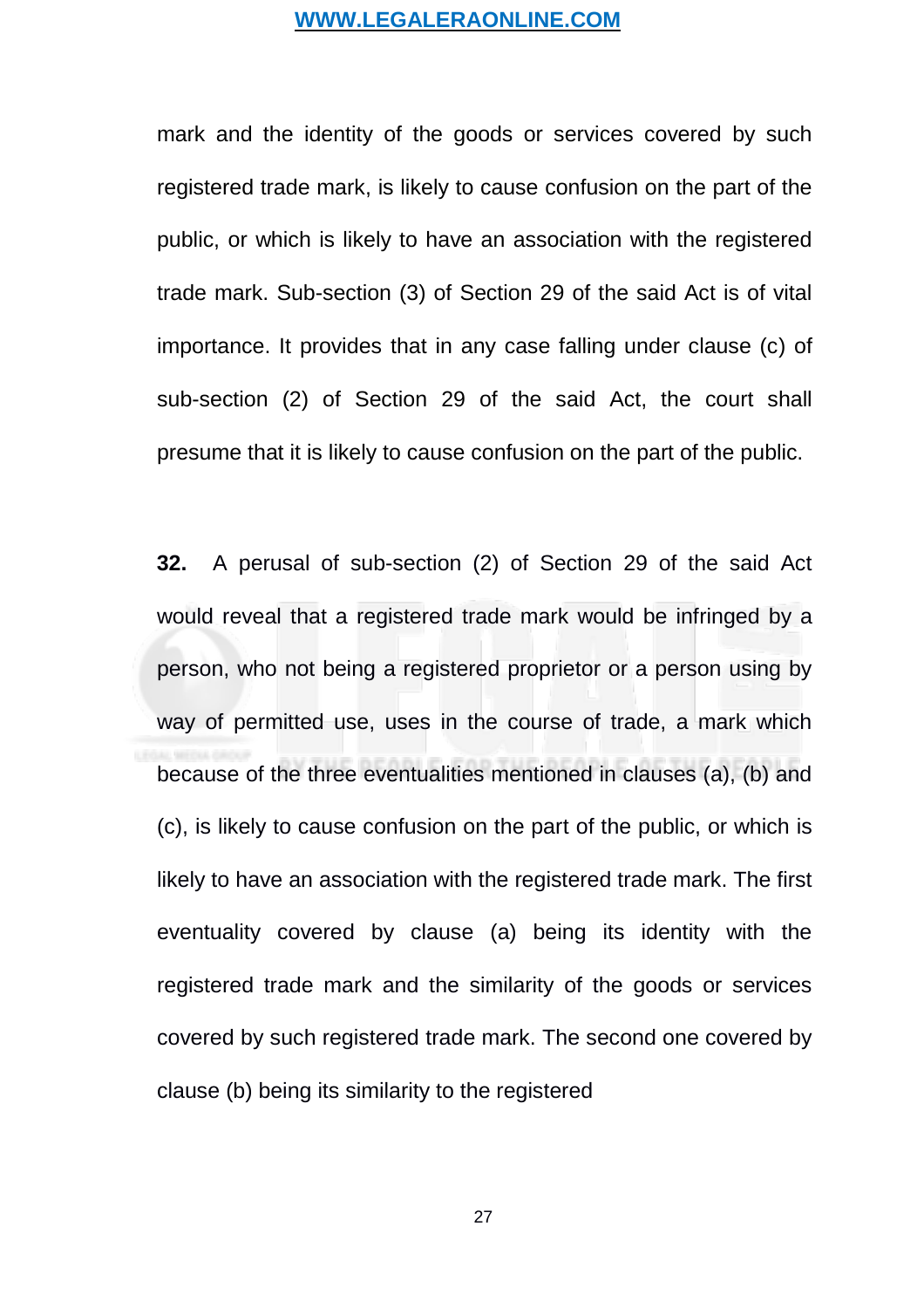trade mark and the identity or similarity of the goods or services covered by such registered trade mark. The third eventuality stipulated in clause (c) would be its identity with the registered trade mark and the identity of the goods or services covered by such registered trade mark.

**33.** It is, however, pertinent to note that by virtue of sub- section (3) of Section 29 of the said Act, the legislative intent insofar as the eventuality contained in clause (c) is concerned, is clear. Sub-section (3) of Section 29 of the said Act provides that in any case falling under clause (c) of sub- section (2) of Section 29 of the said Act, the Court shall presume that it is likely to cause confusion on the part of the public.

# BY THE PEOPLE, FOR THE PEOPLE.

# **34.** Sub-section (4) of Section 29 of the said Act provides

that a registered trade mark is infringed by a person who, not being a registered proprietor or a person using by way of permitted use, uses in the course of trade, a mark which is identical with or similar to the registered trade mark; and is used in relation to goods or services which are not similar to those for which the trade mark is registered; and the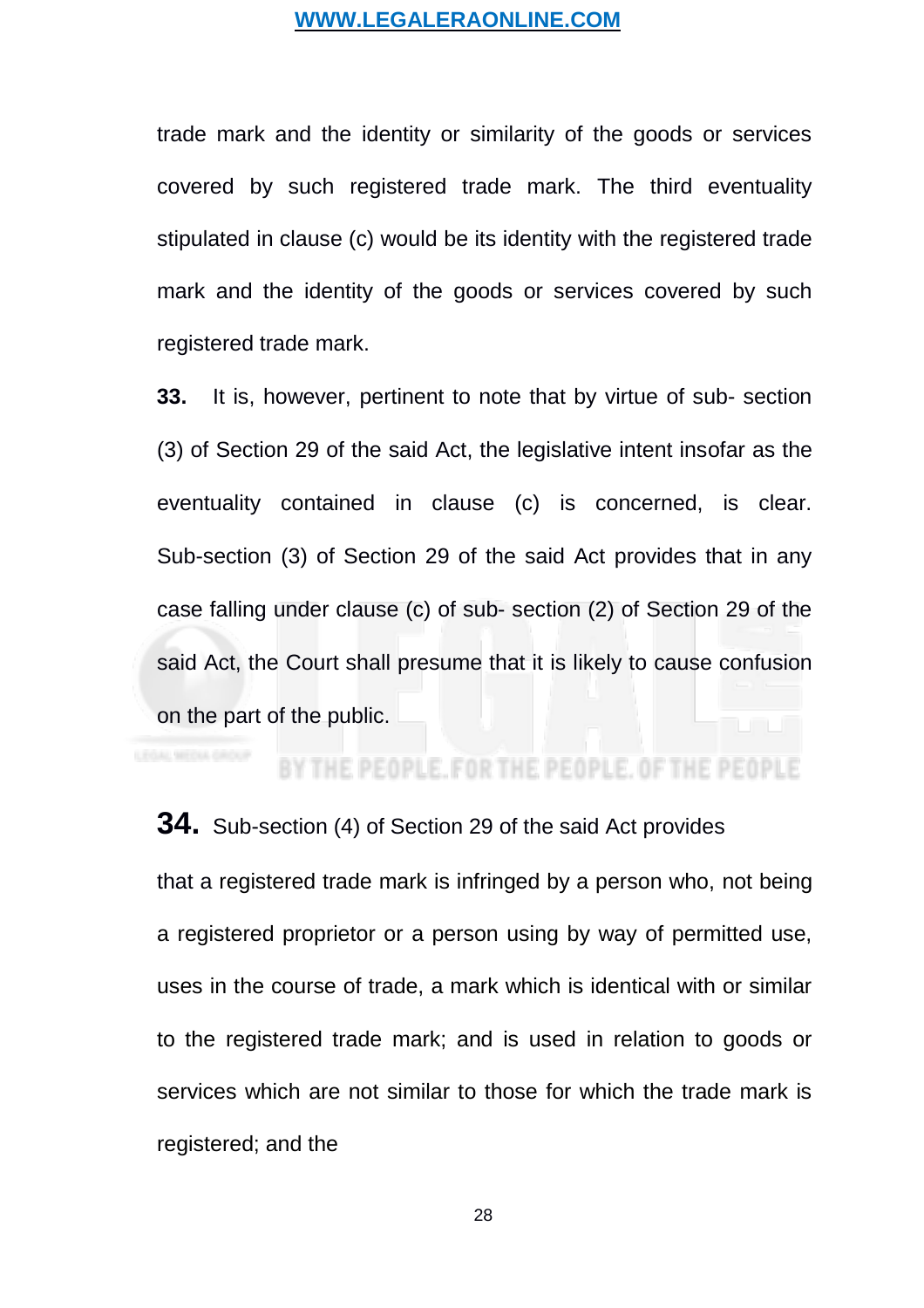registered trade mark has a reputation in India and the use of the mark without due cause takes unfair advantage of or is detrimental to, the distinctive character or repute of the registered trade mark.

**35.** Sub-section (5) of Section 29 of the said Act provides that a registered trade mark is infringed by a person if he uses such registered trade mark, as his trade name or part of his trade name, or name of his business concern or part of the name, of his business concern dealing in goods or services in respect of which the trade mark is registered.

**36.** Sub-section (6) of Section 29 of the said Act provides that for the purposes of this section, a person uses a registered mark, if, in particular, he affixes it to goods or the packaging thereof; offers or exposes goods for sale, puts them on the market, or stocks them for those purposes under the registered trade mark, or offers or supplies services under the registered trade mark; imports or exports goods under the mark; or uses the registered trade mark on business papers or in advertising.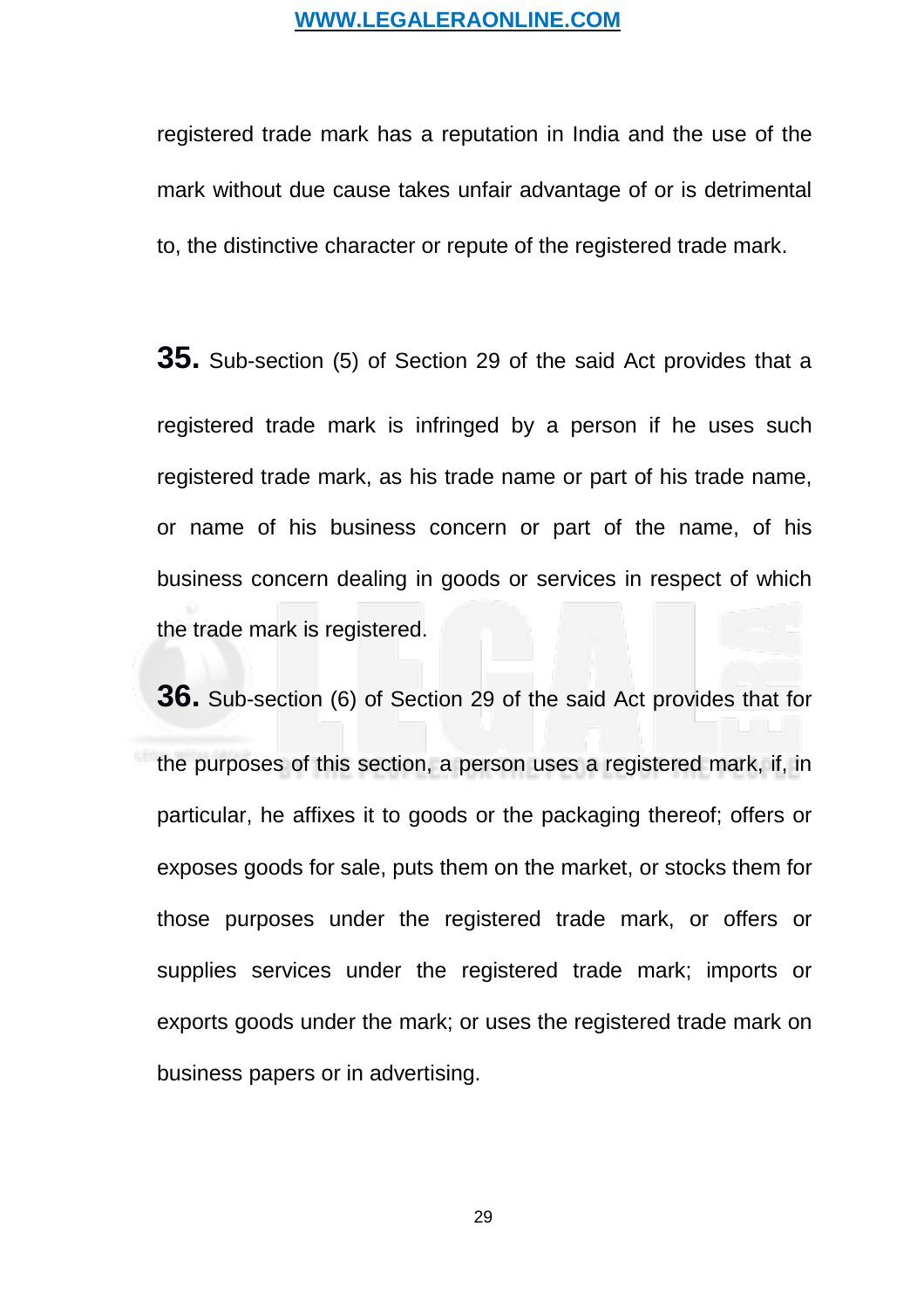**37.** Sub-section (7) of Section 29 of the said Act provides that a registered trade mark is infringed by a person who applies such registered trade mark to a material intended to be used for labelling or packaging goods, as a business paper, or for advertising goods or services, provided such person, when he applied the mark, knew or had reason to believe that the application of the mark was not duly authorized by the proprietor or a licensee.

**38.** Sub-section (8) of Section 29 of the said Act provides that a registered trade mark is infringed by any advertising of that trade mark if such advertising takes unfair advantage of and is contrary to honest practices in industrial or commercial matters; or is detrimental to its distinctive character; or is against the reputation of the trade mark.

**39.** Sub-section (9) of Section 29 of the said Act provides that where the distinctive elements of a registered trade mark consist of or include words, the trade mark may be infringed by the spoken use of those words as well as by their visual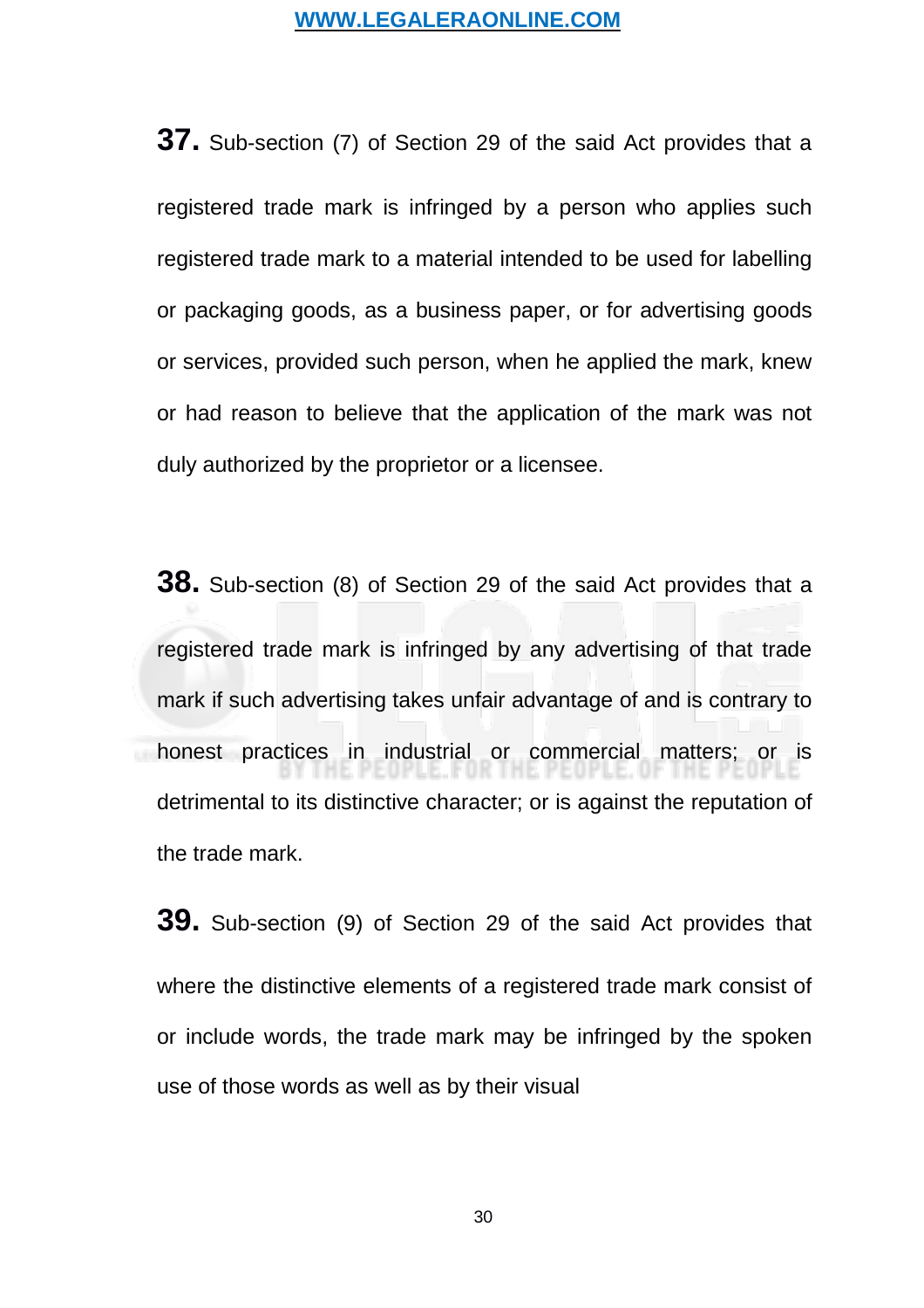representation and reference in this section to the use of a

mark shall be construed accordingly.

**40.** Section 30 of the said Act deals with the limits on effect

of registered trade mark. Section 30 of the said Act, which

would also be of vital importance in the present case, reads

thus:

# "**[30. Limits on effect of registered trade mark](https://www.scconline.com/Members/BrowseResult.aspx#BS38)**.—

(1) Nothing in Section 29 shall be construed as preventing the use of a registered trade mark by any person for the purposes of identifying goods or services as those of the proprietor provided the use



(*a*) is in accordance with honest practices in industrial or commercial matters, and

(*b*) is not such as to take unfair advantage of or be detrimental to the distinctive character or repute of the trade mark.

(2) A registered trade mark is not infringed where—

(*a*) the use in relation to goods or services indicates the kind, quality, quantity, intended purpose, value, geographical origin, the time of production of goods or of rendering of services or other characteristics of goods or services;

(*b*) a trade mark is registered subject to any conditions or limitations, the use of the trade mark in any manner in relation to goods to be sold or otherwise traded in, in any place, or in relation to goods to be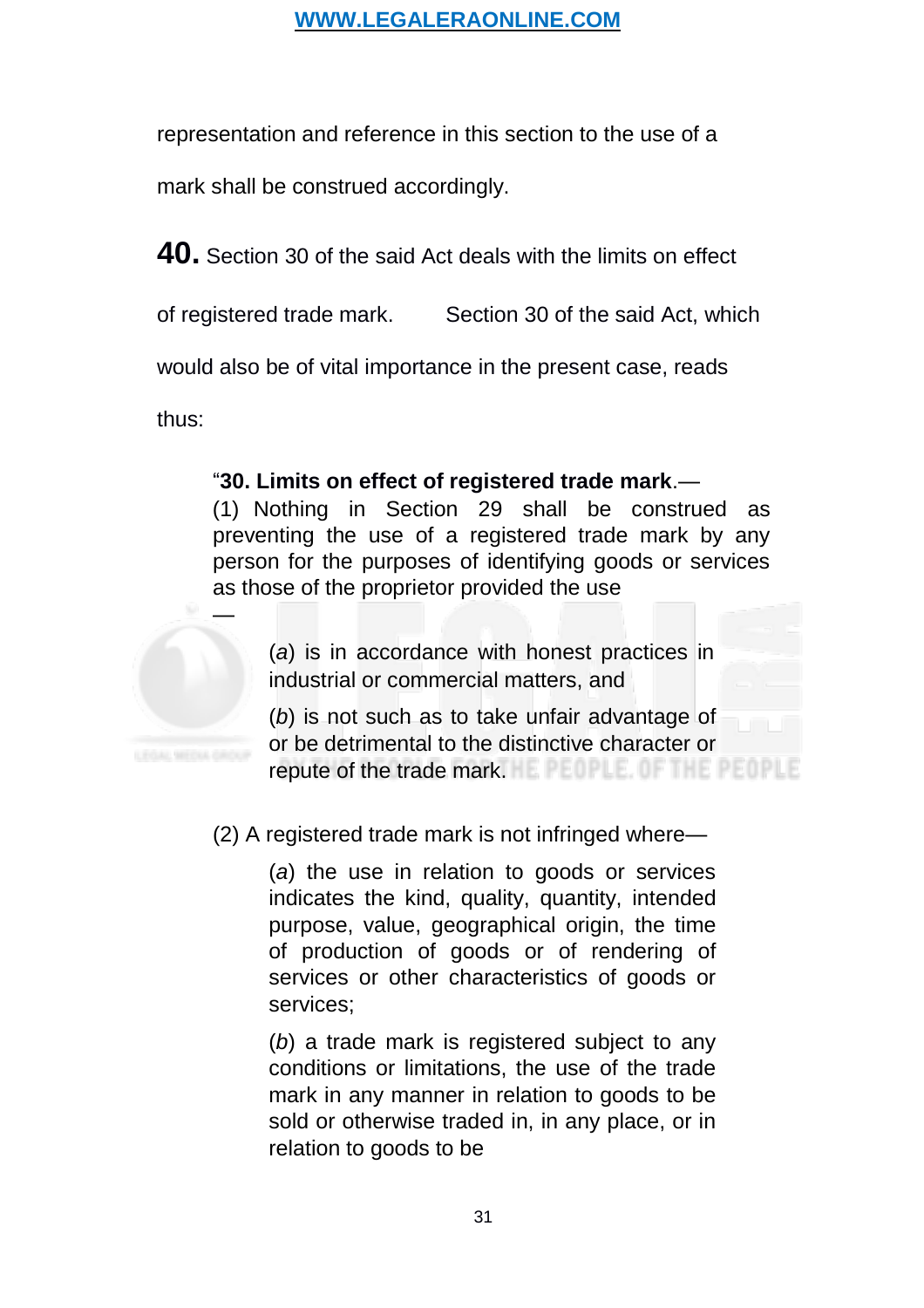exported to any market or in relation to services for use or available or acceptance in any place or country outside India or in any other circumstances, to which, having regard to those conditions or limitations, the registration does not extend;

(*c*) the use by a person of a trade mark—

(*i*) in relation to goods connected in the course of trade with the proprietor or a registered user of the trade mark if, as to those goods or a bulk or which they form part, the registered proprietor or the registered user conforming to the permitted use has applied the trade mark and has not subsequently removed or obliterated it, or has at any time expressly or impliedly consented to the use of the trade mark; or



(*ii*) in relation to services to which the proprietor of such mark or of a registered user conforming to the permitted use has applied the mark, where the purpose and effect of the use of the mark is to indicate, in accordance with the fact, that those services have been performed by the proprietor or a registered user of the mark;

(*d*) the use of a trade mark by a person in relation to goods adapted to form part of, or to be accessory to, other goods or services in relation to which the trade mark has been used without infringement of the right given by registration under this Act or might for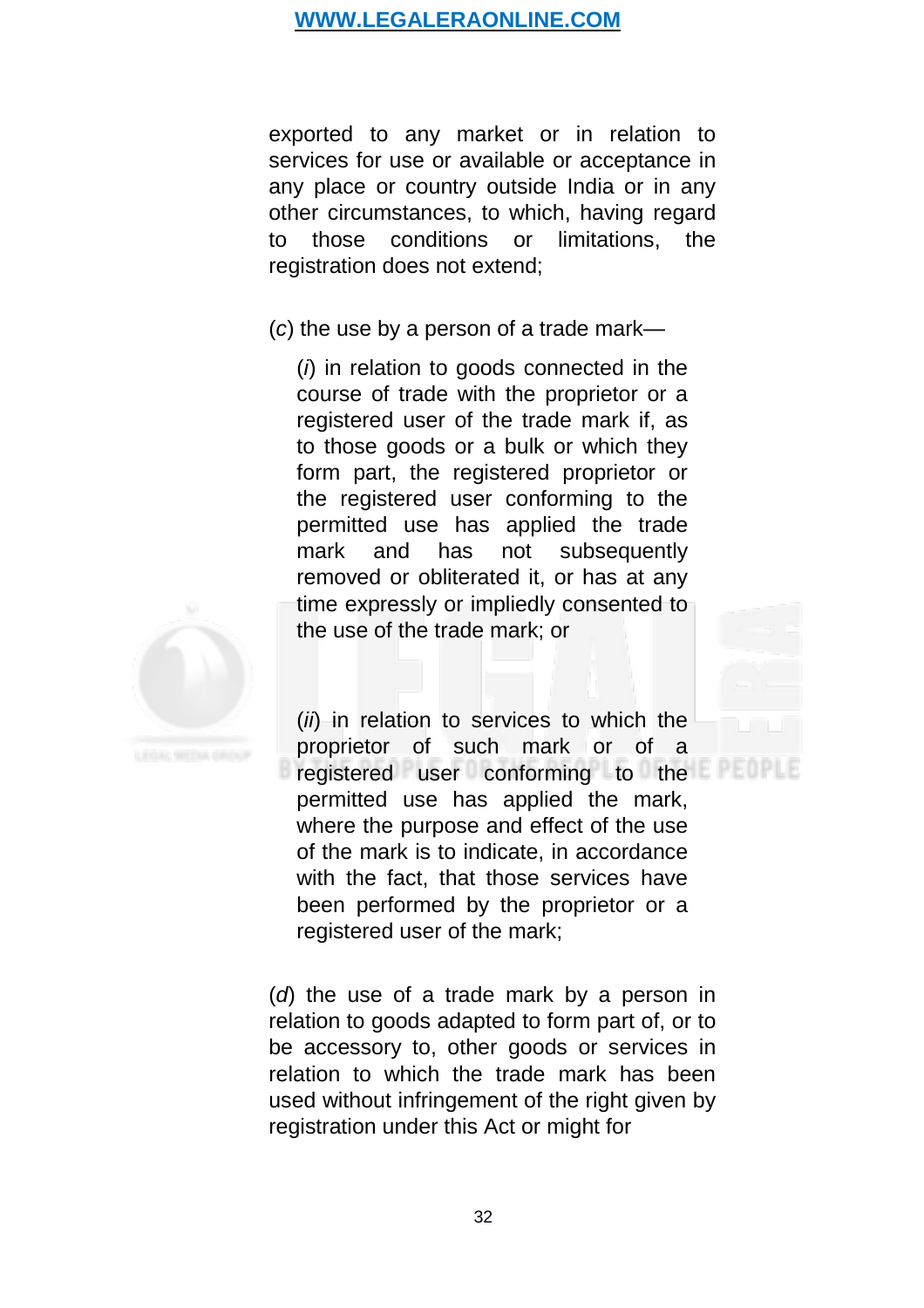the time being be so used, if the use of the trade mark is reasonably necessary in order to indicate that the goods or services are so adapted, and neither the purpose nor the effect of the use of the trade mark is to indicate, otherwise than in accordance with the fact, a connection in the course of trade between any person and the goods or services, as the case may be;

(*e*) the use of a registered trade mark, being one of two or more trade marks registered under this Act which are identical or nearly resemble each other, in exercise of the right to the use of that trade mark given by registration under this Act.

(3) Where the goods bearing a registered trade mark are lawfully acquired by a person, the sale of the goods in the market or otherwise dealing in those goods by that person or by a person claiming under or through him is not infringement of a trade by reason only of—

(*a*) the registered trade mark having been assigned by the registered proprietor to some other person, after the acquisition of those goods; or

(*b*) the goods having been put on the market under the registered trade mark by the proprietor or with his consent.

(4) Sub-section (3) shall not apply where there exists legitimate reasons for the proprietor to oppose further dealings in the goods in particular, where the condition of the goods, has been changed or impaired after they have been put on the market."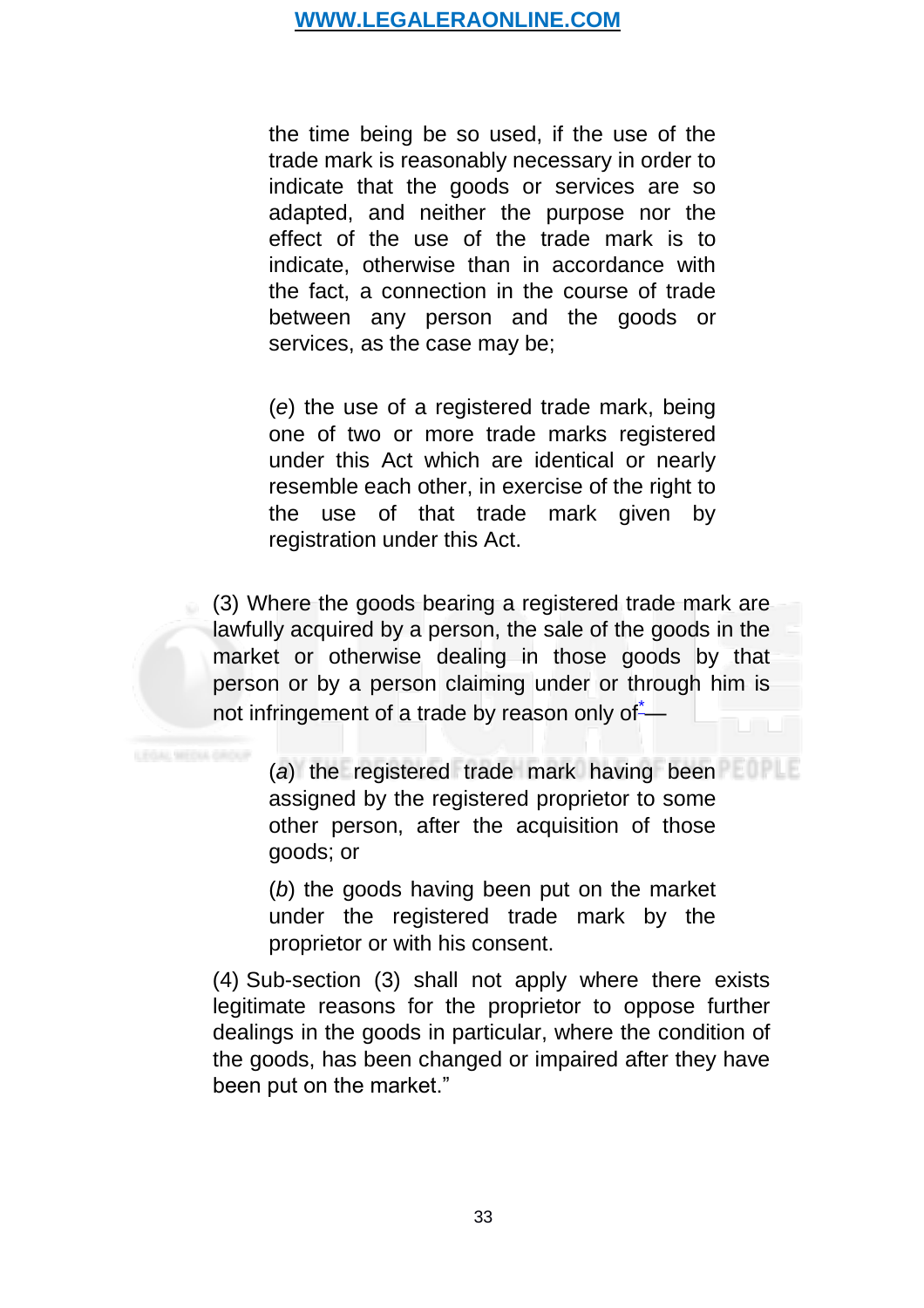**41.** Section 31 of the said Act is also relevant in the present case,

which reads thus:

"**[31. Registration to be prima facie evidence of](https://www.scconline.com/Members/BrowseResult.aspx#BS39) [validity](https://www.scconline.com/Members/BrowseResult.aspx#BS39)**.—(1) In all legal proceedings relating to a trade mark registered under this Act (including applications under Section 57), the original registration of the trade mark and of all subsequent assignments and transmissions of the trade mark shall be *prima facie* evidence of the validity thereof.

(2) In all legal proceedings, as aforesaid a registered trade mark shall not be held to be invalid on the ground that it was not a registrable trade mark under Section 9 except upon evidence of distinctiveness and that such evidence was not submitted to the Registrar before registration, if it is proved that the trade mark had been so used by the registered proprietor or his predecessor in title as to have become distinctive at the date of registration."

**42.** It could thus be seen that in all legal proceedings relating to trade mark registered under the said Act, the original registration of the trade mark and of all subsequent assignments and transmissions of the trade mark shall be

*prima facie* evidence of the validity thereof.

**43.** The legislative scheme is clear that when the mark of the defendant is identical with the registered trade mark of the plaintiff and the goods or services covered are similar to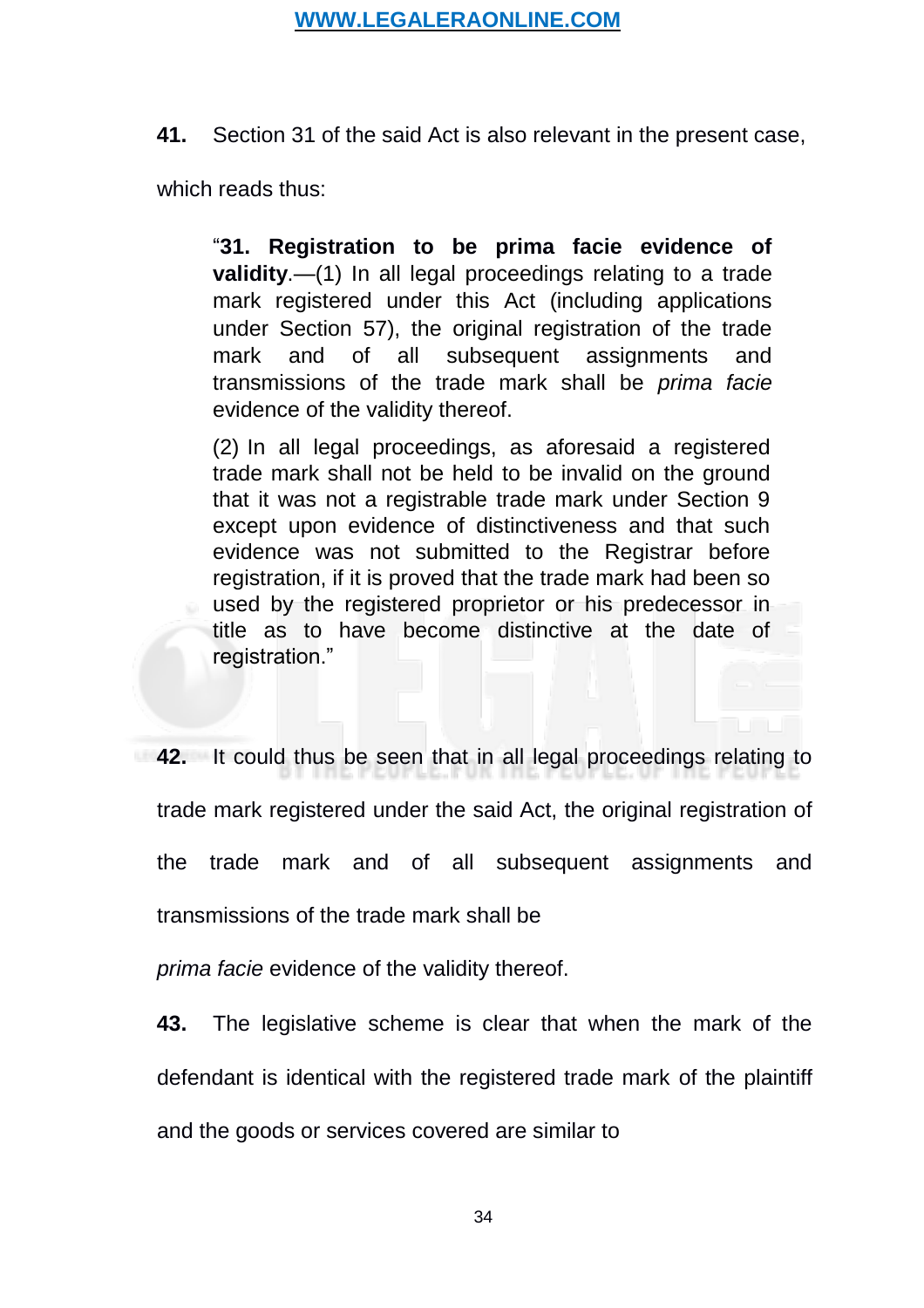the ones covered by such registered trade mark, it may be necessary to prove that it is likely to cause confusion on the part of the public, or which is likely to have an association with the registered trade mark. Similarly, when the trade mark of the plaintiff is similar to the registered trade mark of the defendant and the goods or services covered by such registered trade mark are identical or similar to the goods or services covered by such registered trade mark, it may again be necessary to establish that it is likely to cause confusion on the part of the public. However, when the trade mark of the defendant is identical with the registered trade mark of the plaintiff and that the goods or services of the defendant are identical with the goods or services covered by registered trade mark, the Court shall presume that it is likely to cause confusion on the part of the public.

**44.** Having considered the legislative scheme as has been elaborately provided in the said Act, it will be apposite to refer to the observations of this Court, while considering Section 21 of The Trade Marks Act, 1940 in the case of

*Kaviraj Pandit Durga Dutt Sharma* (supra):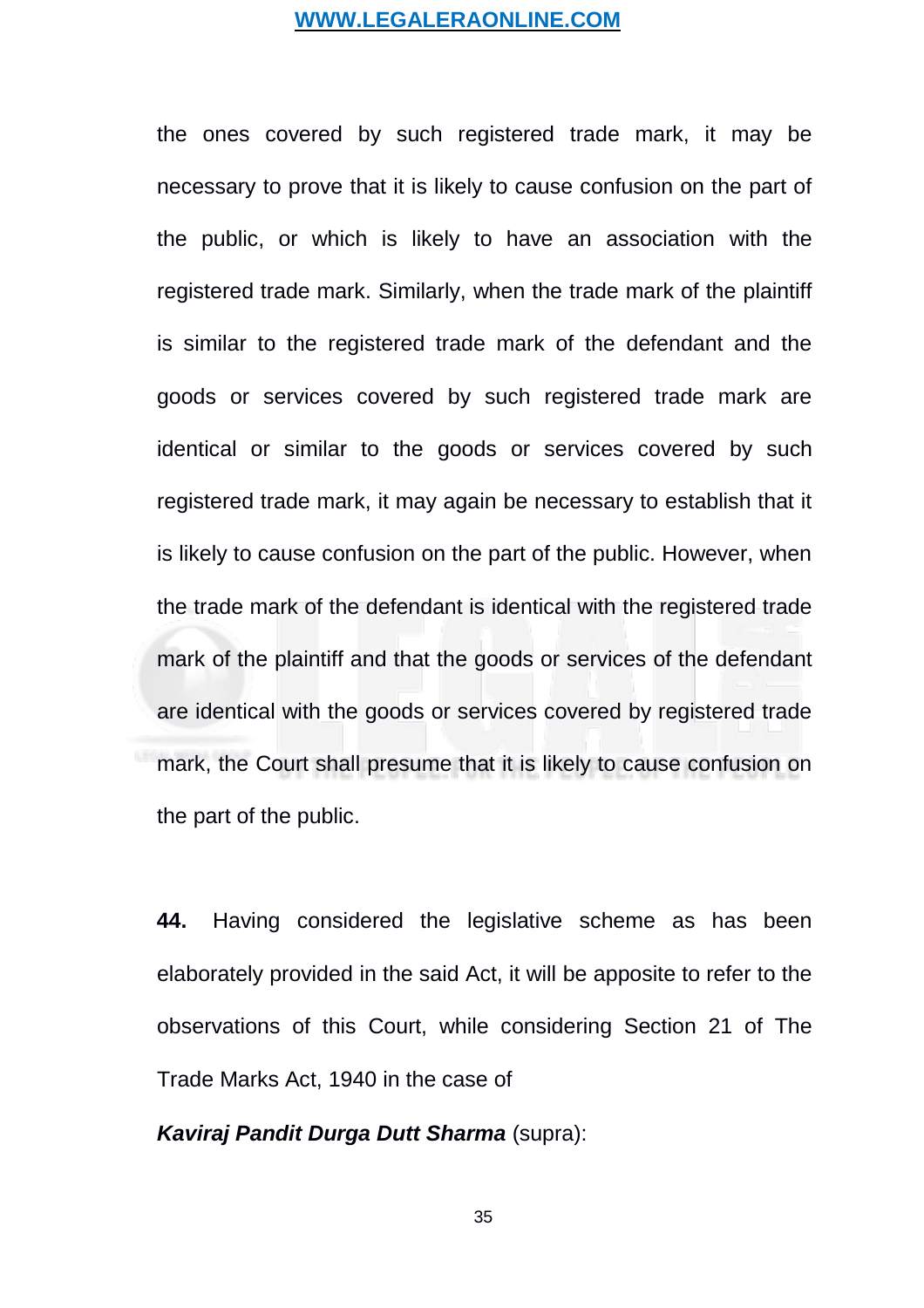"**28.** The other ground of objection that the findings are inconsistent really proceeds on an error in appreciating the basic differences between the causes of action and right to relief in suits for passing off and for infringement of a registered trade mark and in equating the essentials of a passing off action with those in respect of an action complaining of an infringement of a registered trade mark. We have already pointed out that the suit by the respondent complained both of an invasion of a statutory right under Section 21 in respect of a registered trade mark and also of a passing off by the use of the same mark. The finding in favour of the appellant to which the learned counsel drew our attention was based upon dissimilarity of the packing in which the goods of the two parties were vended, the difference in the physical appearance of the two packets by reason of the variation in the colour and other features and their general get-up together with the circumstance that the name and address of the manufactory of the appellant was prominently displayed on his packets and these features were all set out for negativing the respondent's claim that the appellant had passed off his goods as those of the respondent. These matters which are of the essence of the cause of action for relief on the ground of passing off play but a limited role in an action for infringement of a registered trade mark by the registered proprietor who has a statutory right to that mark and who has a statutory remedy for the event of the use by another of that mark or a colourable imitation thereof. While an action for passing off is a Common Law remedy being in substance an action for deceit, that is, a passing off by a person of his own goods as those of another, that is not the gist of an action for infringement. The action for infringement is a statutory remedy conferred on the registered proprietor of a registered trade mark for the vindication of the exclusive right to the use of the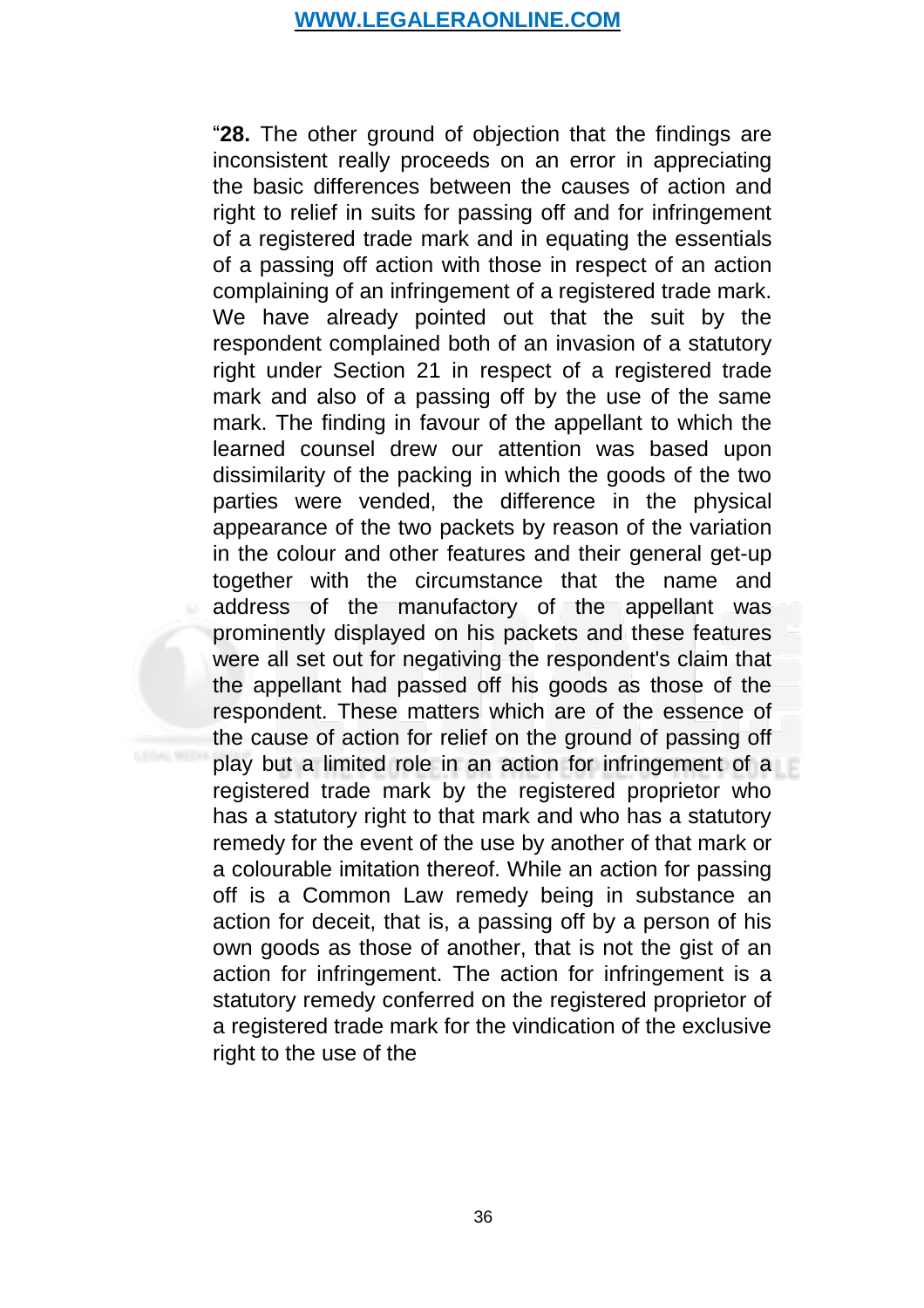trade mark in relation to those goods" (Vide Section 21 of the Act). The use by the defendant of the trade mark of the plaintiff is not essential in an action for passing off, but is the sine qua non in the case of an action for infringement. No doubt, where the evidence in respect of passing off consists merely of the colourable use of a registered trade mark, the essential features of both the actions might coincide in the sense that what would be a colourable imitation of a trade mark in a passing off action would also be such in an action for infringement of the same trade mark. But there the correspondence between the two ceases. In an action for infringement, the plaintiff must, no doubt, make out that the use of the defendant's mark is likely to deceive, but where the similarity between the plaintiff's and the defendant's mark is so close either visually, phonetically or otherwise and the court reaches the conclusion that there is an imitation, no further evidence is required to establish that the plaintiff's rights are violated. Expressed in another way, if the essential features of the trade mark of the plaintiff have been adopted by the defendant, the fact that the get-up, packing and other writing or marks on the goods or on the packets in which he offers his goods for sale show marked differences, or indicate clearly a trade origin different from that of the registered proprietor of the mark would be immaterial; whereas in the case of passing off, the defendant may escape liability if he can show that the added matter is sufficient to distinguish his goods from those of the plaintiff."

# **45.** It could thus be seen that this Court has pointed out

the distinction between the causes of action and right to

relief in suits for passing off and for infringement of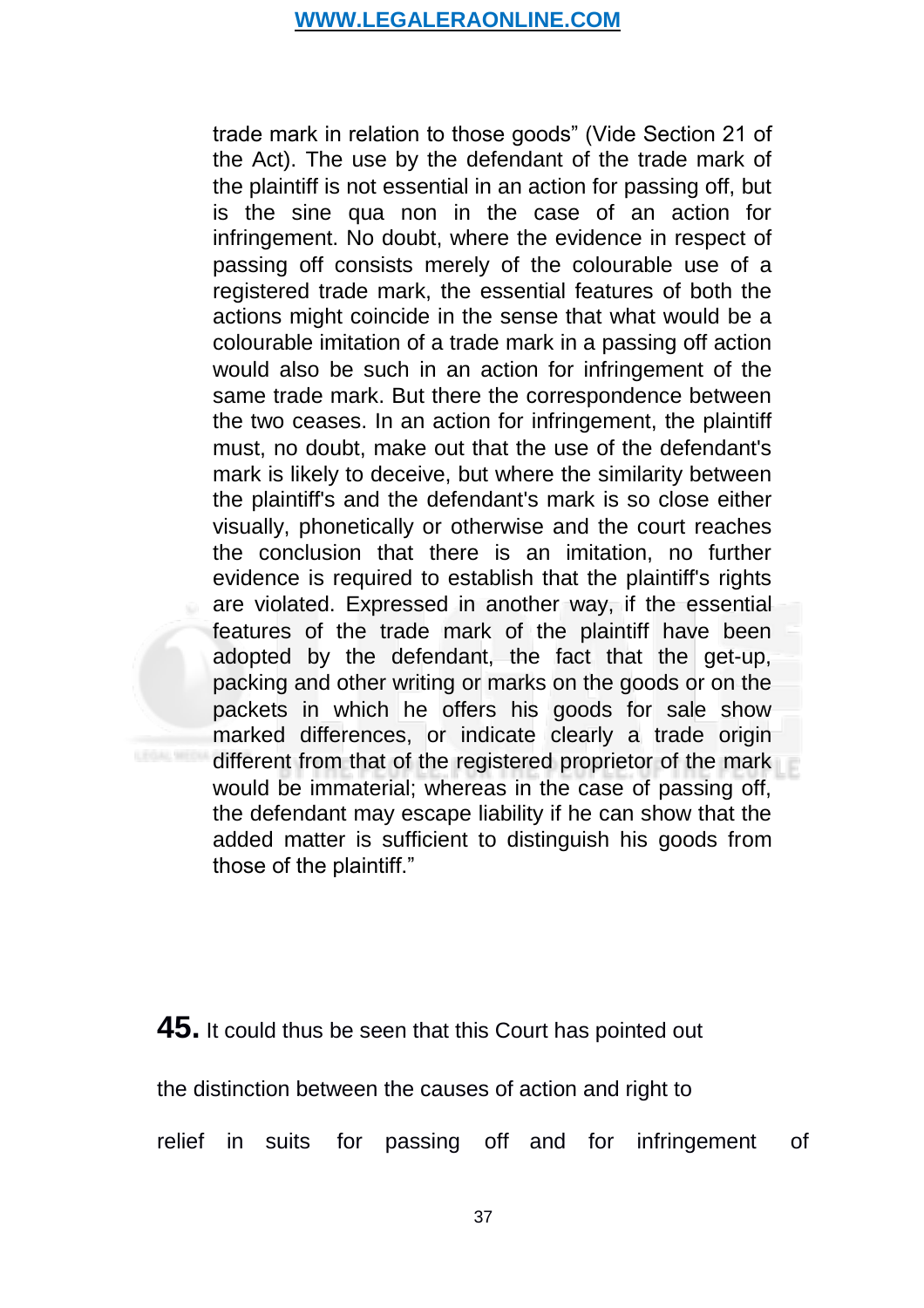registered trade mark. It has been held that the essentials of a passing off action with those in respect of an action complaining of an infringement of a registered trade mark, cannot be equated. It has been held that though an action for passing off is a Common Law remedy being an action for deceit, that is, a passing off by a person of his own goods as those of another; the action for infringement is a statutory right conferred on the registered proprietor of a registered trade mark for the vindication of the exclusive rights to the use of the trade mark in relation to those goods. The use by the defendant of the trade mark of the plaintiff is a *sine qua non* in the case of an action for infringement. It has further been held that if the essential features of the trade mark of the plaintiff have been adopted by the defendant, the fact that the get-up, packing and other writing or marks on the goods or on the packets in which he offers his goods for sale show marked differences, or indicate clearly a trade origin different from that of the registered proprietor of the mark, would be immaterial in a case of infringement of the trade mark, whereas in the case of a passing off, the defendant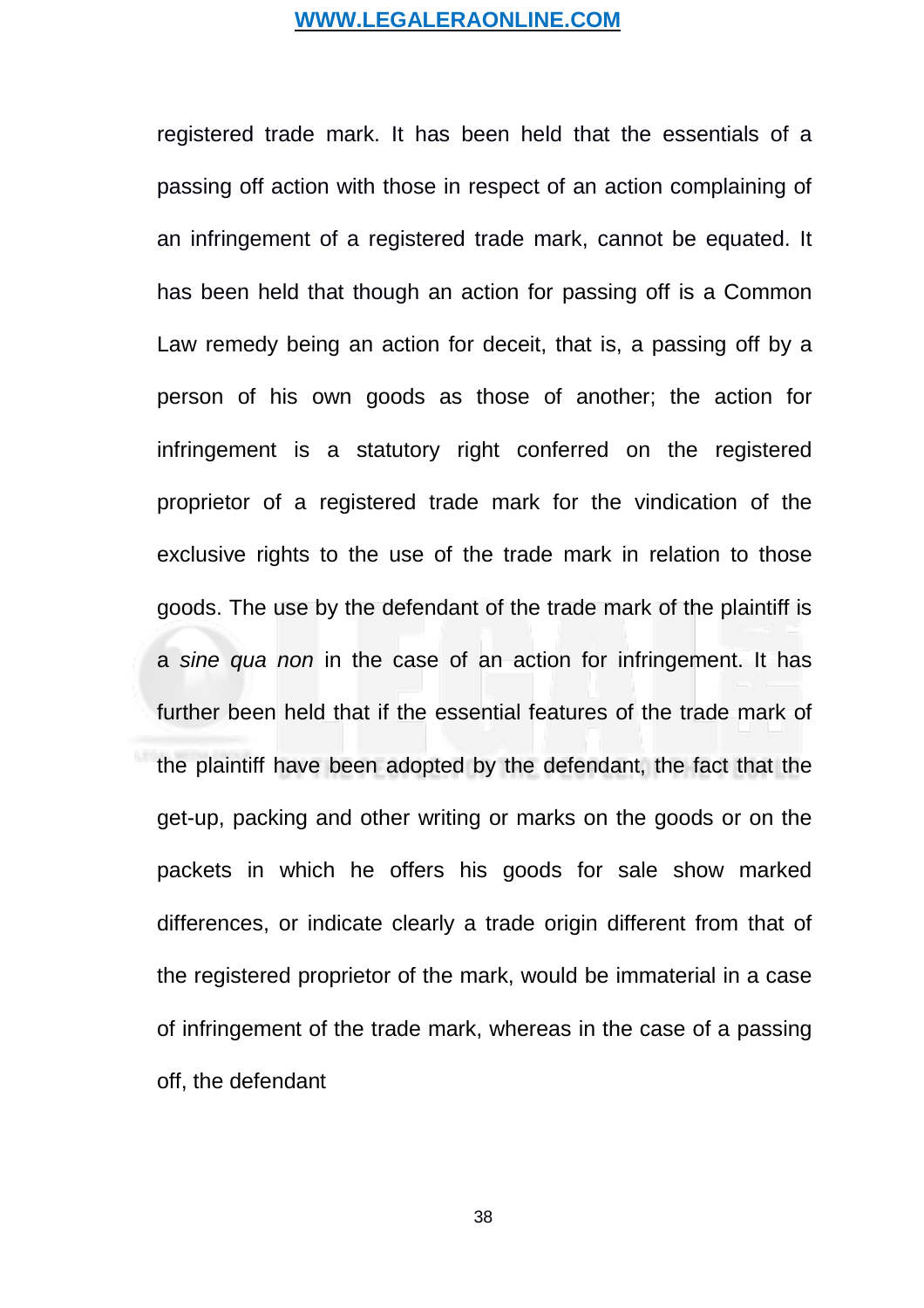may escape liability if he can show that the added matter is

sufficient to distinguish his goods from those of the plaintiff.

**46.** Again, while considering the provisions of Section 21 of

the 1940 Act, this Court in the case of *Ruston & Hornsby*

*Limited* (supra), observed thus:

"**4.** It very often happens that although the defendant is not using the trade mark of the plaintiff, the get up of the defendant's goods may be so much like the plaintiff's that a clear case of passing off would be proved. It is on the contrary conceivable that although the defendant may be using the plaintiff's mark the get up of the defendant's goods may be so different from the get up of the plaintiff's goods and the prices also may by so different that there would be no probability of deception of the public. Nevertheless, in an action on the trade mark, that is to say, in an infringement action, an injunction would issue as soon as it is proved that the defendant is improperly using the plaintiff's mark. HE PEOPLE, OF THE PEOPLE

**5.** The action for infringement is a statutory right. It is dependent upon the validity of the registration and subject to other restrictions laid down in Sections 30, 34 and 35 of the Act. On the other hand the gist of a passing off action is that *A* is not entitled to represent his goods as the goods of *B* but it is not necessary for *B* to prove that *A* did this knowingly or with any intent to deceive. It is enough that the get-up of *B*'s goods has become distinctive of them and that there is a probability of confusion between them and the goods of *A.* No case of actual deception nor any actual damage need be proved. At common law the action was not maintainable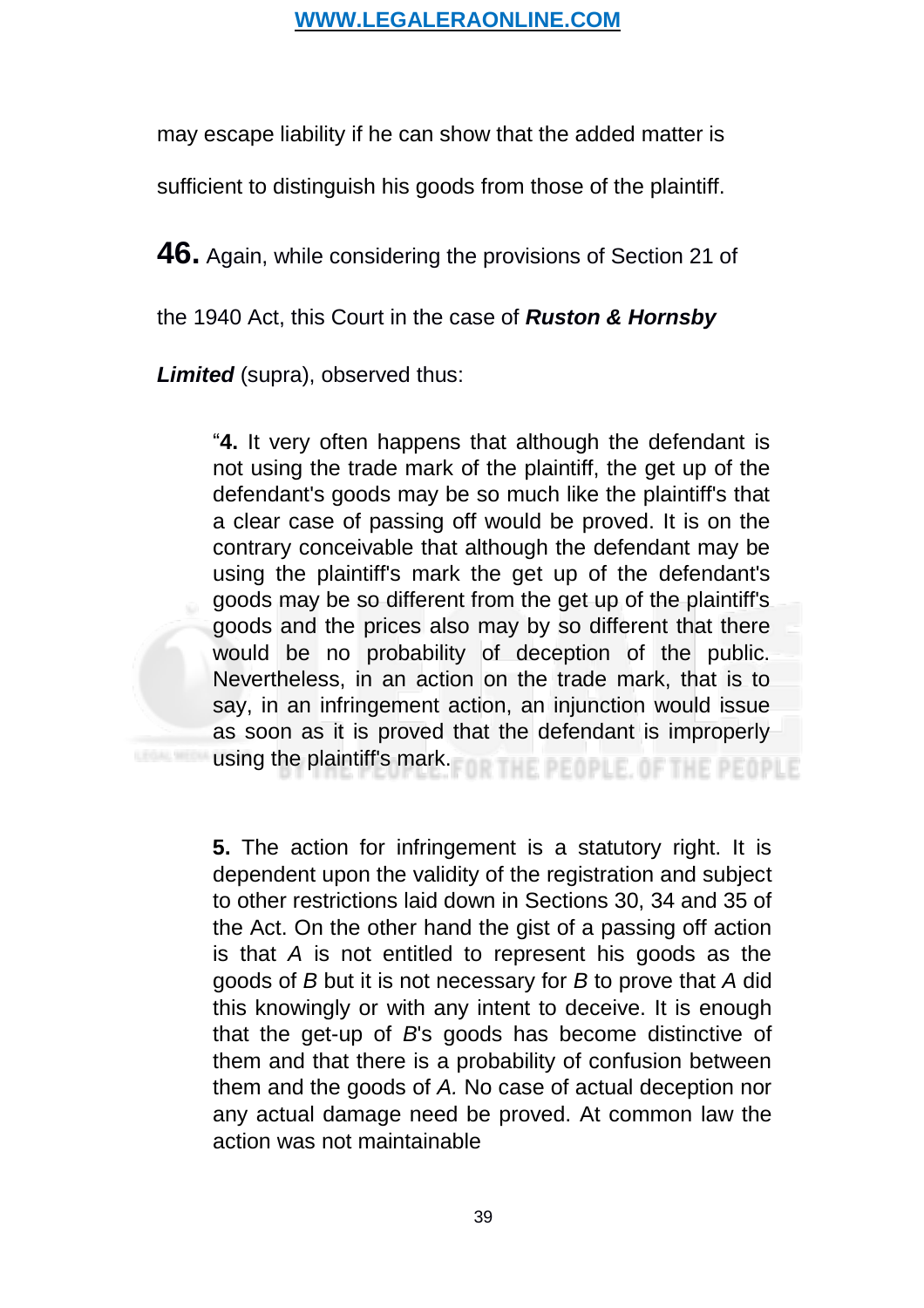unless there had been fraud on *A*'s part. In equity, however, Lord Cottenham, L.C., in *Millington* v. *Fox* [3 My & Cr 338] held that it was immaterial whether the defendant had been fraudulent or not in using the plaintiff's trade mark and granted an injunction accordingly. The common law courts, however, adhered to their view that fraud was necessary until the Judicature Acts, by fusing law and equity, gave the equitable rule the victory over the common law rule.

**6.** The two actions, however, are closely similar in some respects. As was observed by the Master of the Rolls in *Saville Perfumery Ltd.* v. *June Perfect Ltd.* [58 RPC 147 at 161] :



"The statute law relating to infringement of trade marks is based on the same fundamental idea as the law relating to passing-off. But it differs from that law in two particulars, namely (1) it is concerned only with one method of passing-off, namely, the use of a trade mark, and (2) the statutory protection is absolute in the sense that once a mark is shown to offend, the user of it cannot escape by showing that by something outside the actual mark itself he has distinguished his goods from those of the registered proprietor. Accordingly, in considering the question of infringement the Courts have held, and it is now expressly provided by the Trade Marks Act, 1938, Section 4, that infringement takes place not merely by exact imitation but by the use of a mark so nearly resembling the registered mark as to be likely to deceive.""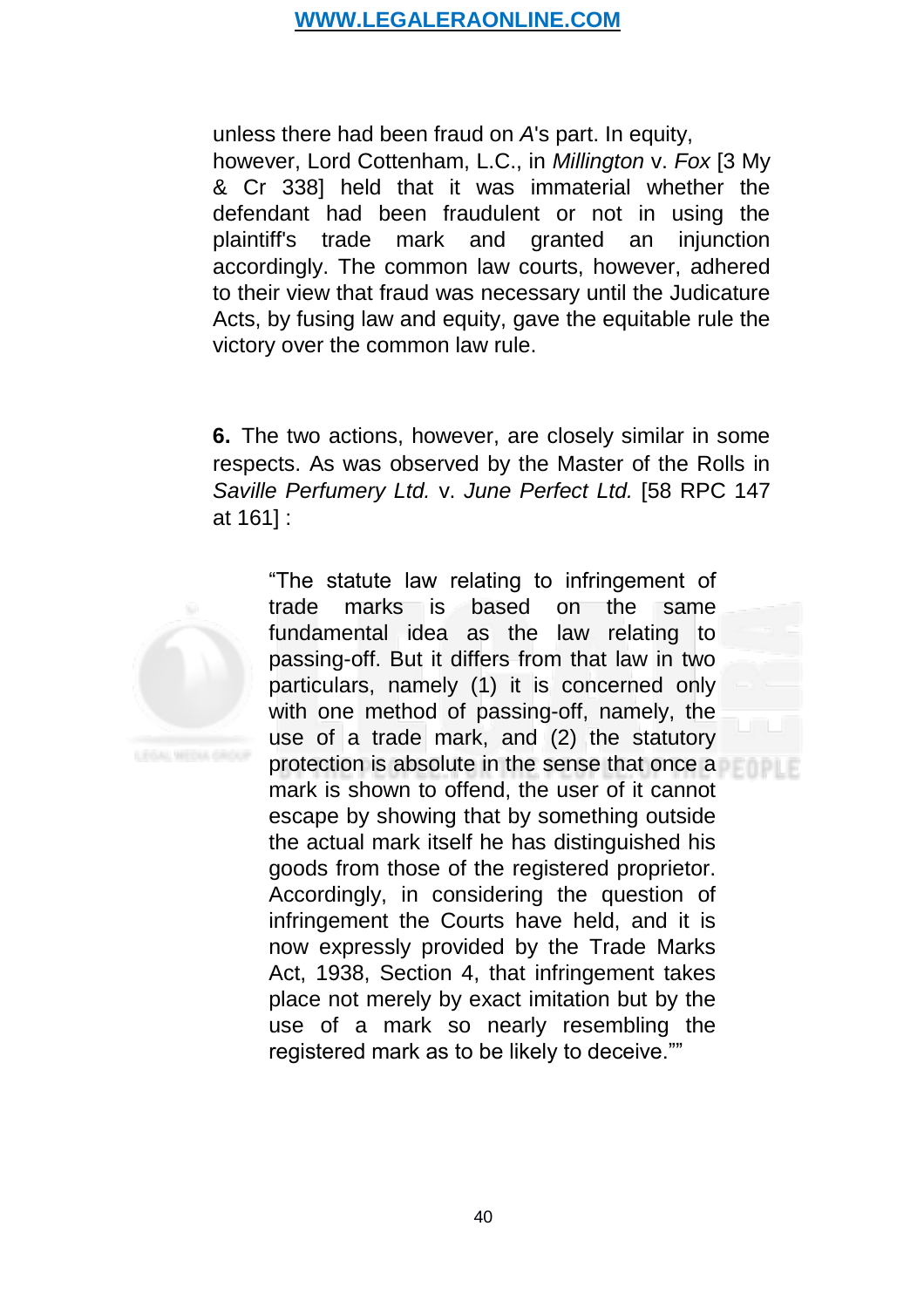**47.** It could thus be seen that this Court again reiterated that the question to be asked in an infringement action is as to whether the defendant is using a mark which is same as, or which is a colourable imitation of the plaintiff's registered trade mark. It has further been held that though the get up of the defendant's goods may be so different from the plaintiff's goods and the prices may also be so different that there would be no probability of deception of the public, nevertheless even in such cases, i.e., in an infringement action, an injunction would be issued as soon as it is proved that the defendant is improperly using the plaintiff's mark. It has been reiterated that no case of actual deception nor any actual damage needs to be proved in such cases. This Court has further held that though two actions are closely similar in some respects, in an action for infringement, where the defendant's trade mark is identical with the plaintiff's trade mark, the Court will not enquire whether the infringement is such as is likely to deceive or cause confusion.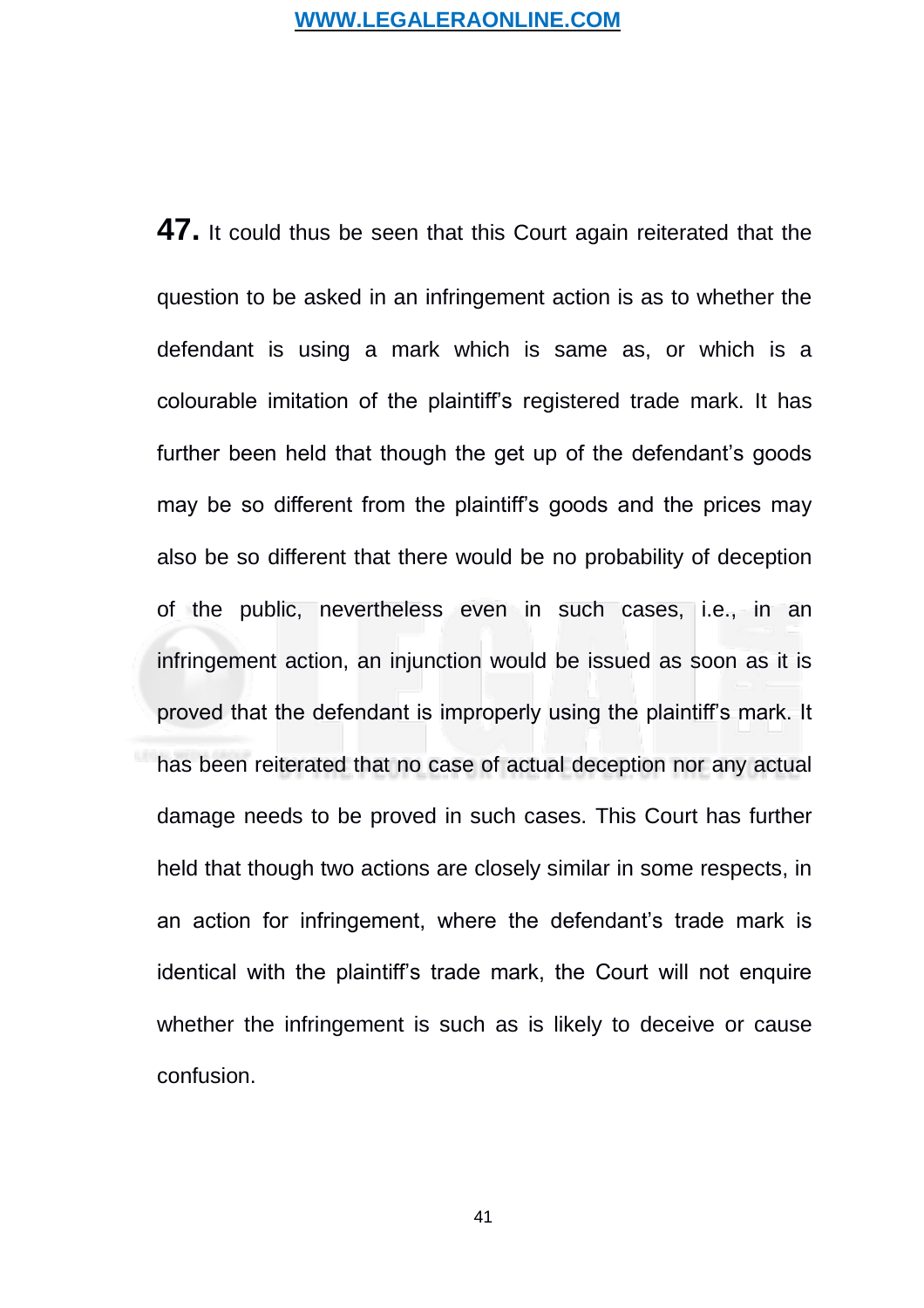**48.** In the present case, both the trial court and the High Court have come to the conclusion that the trade mark of the respondents-defendants is identical with that of the appellant-plaintiff and further that the services rendered by the respondents-defendants are under the same class, i.e., Class 16 and Class 42, in respect of which the appellant- plaintiff's trade mark "RENAISSANCE" was registered. In such circumstances, the trial court had rightly held that the goods of the appellant-plaintiff would be covered by Section 29(2)(c) read with Section 29(3) of the said Act.

**49.** However, the High Court, while reversing the decree of injunction granted by the trial court, has held that the appellant-plaintiff had failed to establish that the trade mark has reputation in India and that the respondents-defendants' use thereof was honest and further that there was no confusion likely to be created in the minds of the consumers inasmuch as the class of consumers was totally different. It appears that the High Court has relied only on clause (c) of sub-section (4) of Section 29 of the said Act to arrive at such a conclusion.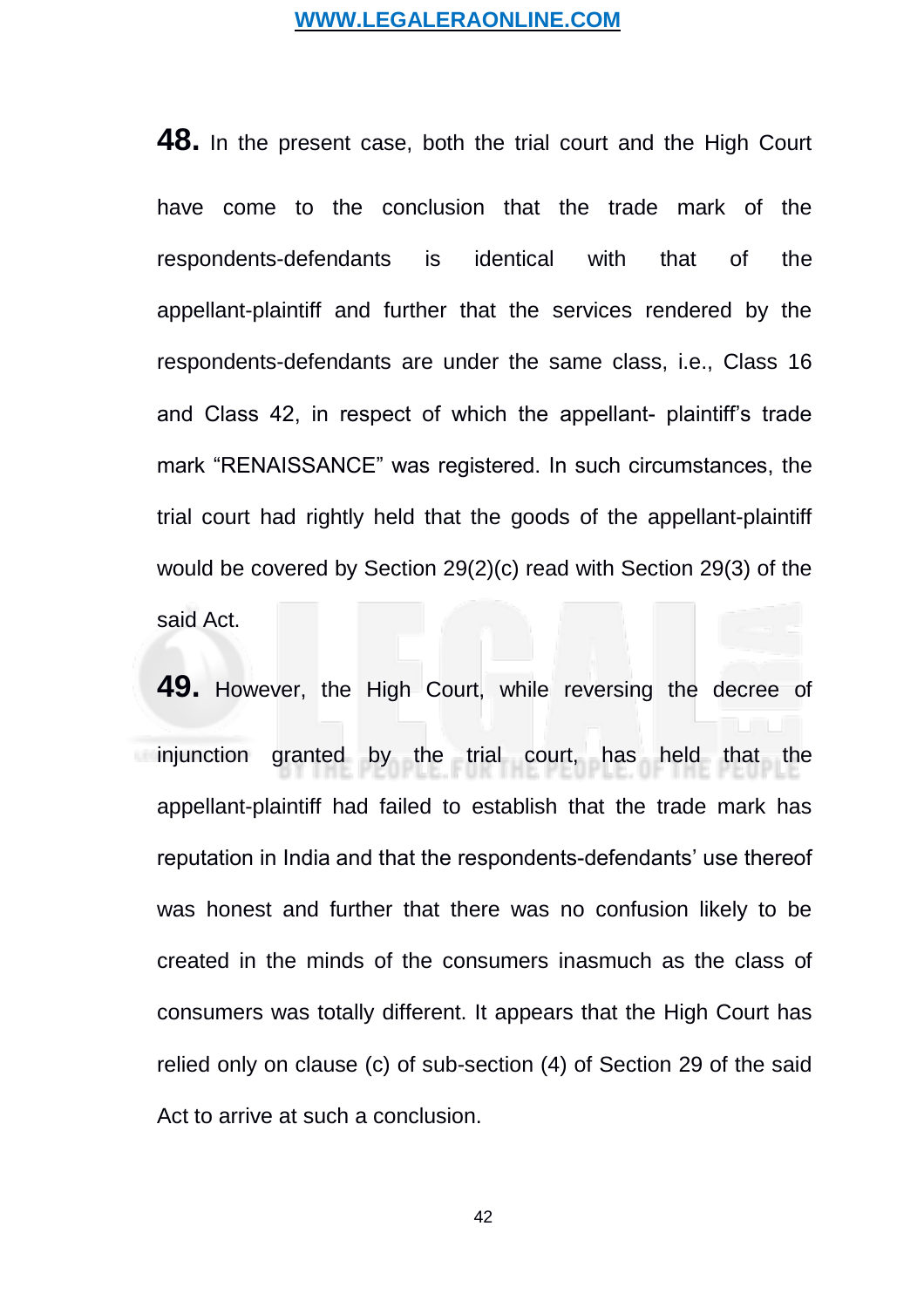**50.** We find that the High Court has totally erred in taking into consideration only clause (c) of sub-section (4) of Section 29 of the said Act. It is to be noted that, whereas, the legislature has used the word 'or' after clauses (a) and (b) in sub-section  $(2)$  of Section 29 of the said Act, it has used the word 'and' after clauses (a) and (b) in sub-section (4) of Section 29 of the said Act. It could thus be seen that the legislative intent is very clear. Insofar as sub-section (2) of Section 29 of the said Act is concerned, it is sufficient that any of the conditions as provided in clauses (a), (b) or (c) is satisfied.

**51.** It is further clear that in case of an eventuality covered under OPLE. FOR THE PEOPLE clause (c) of sub-section (2) of Section 29 in view of the provisions of sub-section (3) of Section 29 of the said Act, the Court shall presume that it is likely to cause confusion on the part of the public.

**52.** The perusal of sub-section (4) of Section 29 of the said Act would reveal that the same deals with an eventuality when the impugned trade mark is identical with or similar to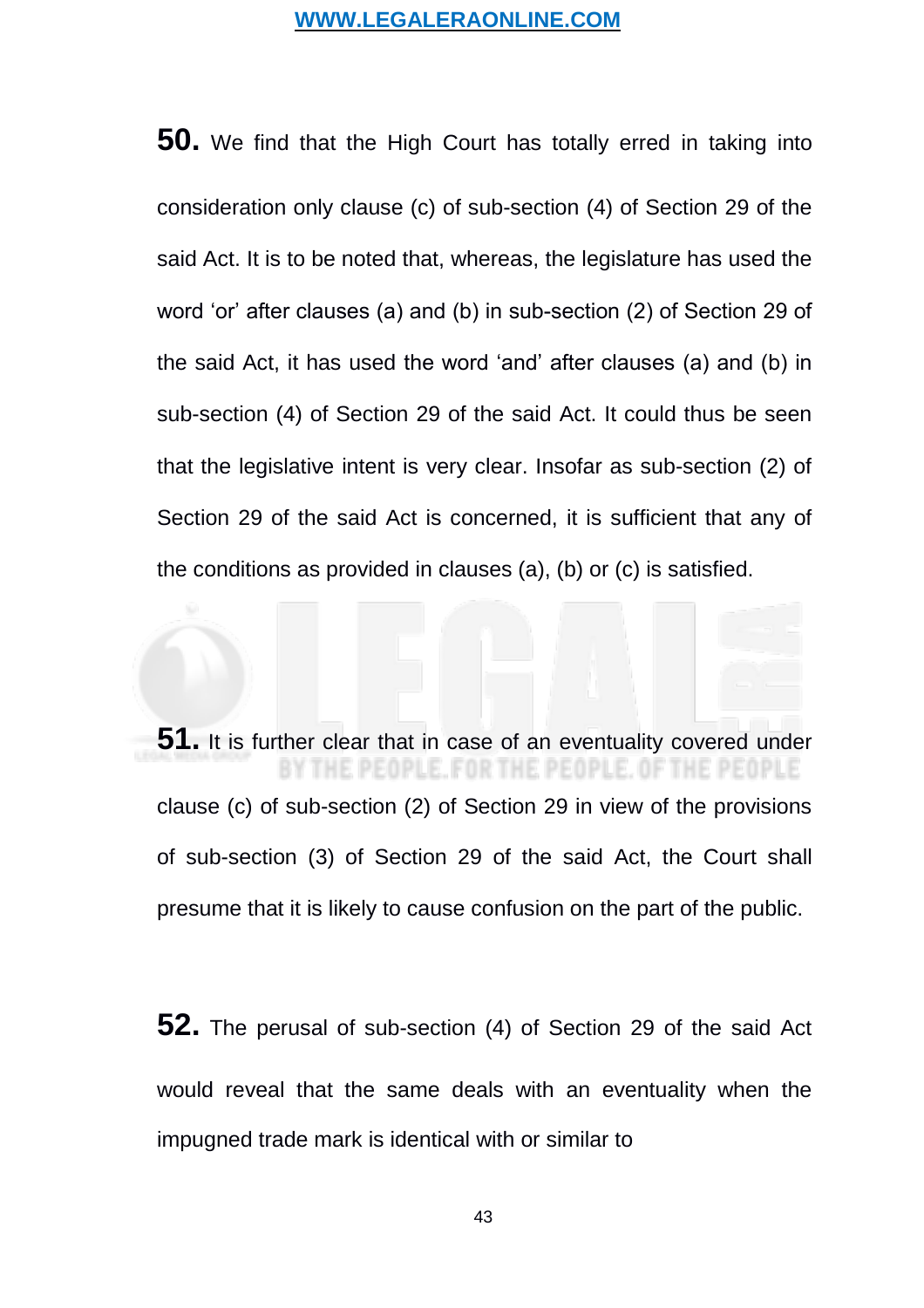the registered trade mark and is used in relation to goods or services which are not similar to those for which the trade mark is registered. Only in such an eventuality, it will be necessary to establish that the registered trade mark has a reputation in India and the use of the mark without due cause takes unfair advantage of or is detrimental to, the distinctive character or repute of the registered trade mark. The legislative intent is clear by employing the word "and" after clauses (a) and (b) in sub-section (4) of Section 29 of the said Act. Unless all the three conditions are satisfied, it will not be open to the proprietor of the registered trade mark to sue for infringement when though the impugned trade mark is identical with the registered trade mark, but is used in relation to goods or services which are not similar to those for which the trade mark is registered. To sum up, while sub-section (2) of Section 29 of the said Act deals with those situations where the trade mark is identical or similar and the goods covered by such a trade mark are identical or similar, sub-section (4) of Section 29 of the said Act deals with situations where though the trade mark is identical, but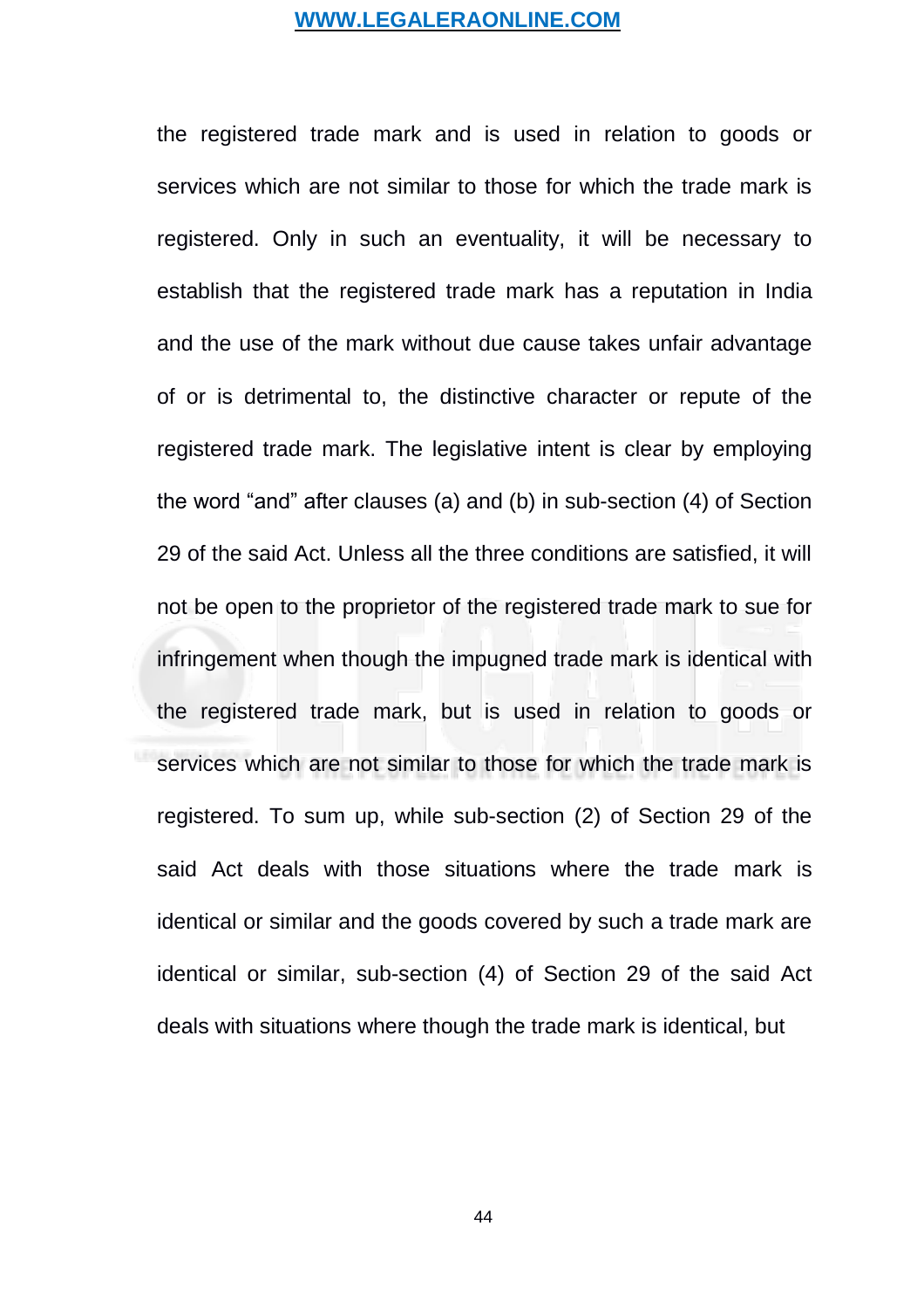the goods or services are not similar to those for which the trade mark is registered.

**53.** Undisputedly, the appellant-plaintiff's trade mark "RENAISSANCE" is registered in relation to goods and services in Class 16 and Class 42 and the mark "SAI RENAISSANCE", which is identical or similar to that of the appellant-plaintiff's trade mark, was being used by the respondents-defendants in relation to the goods and services similar to that of the appellant-plaintiff's.

**54.** In these circumstances, we are of the considered view that it was not open for the High Court to have entered into the discussion as to whether the appellant-plaintiff's trade mark had a reputation in India and the use of the mark without due cause takes unfair advantage of or is detrimental to, the distinctive character or repute of the registered trade mark. We find that the High Court has erred in entering into the discussion as to whether the respondents-defendants and the appellant-plaintiff cater to different classes of customers and as to whether there was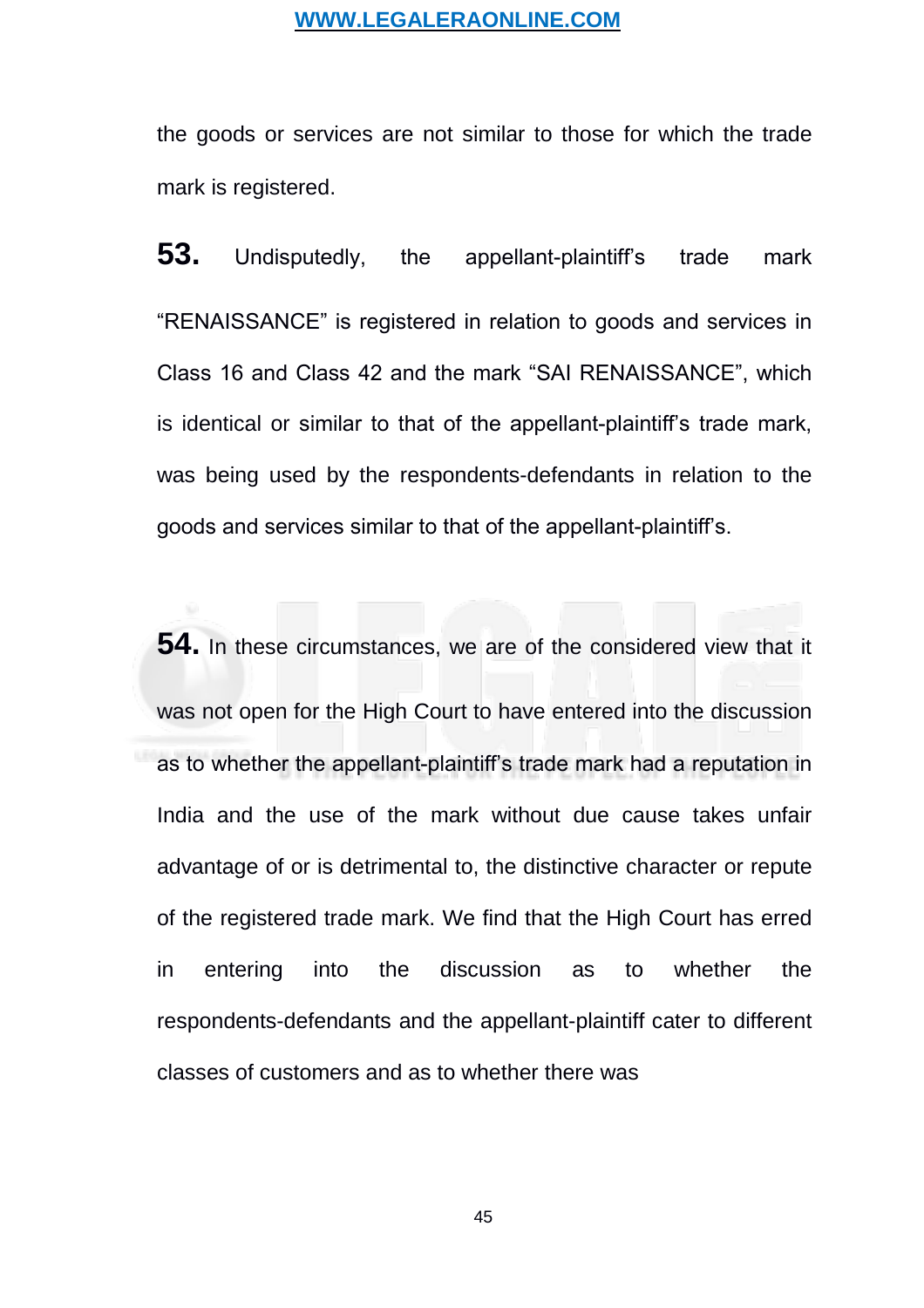likely to be confusion in the minds of consumers with regard to the hotel of the respondents-defendants belonging to the same group as of the appellant-plaintiff's. As held by this

Court in the case of *Ruston & Hornsby Limited* (supra), in an action for infringement, once it is found that the defendant's trade mark was identical with the plaintiff's registered trade mark, the Court could not have gone into an enquiry whether the infringement is such as is likely to deceive or cause confusion. In an infringement action, an injunction would be issued as soon as it is proved that the defendant is improperly using the trade mark of the plaintiff.

**55.** It is not in dispute that the appellant-plaintiff's trade mark "RENAISSANCE" is registered under Class 16 and Class 42, which deals with hotels and hotel related services and goods. It is also not in dispute that the mark and the business name "SAI RENAISSANCE", which was being used by the respondents-defendants, was also in relation to Class 16 and Class 42. As such, the use of the word "RENAISSANCE"

by the respondents-defendants as a part of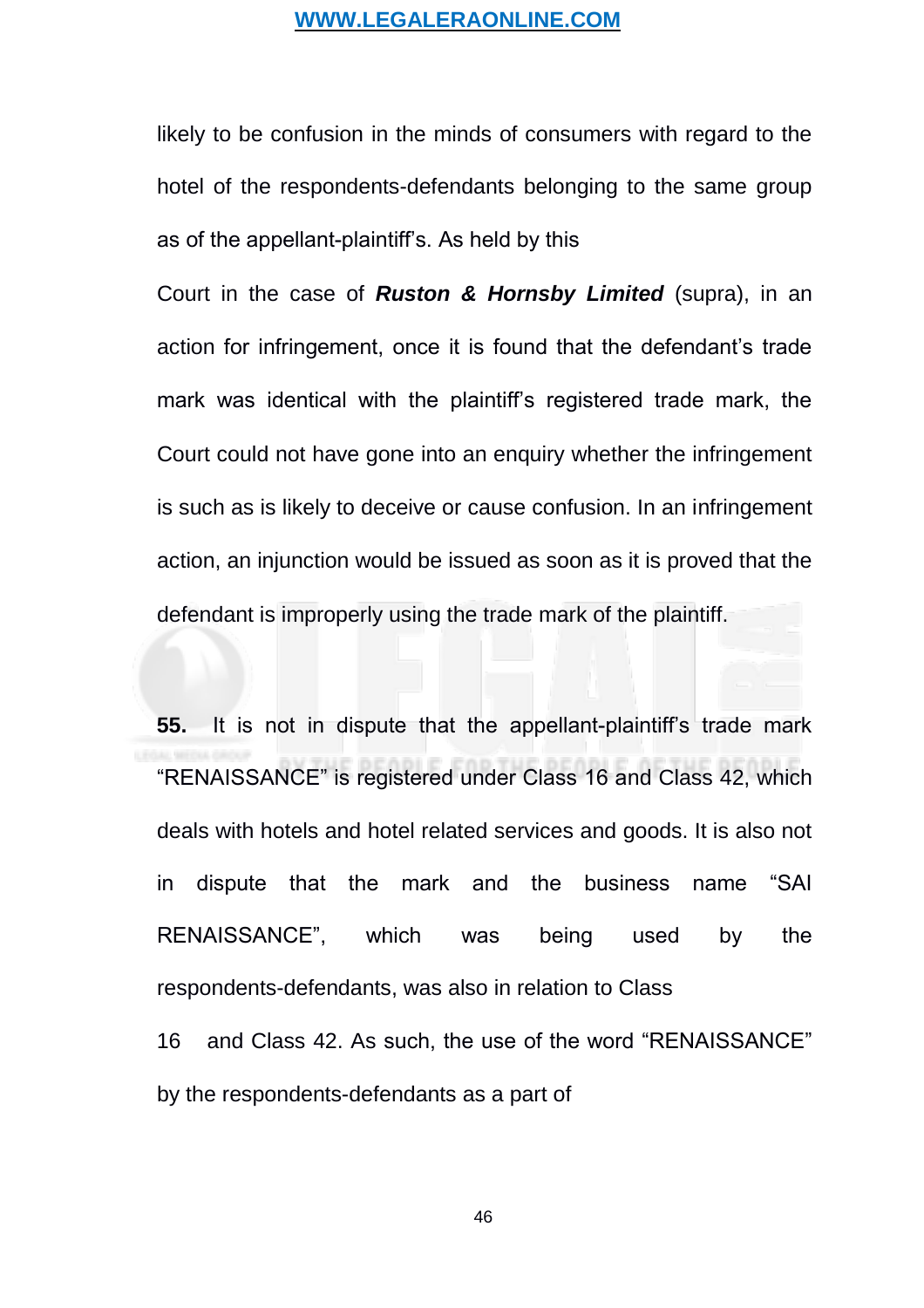their trade name or business concern, would squarely be hit by sub-section (5) of Section 29 of the said Act.

**56.** It is further to be noted that the words "RENAISSANCE" and "SAI RENAISSANCE" are phonetically as well as visually similar. As already discussed hereinabove, sub-section (9) of Section 29 of the said Act provides that where the distinctive elements of a registered trade mark consist of or include words, the trade mark may be infringed by the spoken use of those words as well as by their visual representation. As such, the use of the word "SAI RENAISSANCE" which is phonetically and visually similar to "RENAISSANCE", would also be an act of infringement in view of the provisions of sub-section (9) of Section 29 of the said Act.

# BY THE PEOPLE, FOR THE PEOPLE, OF THE PEOPLE

**57.** It is pertinent to note that, the High Court has relied on Section 30(1)(b) of the said Act in paragraph (18) of the impugned judgment. It will be relevant to refer to paragraph (18), which reads thus:

"18. Section 30(1)(b) of the Act has also contextual application. This Section reads as follows:-

> "**30. Limits of effect of registered trade mark.-** (1) Nothing in section 29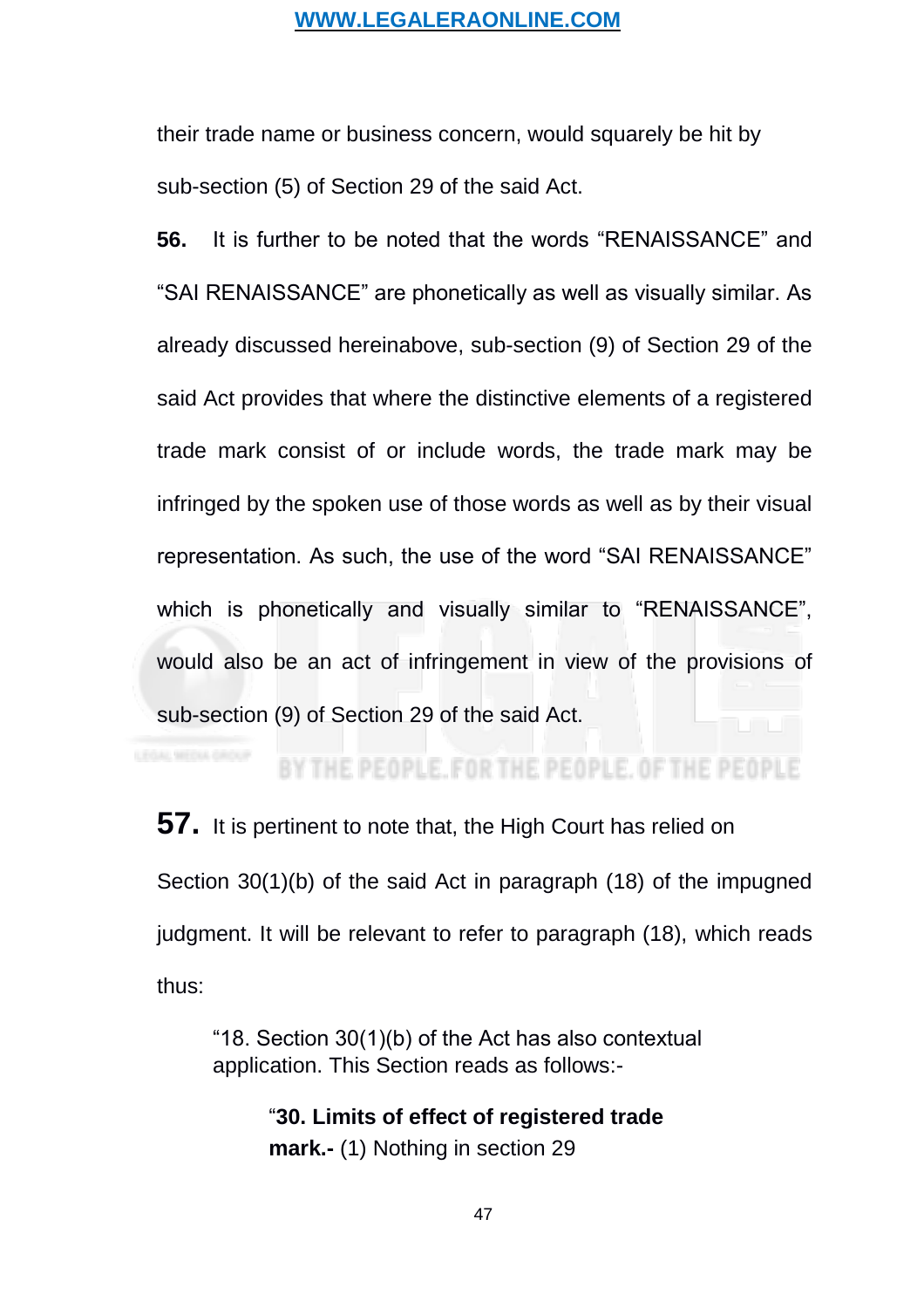shall be construed as preventing the use of a registered trade mark by any person for the purposes of identifying goods or services as those of the proprietor provided the use-

(a)xxxxxxxxxxx (b)is not such as to take unfair advantage of or be detrimental to the distinctive character or repute of the trade mark.""

**58.** The glaring mistake that has been committed by the High Court is the failure to notice the following part of Section 30(1) of the said Act:

> "(a) is in accordance with honest practices in industrial or commercial matters, and"

**59.** The perusal of Section 30(1) of the said Act would reveal that for availing the benefit of Section 30 of the said Act, it is required that the twin conditions, i.e., the use of the impugned trade mark being in accordance with the honest practices in industrial or commercial matters, and that such a use is not such as to take unfair advantage of or be detrimental to the distinctive character or repute of the trade mark, are required to be fulfilled. It is again to be noted that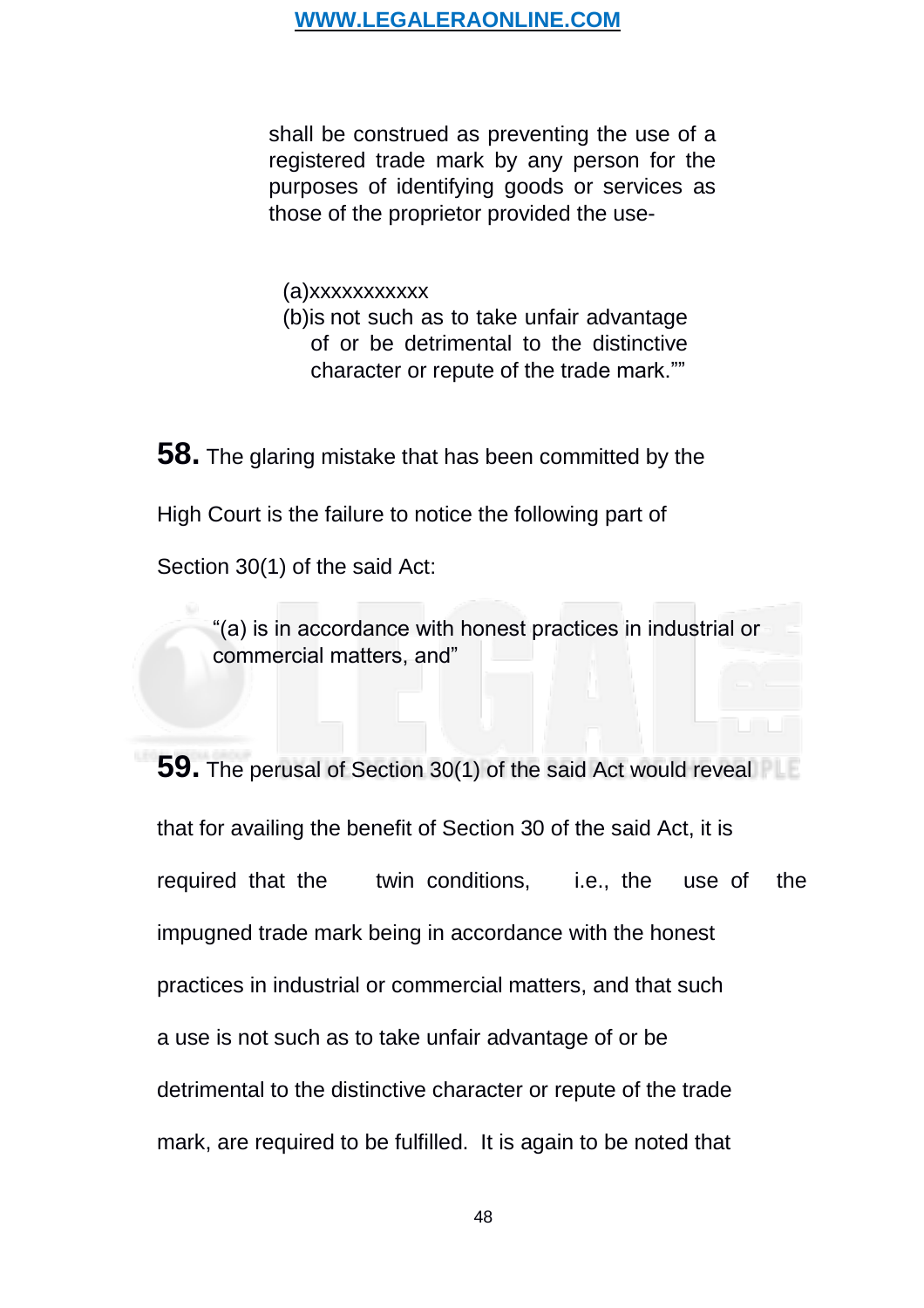in sub-section (1) of Section 30 of the said Act, after clause (a), the word used is 'and', like the one used in sub-section

(4) of Section 29 of the said Act, in contradistinction to the word 'or' used in sub-section (2) of Section 29 of the said Act. The High Court has referred only to the condition stipulated in clause (b) of sub-section (1) of Section 30 of the said Act ignoring the fact that, to get the benefit of sub-section (1) of Section 30 of the said Act, both the conditions had to be fulfilled. Unless it is established that such a use is in accordance with the honest practices in industrial or commercial matters, and is not to take unfair advantage or is not detrimental to the distinctive character or repute of the trade mark, one could not get benefit under Section 30(1) of the said Act. As such, the finding in this regard by the High Court is also erroneous.

**60.** We find that the High Court has failed to take into consideration two important principles of interpretation. The first one being of textual and contextual interpretation. It will be apposite to refer to the guiding principles, succinctly summed up by Chinnappa Reddy, J., in the judgment of this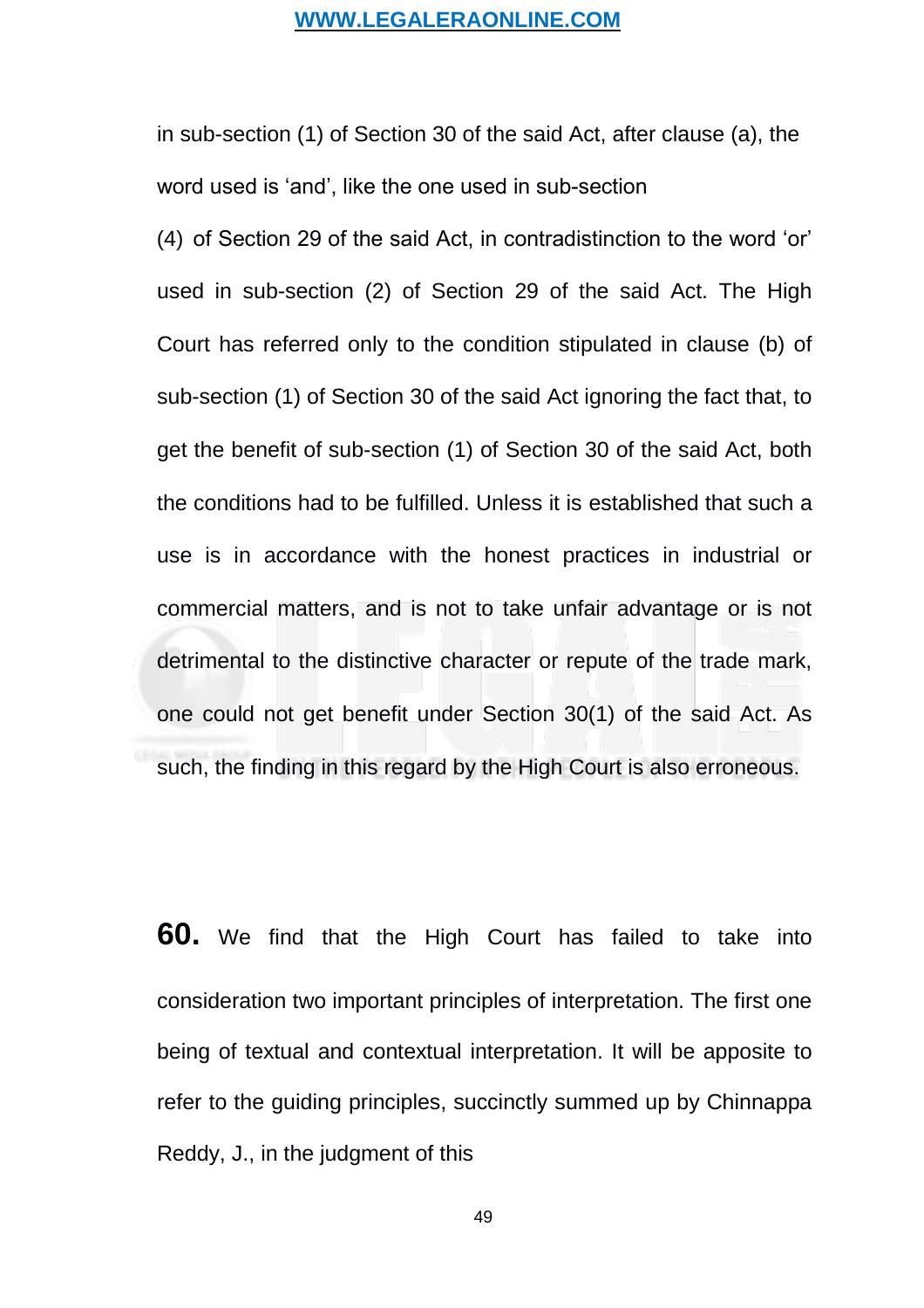# <span id="page-49-0"></span>Court in the case of *Reserve Bank of India v. Peerless*

### *General Finance and Investment Co. Ltd. and Others[10](#page-49-0)*:

"**33.** Interpretation must depend on the text and the context. They are the bases of interpretation. One may well say if the text is the texture, context is what gives the colour. Neither can be ignored. Both are important. That interpretation is best which makes the textual interpretation match the contextual. A statute is best interpreted when we know why it was enacted. With this knowledge, the statute must be read, first as a whole and then section by section, clause by clause, phrase by phrase and word by word. If a statute is looked at, in the context of its enactment, with the glasses of the statute-maker, provided by such context, its scheme, the sections, clauses, phrases and words may take colour and appear different than when the statute is looked at without the glasses provided by the context. With these glasses we must look at the Act as a whole and discover what each section, each clause, each phrase and each word is meant and designed to say as to fit into the scheme of the entire Act. No part of a statute and no word of a statute can be construed in isolation. Statutes have to be construed so that every word has a place and everything is in its place. It is by looking at the definition as a whole in the setting of the entire Act and by reference to what preceded the enactment and the reasonsfor it that the Court construed the expression "Prize Chit" in *Srinivasa* [(1980) 4 SCC 507 : (1981) 1 SCR 801 : 51 Com Cas 464] and we find no reason to depart from the Court's construction."

<sup>10</sup> **(1987) 1 SCC 424**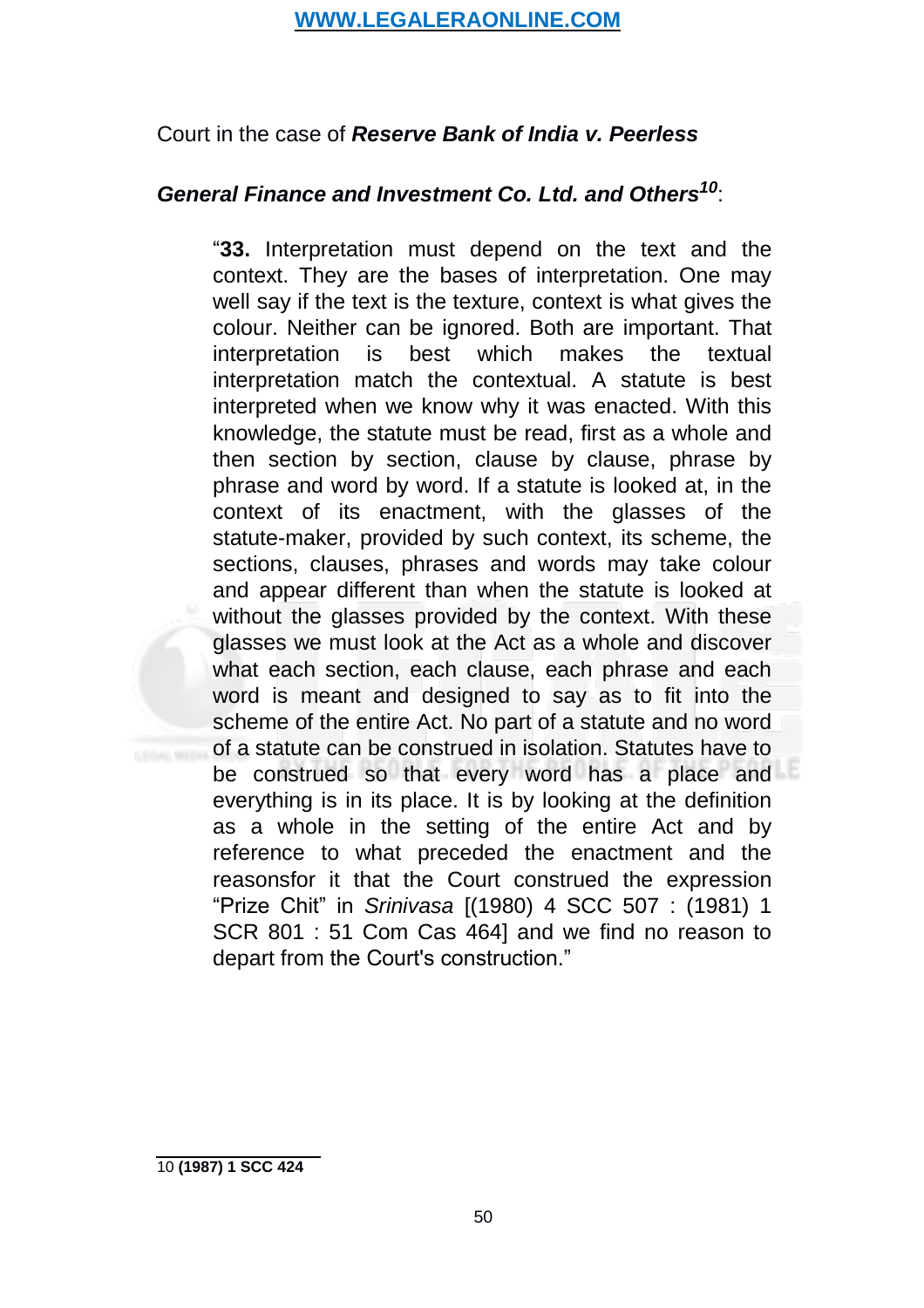**61.** It is thus trite law that while interpreting the provisions of a statute, it is necessary that the textual interpretation should be matched with the contextual one. The Act must be looked at as a whole and it must be discovered what each section, each clause, each phrase and each word is meant and designed to say as to fit into the scheme of the entire Act. No part of a statute and no word of a statute can be construed in isolation. Statutes have to be construed so that every word has a place and everything is in its place. As already discussed hereinabove, the said Act has been enacted by the legislature taking into consideration the increased globalization of trade and industry, the need to encourage investment flows and transfer of technology, and the need for simplification and harmonization of trade mark management systems. One of the purposes for which the said Act has been enacted is prohibiting the use of someone else's trade mark as a part of the corporate name or the name of business concern. If the entire scheme of the Act is construed as a whole, it provides for the rights conferred by registration and the right to sue for infringement of the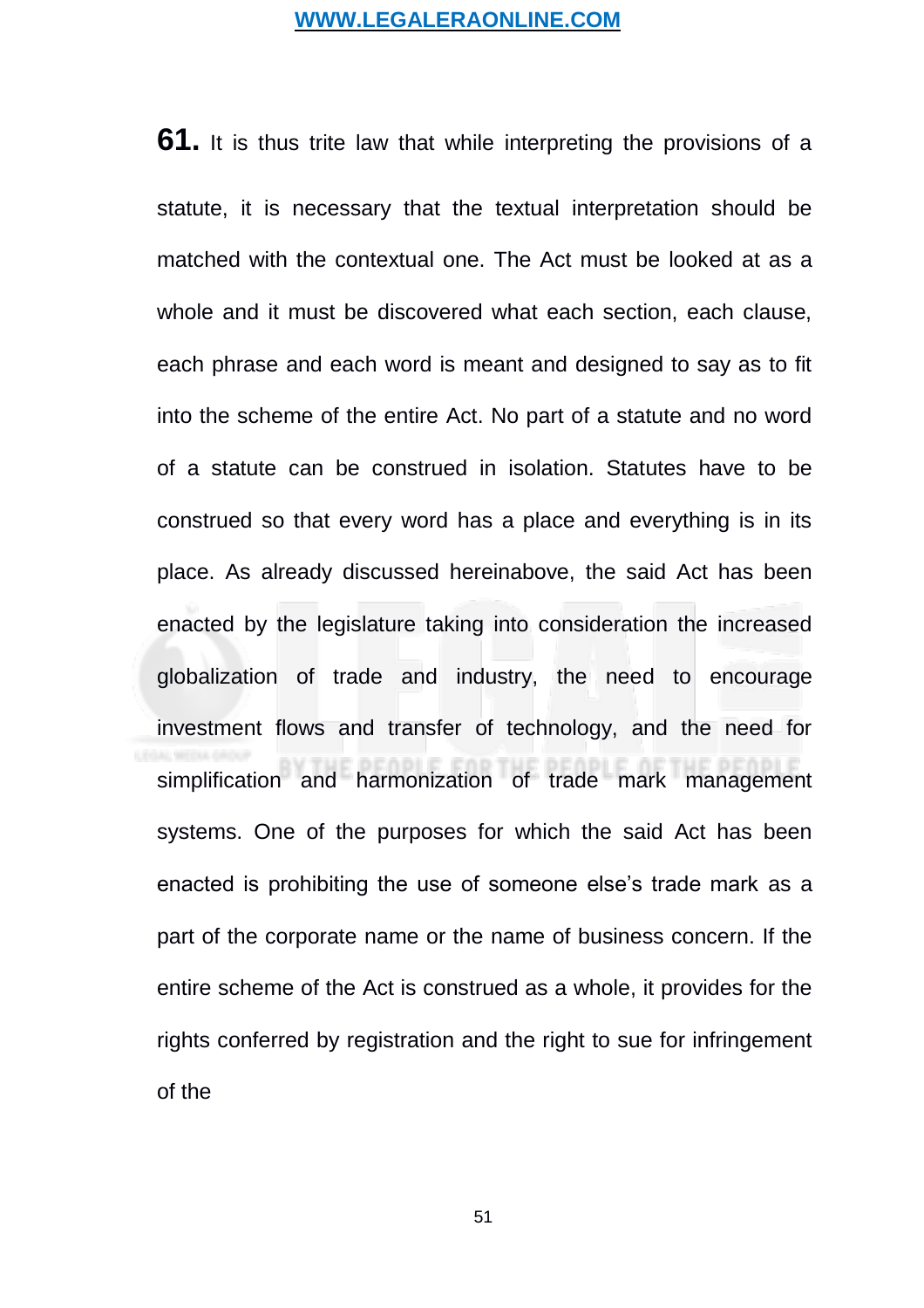<span id="page-51-0"></span>registered trade mark by its proprietor. The legislative scheme as enacted under the said statute elaborately provides for the eventualities in which a proprietor of the registered trade mark can bring an action for infringement of the trade mark and the limits on effect of the registered trade mark. By picking up a part of the provisions in sub-section

(4) of Section 29 of the said Act and a part of the provision in sub-section (1) of Section 30 of the said Act and giving it a textual meaning without considering the context in which the said provisions have to be construed, in our view, would not be permissible. We are at pains to say that the High Court fell in error in doing so.

**62.** Another principle that the High Court has failed to notice is that a part of a section cannot be read in isolation. This Court, speaking through A.P. Sen, J., in the case of

### *Balasinor Nagrik Cooperative Bank Ltd. v. Babubhai*

*Shankerlal Pandya and Others[11](#page-51-0)*, observed thus:

"**4.** …..It is an elementary rule that construction of a section is to be made of all parts together. It is not permissible to omit any part of it. For, the principle

<sup>11</sup> **(1987) 1 SCC 606**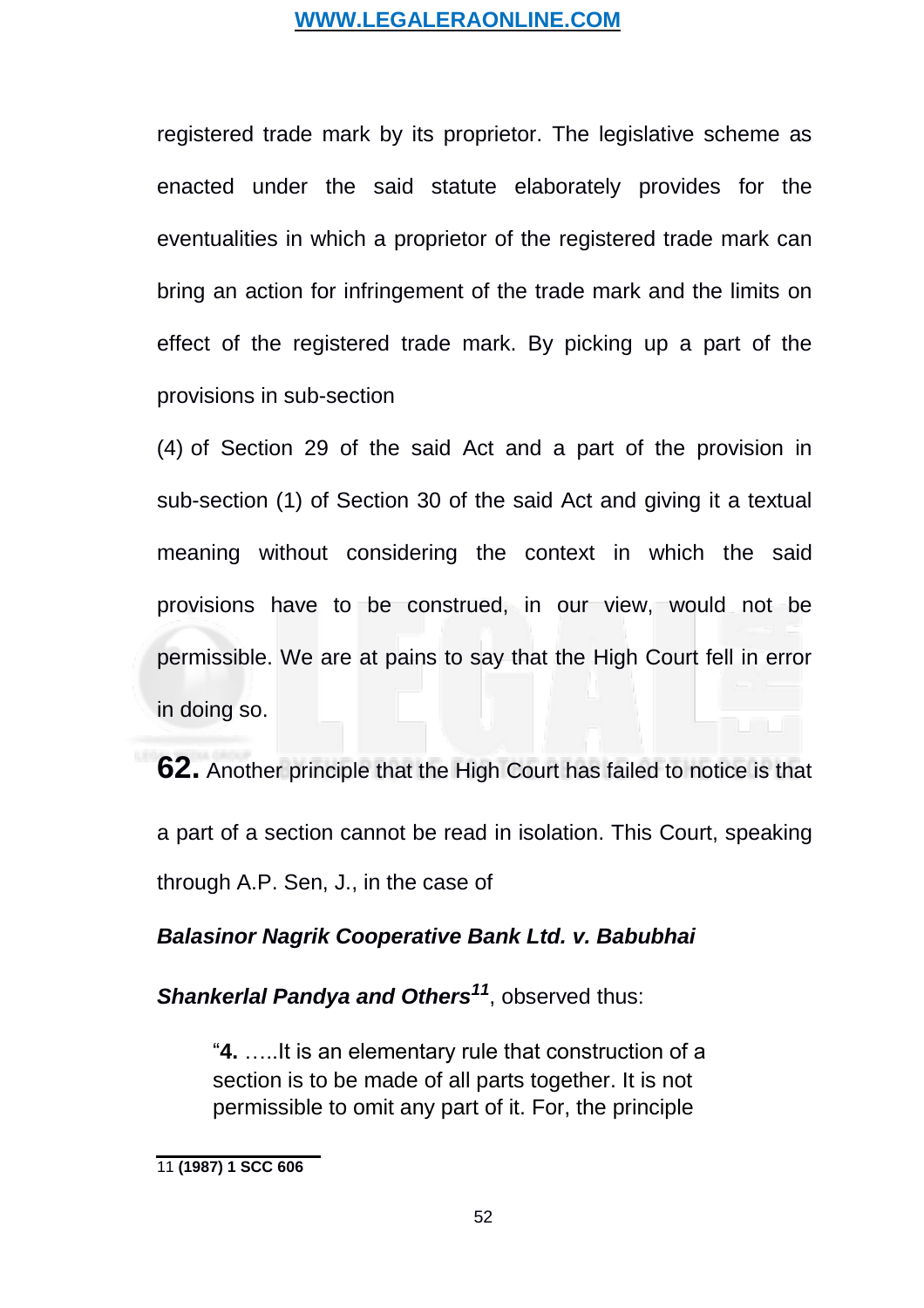<span id="page-52-0"></span>that the statute must be read as a whole is equally applicable to different parts of the same section….."

This principle was reiterated by this Court in the case of

# *Kalawatibai v. Soiryabai and Others[12](#page-52-0)*:

"**6.** ….. It is well settled that a section has to be read in its entirety as one composite unit without bifurcating it or ignoring any part of it….."

**63.** Ignoring this principle, the High Court has picked up clause (c) of sub-section (4) of Section 29 of the said Act in isolation without even noticing the other provisions contained in the said sub-section (4) of Section 29 of the said Act. Similarly, again while considering the import of sub- section (1) of Section 30 of the said Act, the High THE PEOPLE, FOR THE PEOPLE, OF THE. Court has only picked up clause (b) of sub-section (1) of Section 30 of the said Act, ignoring the provisions contained in clause (a) of the said sub-section (1) of Section 30 of the said Act.

**64.** That leaves us with the reliance placed by the High Court on the judgment of this Court in the case of *Midas*

<sup>12</sup> **(1991) 3 SCC 410**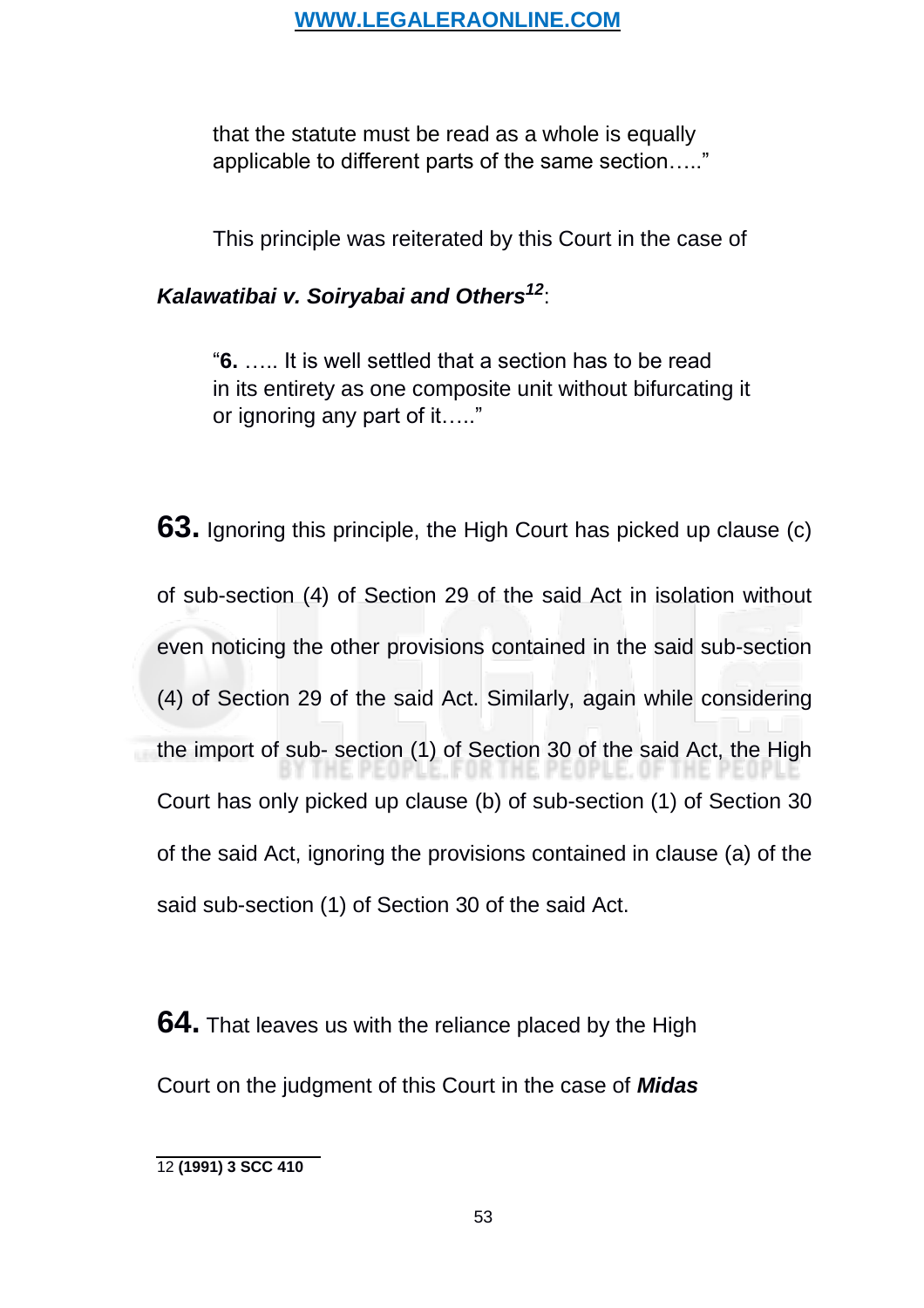*Hygiene Industries (P) Limited* (supra). The High Court has

relied on the following observations of this Court in the

aforementioned case:

"**5.** The law on the subject is well settled. In cases of infringement either of trade mark or of copyright, normally an injunction must follow. Mere delay in bringing action is not sufficient to defeat grant of injunction in such cases. *The grant of injunction also becomes necessary if it prima facie appears that the adoption of the mark was itself dishonest.*

[emphasis supplied by me]"

**65.** The emphasis has been placed by the High Court

on the observations of this Court in the case of *Midas*

*Hygiene Industries (P) Limited* (supra) to the effect that the

grant of injunction also becomes necessary if it *prima facie*

appears that the adoption of the mark was itself dishonest.

The High Court has relied upon the said observations to

reverse the order of injunction on the ground that there is no

dishonesty in the respondents-defendants' adoption of the

mark and therefore, they cannot be said to have infringed the

trade mark. In our considered view, the aforesaid

observations are made out of context. In the said case, the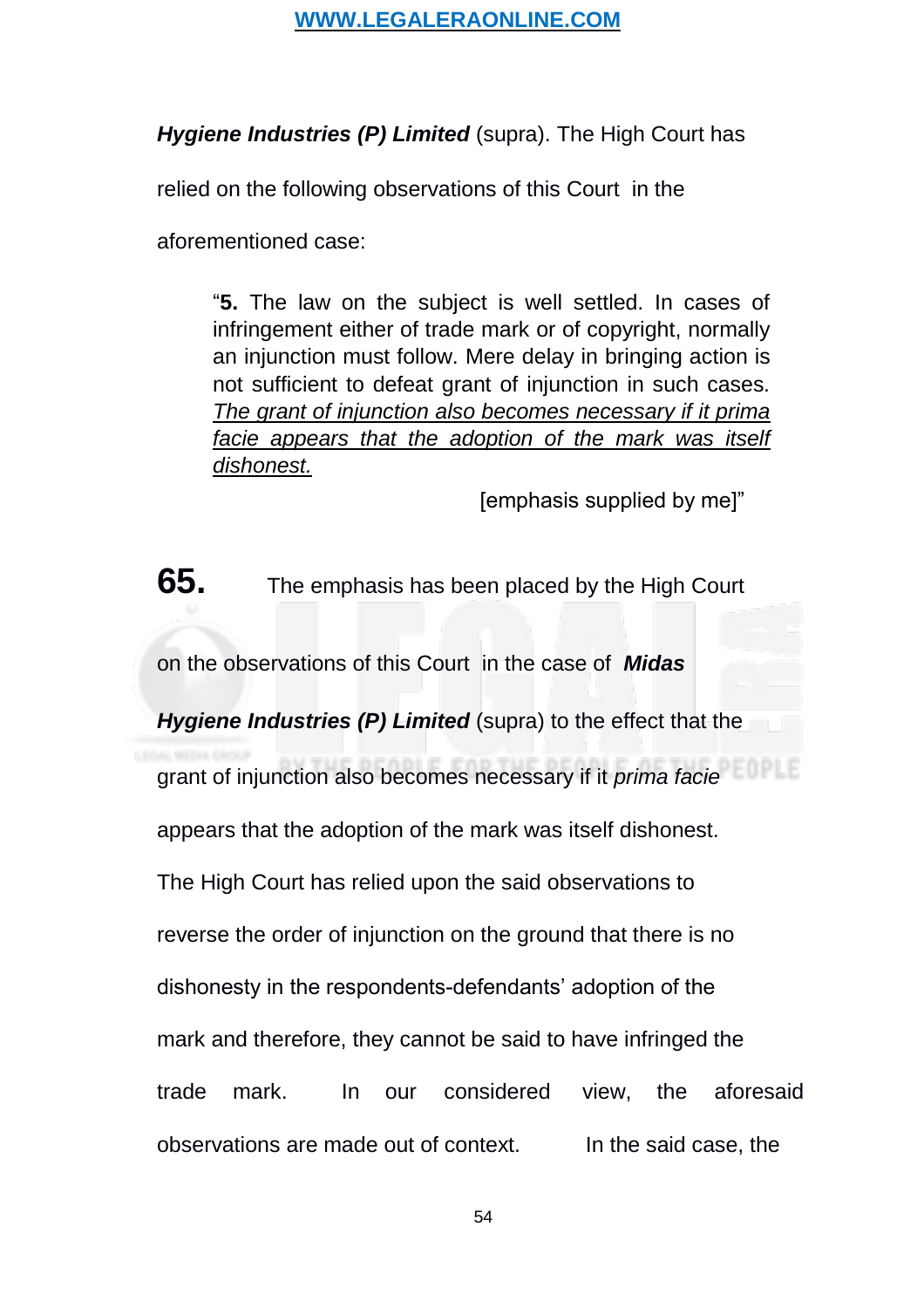suit was filed for passing off or for infringement of the copyright. In the said case, the Single Judge of the High Court had granted injunction in favour of the plaintiff from manufacturing, marketing, distributing or selling insecticides, pesticides as well as insect repellent under the name 'LAXMAN REKHA'. The Division Bench had vacated the injunction on the ground that there was delay and laches. This Court found that at least from 1991, the plaintiff was using the mark 'LAXMAN REKHA' and the plaintiff was having a copyright in the marks 'KRAZY LINES' and 'LAXMAN REKHA' with effect from 19<sup>th</sup> November 1991. It was also found that the respondent worked with the plaintiff prior to launching his business. In the said case, this Court observed that the grant of injunction becomes necessary if it *prima facie* appears that the adoption of the mark was itself dishonest. However, the said judgment cannot be used as a ratio for the proposition that, if the plaintiff fails to prove that the defendant's use was dishonest, an injunction cannot be granted. On the contrary, the High Court has failed to take into consideration the observations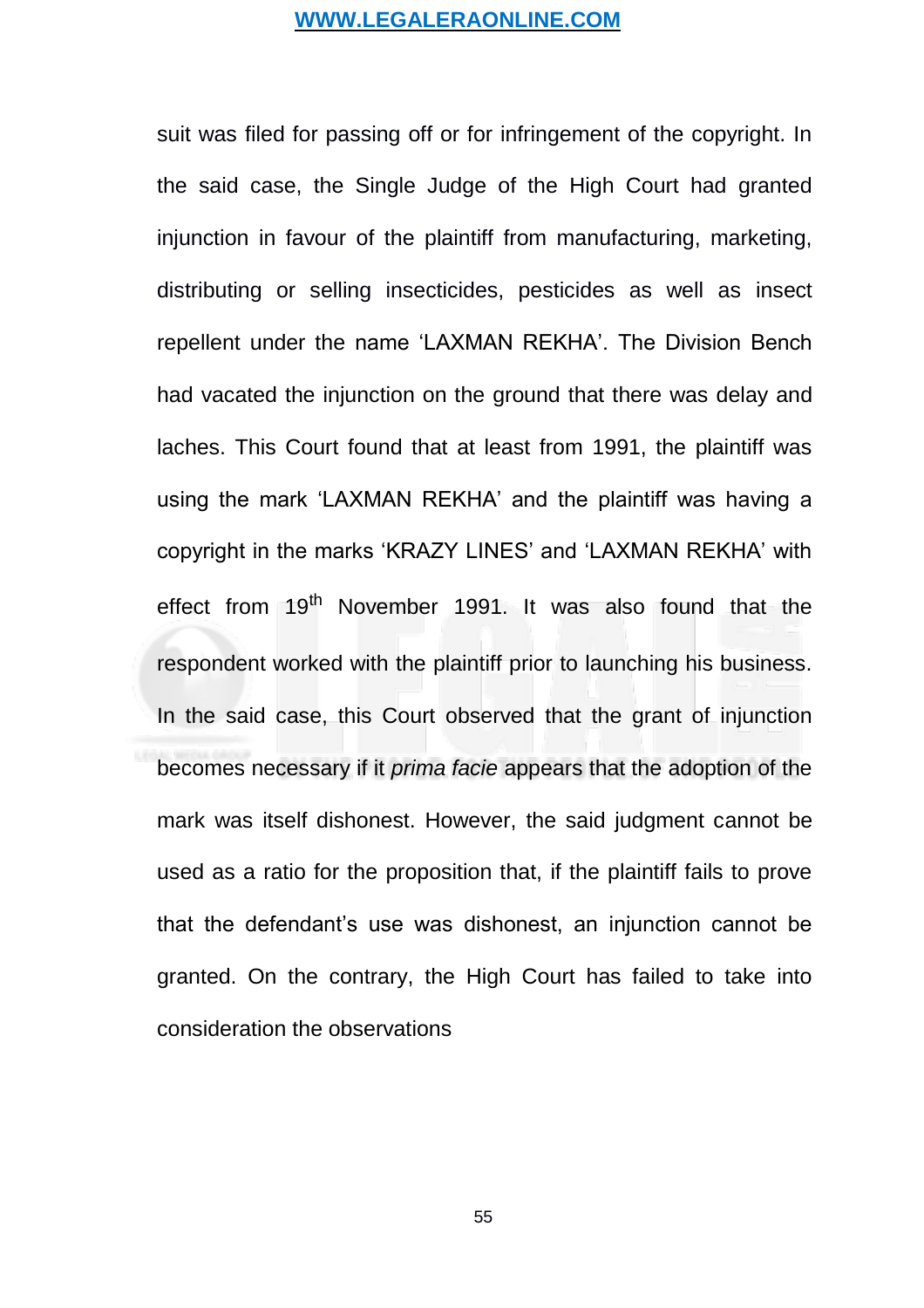made in the very same paragraph to the effect that in cases of infringement, either of a trade mark or copyright, normally an injunction must follow.

**66.** Insofar as the reliance placed by the learned counsel for the respondents-defendants on the judgment of this Court in the case of *Khoday Distilleries Limited* (supra) is concerned, the said case arose out of an application filed by the applicants on 21<sup>st</sup> April 1986 with regard to rectification of the trade mark. In the said case, the manufacture of the product was started by the company in May 1968. The said company filed an application for registration of its mark before the competent authority. The manufacturer was informed that its application was accepted and it was allowed to PLE. FOR THE PEOPLE. OF THE proceed with the advertisement and the trade mark was subsequently registered inasmuch as there was only one opposition, and as such, the trade mark came to be registered. The applicants had not filed any opposition application. They came to know of the manufacturer's mark on or about 20<sup>th</sup> September 1974. They filed an application for rectification of the said trade mark on 21<sup>st</sup> April 1986.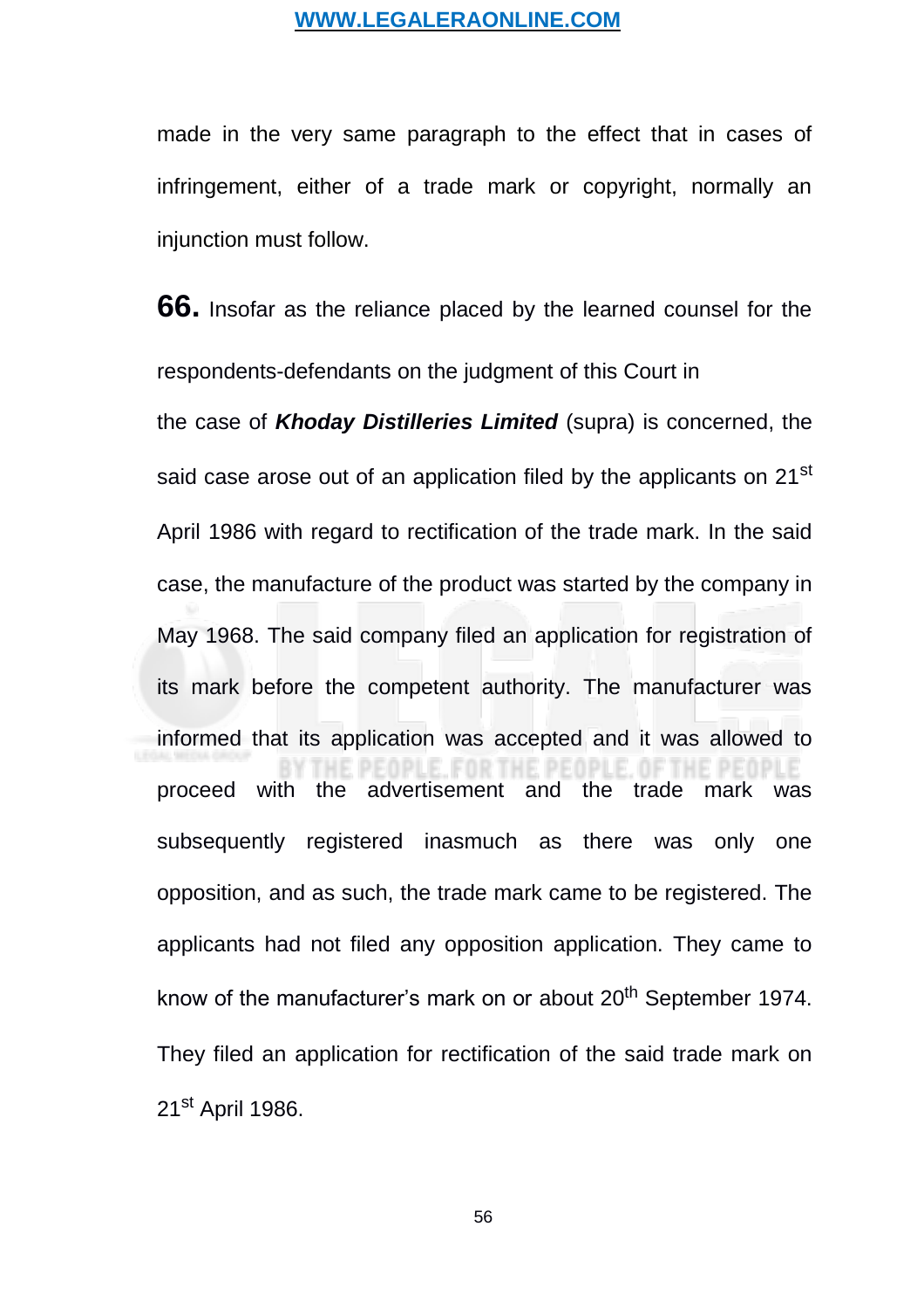The question of acquiescence was considered in the said case since it was noticed that though the product was being manufactured since 1968 and though the applicants who sought rectification application came to know about the same on or around 20<sup>th</sup> September 1974, the rectification application came to be filed only in the year 1986. The present case arises out of an action for infringement of a

trade mark. As such, ratio in *Khoday Distilleries Limited* (supra), would not be applicable to the present case. It is further to be noted that this Court in paragraph (84) of the said judgment has specifically observed that the said Act had no application in the said case, which reads thus:

"**84.** So far as the applicability of the 1999 Act is concerned, having regard to the provisions of Sections 20(2) and 26(2), we are of the opinion that the 1999 Act will have no application."

**67.** In that view of the matter, reliance placed by the respondents-defendants on the judgment of this Court in the case of *Khoday Distilleries Limited* (supra) is misplaced.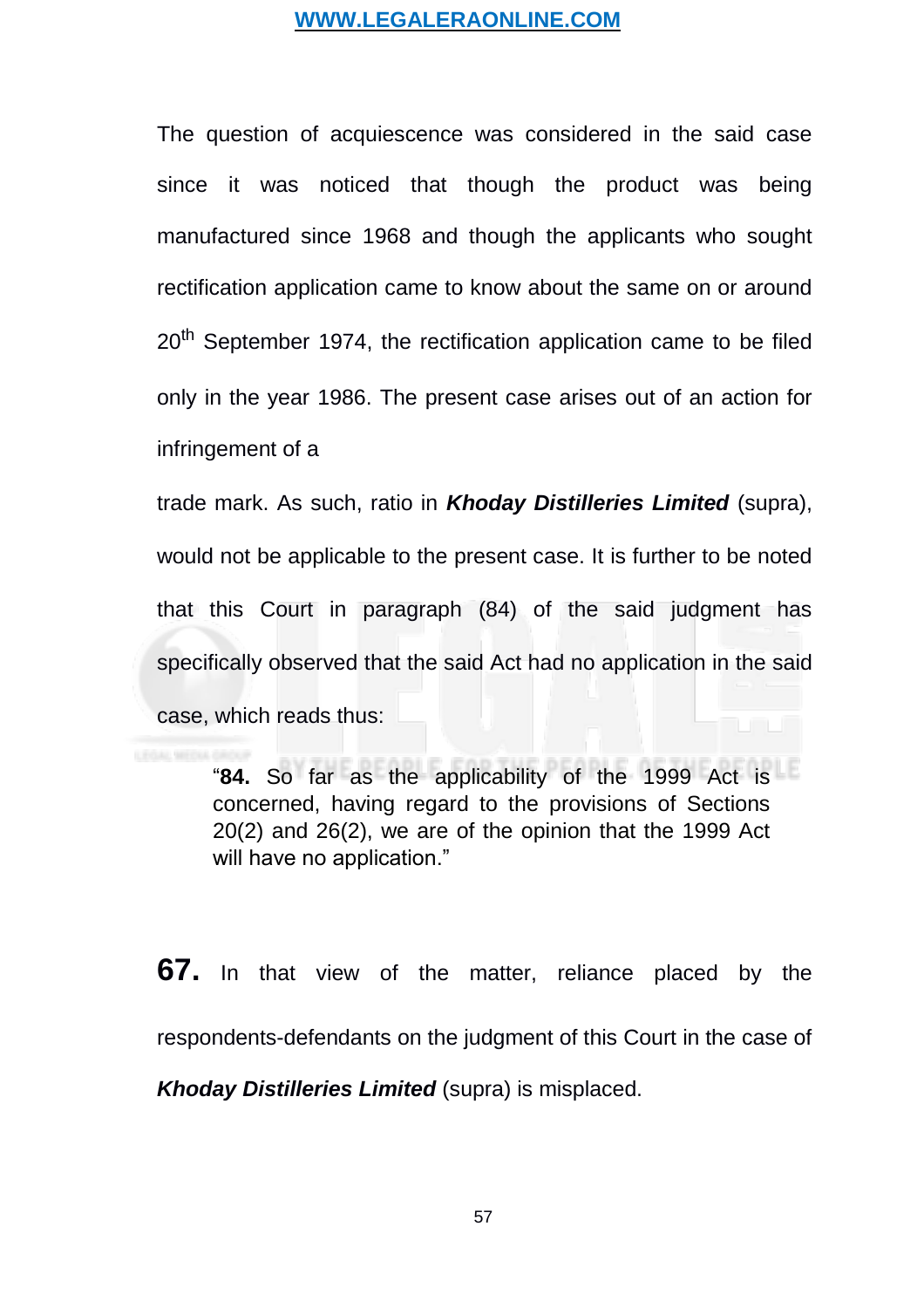**68.** Insofar as reliance placed on the judgment of this Court in the case of *Nandhini Deluxe* (supra) is concerned, in the said case, the marks for consideration were "Nandhini" and "Nandini". It will be relevant to refer to the following observations of this Court in the said case:

"**30.** Applying the aforesaid principles to the instant case, when we find that not only visual appearance of the two marks is different, they even relate to different products. Further, the manner in which they are traded by the appellant and the respondent respectively, highlighted above, it is difficult to imagine that an average man of ordinary intelligence would associate the goods of the appellant as that of the respondent."

**69.** It could thus be seen that in the facts of the said case, not only the visual appearance of the two marks were different, but they even related to different products. As such, the said judgment would also be of no assistance to the case of the respondents-defendants in the present case.

**70.** Insofar as the reliance placed on the judgment of this Court in the case of *Neon Laboratories Limited* (supra) is concerned, the said case arose out of the proceedings for grant of temporary injunction under Order XXXIX Rules 1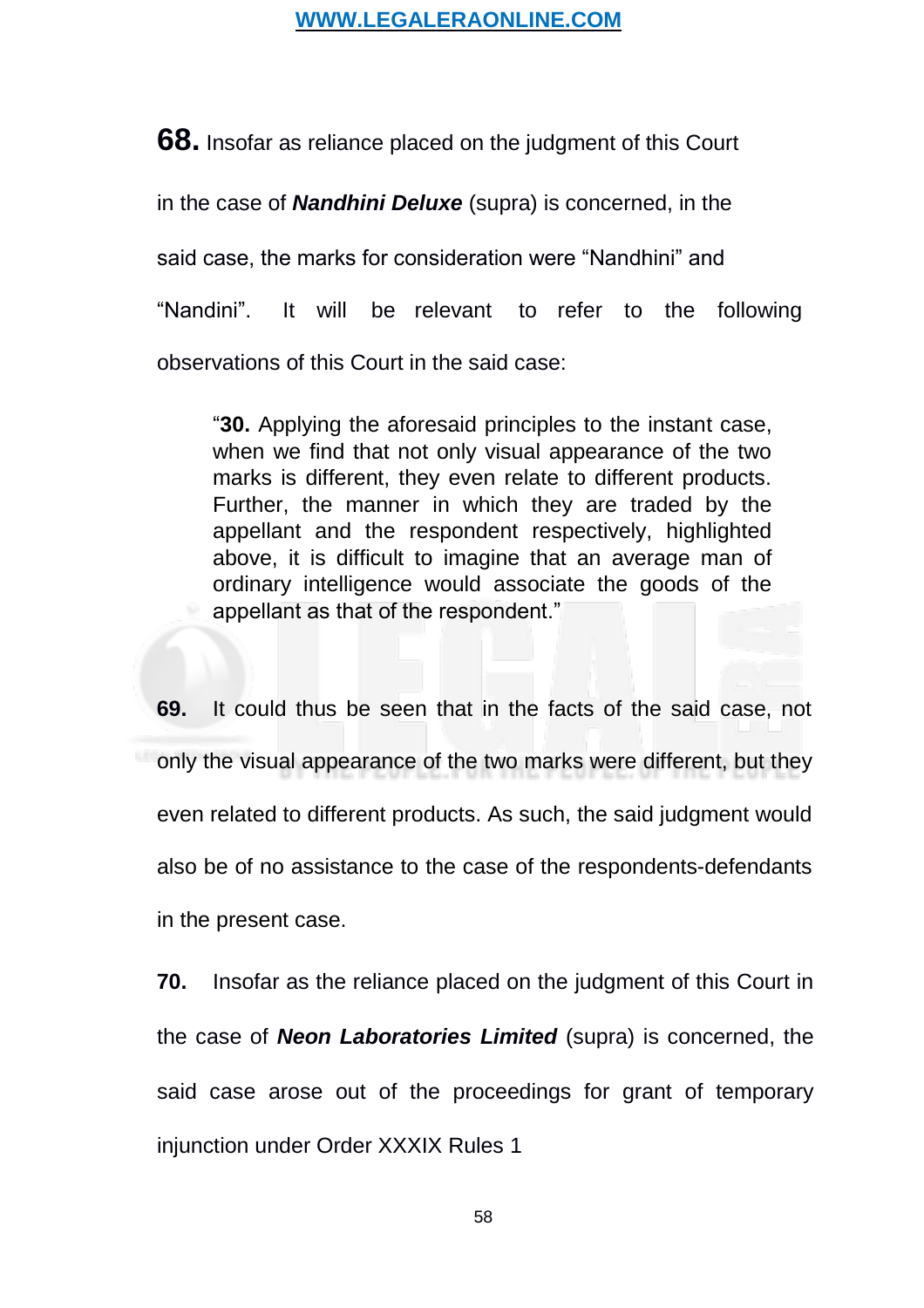and 2 of the Code of Civil Procedure, 1908. The trial court had granted an injunction in favour of the plaintiff finding that the plaintiff had, with *prima facie* material, established that it was using their trade mark well before the attempted use of an identical or closely similar trade mark by the appellant-defendant. The said injunction was affirmed by the Single Judge of the High Court. Confirming the concurrent orders, this Court held that the plaintiff would be entitled to a temporary injunction in light of the "first in the market" test. As such, the said judgment would also not be applicable to the facts of the present case.

**71.** We are, therefore, of the considered view that the High Court fell in error on various counts. The present case stood squarely covered by the provisions of Section 29(2)(c) read with sub-section (3) of Section 29 of the said Act. The present case also stood covered under sub-sections (5) and

(9) of Section 29 of the said Act. The High Court has erred in taking into consideration clause (c) of sub-section (4) of Section 29 of the said Act in isolation without noticing other parts of the said sub-section (4) of Section 29 of the said Act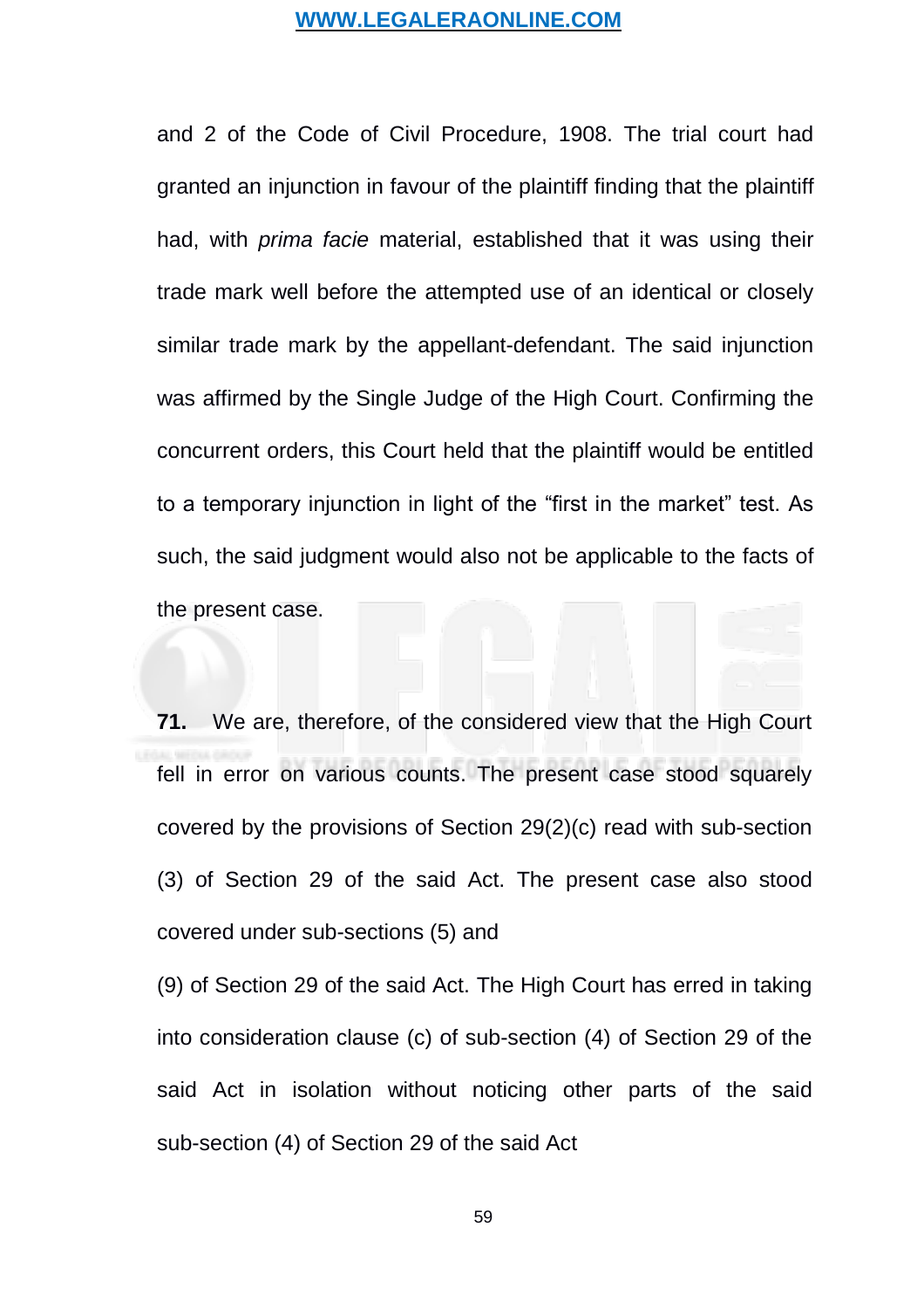and the import thereof. The High Court has failed to take into consideration that in order to avail the benefit of Section 30 of the said Act, apart from establishing that the use of the impugned trade mark was not such as to take unfair advantage of or is detrimental to the distinctive character or repute of the trade mark, it is also necessary to establish that such a use is in accordance with the honest practices in industrial or commercial matters. As such, we have no hesitation to hold that the High Court was not justified in interfering with the well-reasoned order of the trial court.

**72.** Therefore, we are of the considered view that the High Court fell in error by interfering with the well-reasoned order of the trial court and so, the present appeal deserves to be allowed.

**73.** In the result, the appeal is allowed and the impugned judgment and order dated  $12<sup>th</sup>$  April 2019 passed by the High Court of Karnataka at Bengaluru in Regular First Appeal No. 1462 of 2012 is quashed and set aside. The judgement and decree dated 21<sup>st</sup> June 2012 passed by the trial court in O.S. No. 3 of 2009 is maintained.